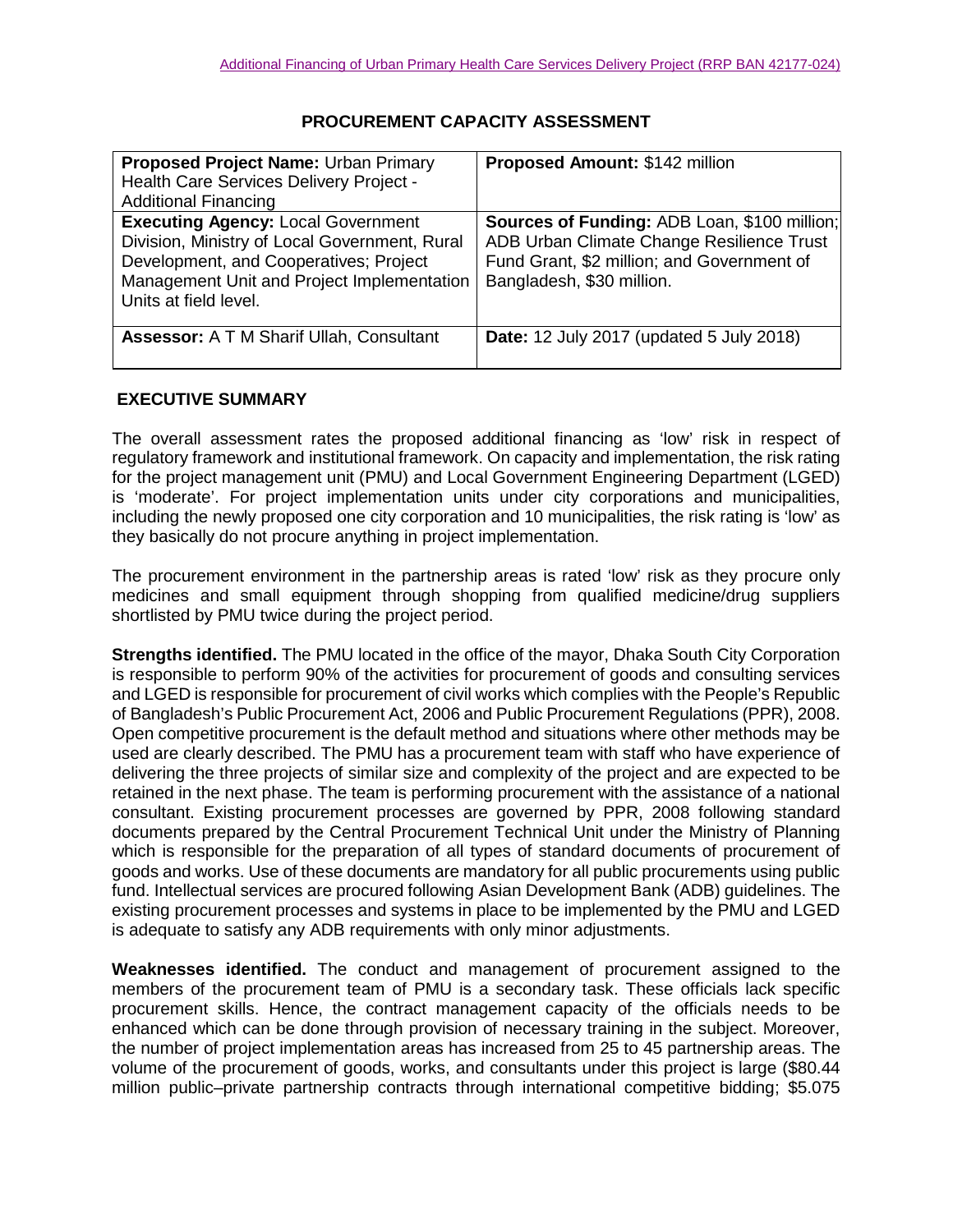million goods through national competitive bidding; \$23.51 million civil works through national competitive bidding; and \$10.94 million consultant services).

**Mitigation and management measures.** Risks may be mitigated by following the measures: (i) strictly follow national procurement rules (PPR, 2008) with code of ethics; (ii) annual procurement plan prepared and schedule of procurement time line followed; (iii) provide frequent training on national and ADB guidelines for procurement of goods, works, and services to members of procurement team; (iv) appropriate documentation of all activities at different stages of procurement process to support dispute resolution and periodic audits; and (v) an experienced procurement expert engaged to assist procurement team throughout the procurement process.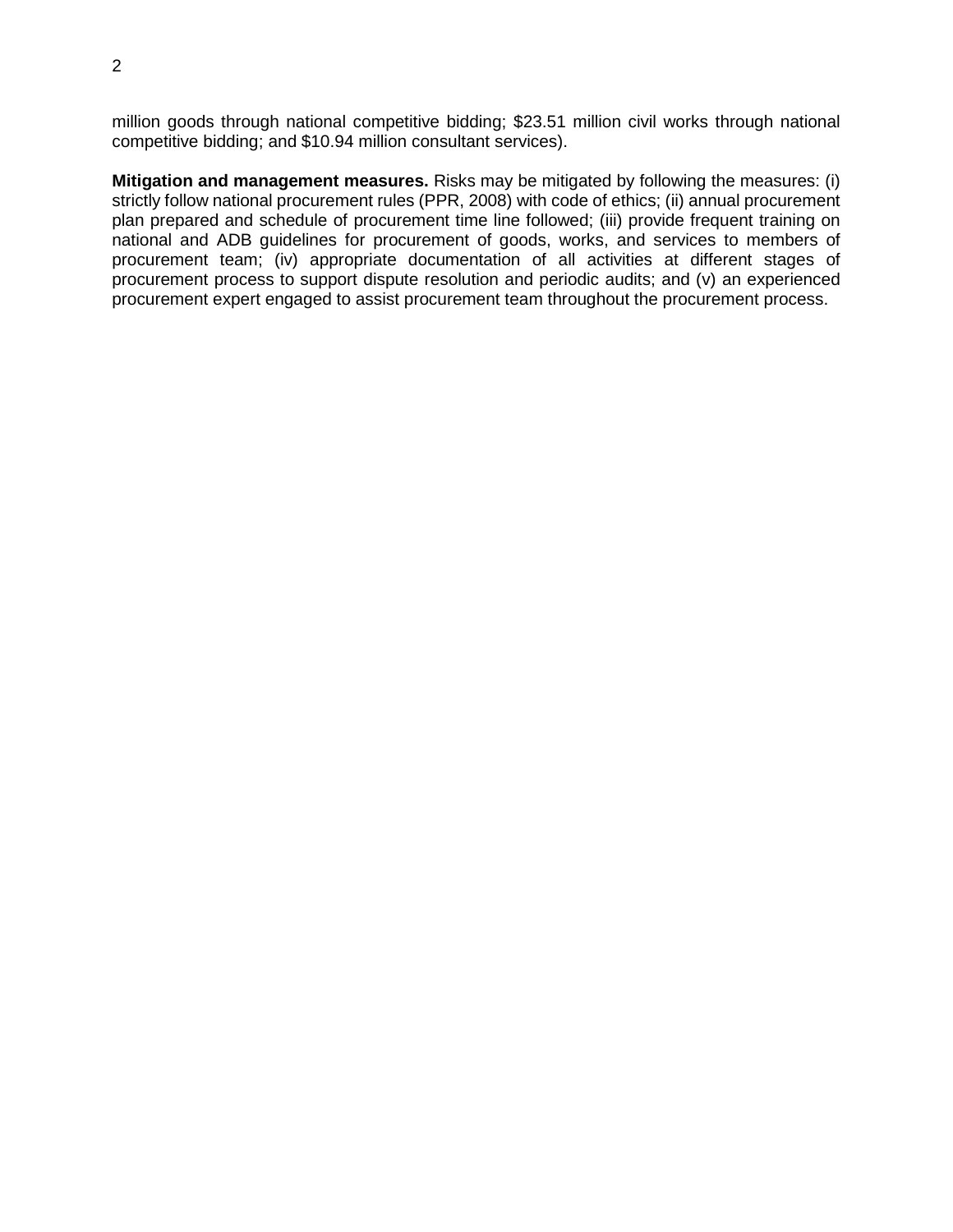1. The assessment was prepared in accordance with Asian Development Bank (ADB) guidelines for assessing project procurement risks. The Urban Primary Health Care Services Delivery Project is the third consecutive project of its kind focused to improve access, equity, quality, utilization and institutional sustainability of urban primary health care (PHC) services in all city corporations and selected municipalities, particularly for the poor and women and children through public–private partnership (PPP). The project currently runs in 25 partnership areas through 12 non-government organizations (NGOs) in 10 city corporations and four municipalities.

2. The proposed additional financing is to strengthen and expand the ongoing third phase of the Urban Primary Health Care Services Delivery Project. It will build on the existing partnership with the Local Government Division, Ministry of Local Government, Rural Development and Cooperatives and private partners to strengthen and scale up provision of PHC services in urban areas, especially the poor and vulnerable, and address gaps in institutions and capacity for sustainable delivery of PHC services. It is proposed that one city corporation and 11 new municipalities comprising 20 additional partnership areas will be included in the project, and partnership areas will increase from 25 to 45.

3. The assessment took place during March to May 2017 and the report updated in July 2018. The procurement capacity assessment was carried out for the main project executing agency, project monitoring unit (PMU), headed by the project director of Urban Primary Health Care Services Delivery Project, and other project implementing units (PIUs) under 11 city corporations and 14 municipalities (including 10 new) and Local Government Engineering Department (LGED). Preparation activities included reviewing documents, ADB's ongoing procurement experience, and interviews with counterpart and discussions with stakeholders. The completed questionnaire for Procurement Capacity Assessment of PMU and LGED are given in **Appendix 1**.

4. The planned procurement will comprise (i) goods, (ii) civil works**,** (iii) procurement of partnership agreements with NGO/private entities for delivering PHC services in 45 partnership areas, and (iv) consulting services. These are detailed in the Procurement Plan (**Appendix 3**).

## **II. PROJECT PROCUREMENT RISK ASSESSMENT**

## **A. Overview**

## **1. Procurement Environment**

5. Before 2000, there were no central and harmonized national procurement rules and guidelines in the country. Different ministries and offices or institutions under those ministries used to follow the procurement procedures inherited from the beginning. There was no central control or system of oversight by any authorized agency.

6. The Public Procurement Act (PPA), 2006 and Public Procurement Rules (PPR), 2008 were enacted in 2008 to ensure value for money, fairness, transparency, and accountability in public procurements. The legislative (PPA, 2006) and regulatory framework (PPR, 2008) for procurement is comprehensive. It applies to all procurements undertaken with government funds and covers all procuring entities. Open competitive procurement is the default method and situations where other methods may be used are clearly described.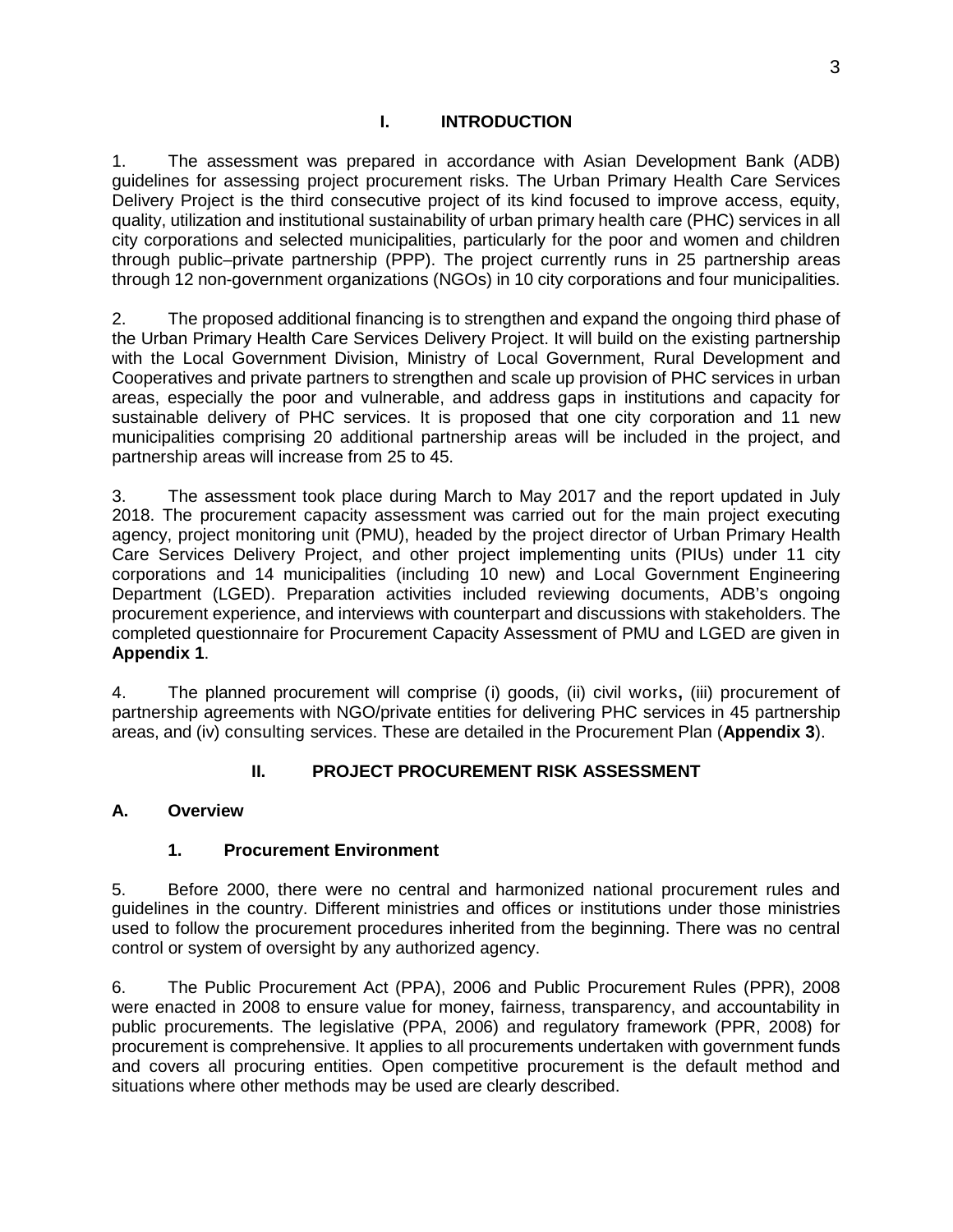7. The Implementation, Monitoring and Evaluation Division is the central organization of the government for monitoring and evaluation of the public sector development projects. The Central Procurement Technical Unit (CPTU), established under the Implementation, Monitoring and Evaluation Division in 2002, acts as the central body of government for formulation of policies, coordination, monitoring, and improvement of public procurement process. The CPTU is responsible for preparation of standard bidding documents for procurement of goods, works, and services. The use of these documents is mandatory for any public procurement using public fund. CPTU also has the authority to intervene in the bidding process against any complaint by any bidder and acts to resolve such disputes and complaints. It also has been focusing on capacity development through short-term training courses.

8. CPTU has introduced an online platform for national e-government procurement system (e-GP). The e-GP system is an online process for procurement activities of public agencies and other procuring entities. At present, the agencies in the public sector have started procurement through e-GP.

9. The overall procurement environment in respect of risks may be rated as 'low' for rules and procedures, but on capacity and implementation issues the risk rating is 'moderate'. However, the risks ratings in public sector can be upgraded through intensive trainings and strict use of the PPR, 2008 in doing procurement.

# **2. Agency Procurement Environment and Capacity Assessment**

10. In the ongoing project, the major procurements of goods and consulting services are performed centrally by PMU. Procurement of civil works are delegated to LGED. The PIUs in the field area under 10 city corporations and four municipalities are not doing any procurement. The PIUs under the proposed new 11 municipalities and one city corporation will not practice any procurement activities. The private partners working at different partnership areas are contracted through international competitive bidding (ICB) to deliver the health services and are responsible for procurement of medicine through shopping only from quality manufacturers selected by PMU.

11. The PMU has experience in procurement of goods, works, and consultancy services under three phases of the project that were implemented with assistance of ADB. In general, the ICB procurements of goods are accomplished using ADB guidelines and local procurements (national competitive bidding [NCB]) are done following PPR, 2008 guidelines. The consulting services are procured using ADB guidelines. Challenges faced by the project implementing unit are drafting of bidding documents, lack of procurement skills, quality of bid evaluation, delay in the approval process, and contract administration. The overall assessment is that in respect of regulatory framework and institutional framework there are 'low' risks. On capacity and implementation issues, the risk rating is recommended as 'moderate' for PMU and LGED and 'low' for the PIUs as they are not doing any procurement.

# **3. Organization and staff capacity**

12. The new project will have the same PMU as the ongoing project. It has procurement staff who have experience of delivering projects of similar size and complexity of the project. There is a procurement team within PMU with four full-time officers and employees to implement procurement of goods and intellectual services. These officials have good command in English. The members have access to computers, printers, internet, photocopier, and procurement announcements are posted in at least two national dailies and on CPTU, ADB, and project websites. The assigned staffs with assistance of one intermittent procurement consultant have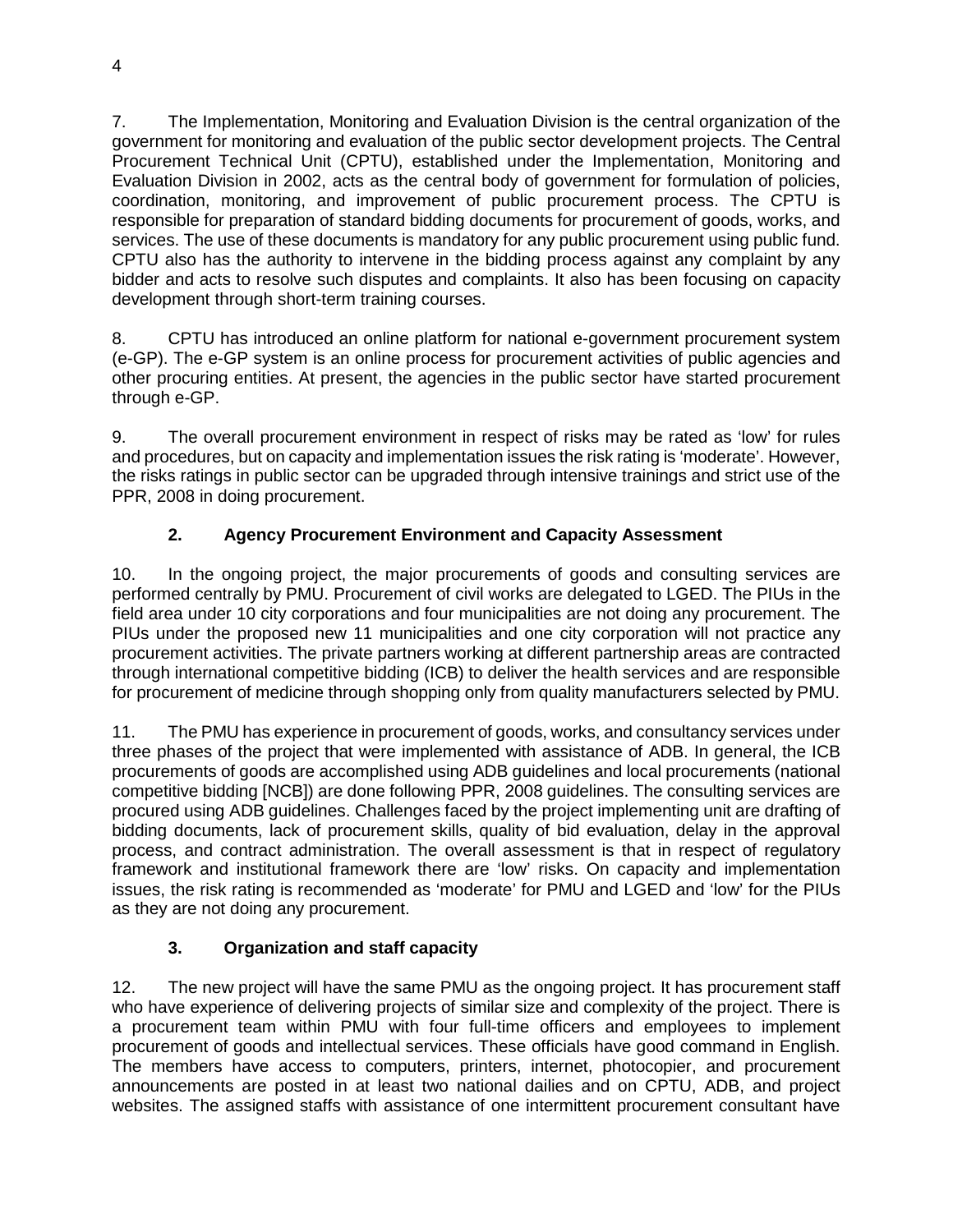been implementing bidding process which complies with PPR, 2008's procurement requirements in goods and related services, and ADB's procurement requirements in consulting services. Therefore, the overall capacity of the procurement staff is considered adequate to carry out the procurement for the next project.

13. LGED is responsible for implementation of civil works of many projects financed by development partners under different ministries of the government. It has local offices at the district level. Qualified engineers at districts are working as the head of the procurement team and are experienced with provisions of PPR, 2008 and works procurement guidelines of ADB and the World Bank. A team of engineers in LGED centrally coordinates all activities of civil works of this project performed by its district level offices. One senior officer of LGED has been assigned to coordinate with the PMU.

# **4. Information Management**

14. PMU has its own management information system for a well-functioning referring system for procurement files including sufficient personnel and equipment. PMU is aware of ADB requirements and has a referring system for procurement files with adequate resource which include the record keeping system, space, equipment, and personnel to administer the procurement records management functions. All records will be kept up to a 5-year period or more and original contracts are secured. Copies of bids or proposals with evaluation and original advertisements with pre-contract papers were retained.

# **5. Procurement Practices**

15. All procurements of goods and services have been performed centrally by the PMU. The procurement performance of the PMU has been acceptable. PMU is responsible for procurement of information technology (IT) hardware, medical equipment, vehicles, office equipment, and furniture for PMU and PIUs. The total cost for these is estimated to be \$5.075 million. Standard bidding documents prepared by CPTU for procurement of goods and works have been used. For procurement of services, ADB guidelines and standard documents have been used. The functions of ordering, receiving, accounting for, and paying for goods and services are appropriately segregated at PMU. The Tender Evaluation Committee/Proposal Evaluation Committee does the evaluation and recommends to executive authority to issue Notification of Award to suppliers; Goods Receiving Committee receives goods; and Accounts and Finance Unit undertakes accounting and payments for goods and services. There is no scope of internal audits and external audits are carried by the Foreign Aided Project Audit Directorate. An intermittent national procurement consultant supports the PMU.

16. The services of private agencies for delivery of PHC services in 45 partnership areas will be procured by PMU through ICB using ADB guidelines for procurement of non-consultant services (using goods bidding document). An international procurement consultant is supporting PMU in tendering the bidding document under advance procurement action and guiding the next steps. The expected total cost (including drugs and supplies) will be \$80.44 million for these contracts.

17. LGED is responsible for procurement of all civil works of the project. Proposed civil works will include upgradation of present facilities, construction of new PHC centers, comprehensive reproductive health care centers, green clinics, renovation, and routine maintenance works. The total estimated cost for civil works is \$23.51 million.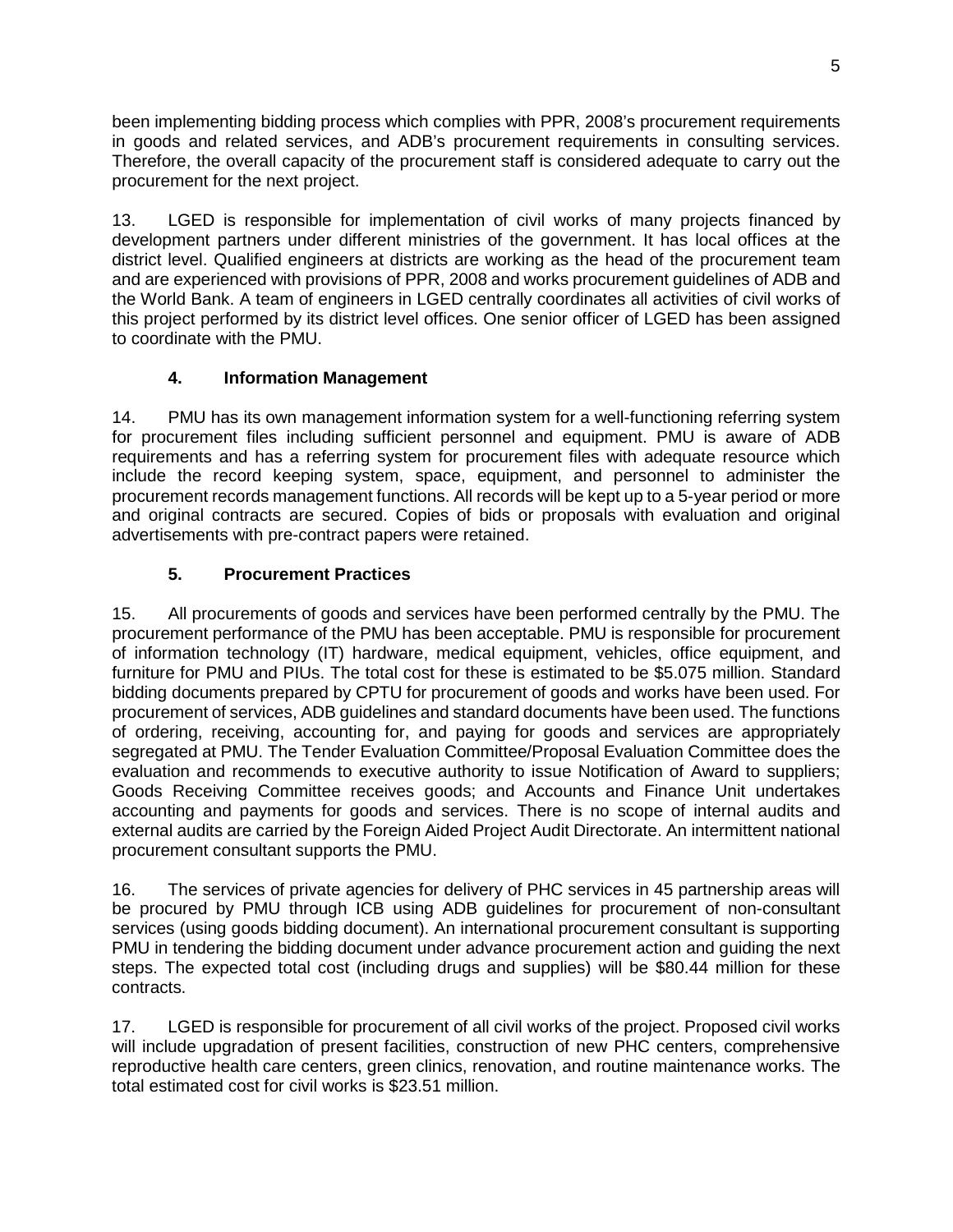18. The PIUs under different city corporations and municipalities at present are not responsible for any procurement. They oversee the small procurement activities and delivery of health services rendered by the private organizations at the partnership areas contracted through ICB using ADB guidelines. The partnership area NGOs (PANGOs) procure medicine and small equipment through shopping. These activities are included in the PPP contract.

# **6. Performance of e-procurement**

19. At present, PMU is not practicing e-procurement. LGED is following e-GP process for procurement in many development projects of the government which ensures more transparency, value for money, fairness, and accountability in procurement. The LGED procurement staff are experienced for doing e-procurement. LGED may use the e-GP method for the new project instead of present offline procurement of civil works.

# **7. Effectiveness**

20. PMU has its own monitoring and reporting system to administrate ongoing contracts, and monitor payments. Procurement practices include a process for non-judicial dispute resolution. In PPR, 2008, there is a complaints resolution system in place, through the standard contract, which is used to support formal dispute resolution actions. All procurement decision processes and dispute resolution activities require documentation through minutes which are archived in an official project file.

# **8. Accountability Measures**

21. PMU, headed by the project director, is strictly required to follow the PPR, 2008 procurement guidelines with code of ethics for which all procurement activities also align. The project director has authority to authorize procurement transactions, coordinate the development and review of tender documentation, authorize payments, and ensure that appropriate documentation, such as minutes, are generated for all procurement activities to support dispute resolutions, contract negotiations, and periodic audits.

# **B. Strengths**

22. The PMU is responsible to perform 90% of the activities for procurement of goods and consultant services and LGED is responsible for procurement of all civil works. Goods and works procurement complies with the PPA, 2006 and PPR, 2008. Services are procured by PMU following ADB guidelines. Open competitive procurement is the default method and situations where other methods may be used are clearly described. PMU has a procurement team with staff who have experience of delivering the three previous project phases of similar size and complexity and are expected to be retained. The team is performing procurement with the assistance of a national consultant. Existing procurement processes are done following standard documents prepared by the CPTU under the Ministry of Planning which is responsible for the preparation of all types of standard documents of procurement of goods, works, and services. Use of these documents are mandatory for all public procurements using public fund. The existing procurement processes and systems in place to be implemented by the PMU and LGED is considered to be adequate to satisfy any ADB requirements with only minor adjustments.

# **C. Weaknesses**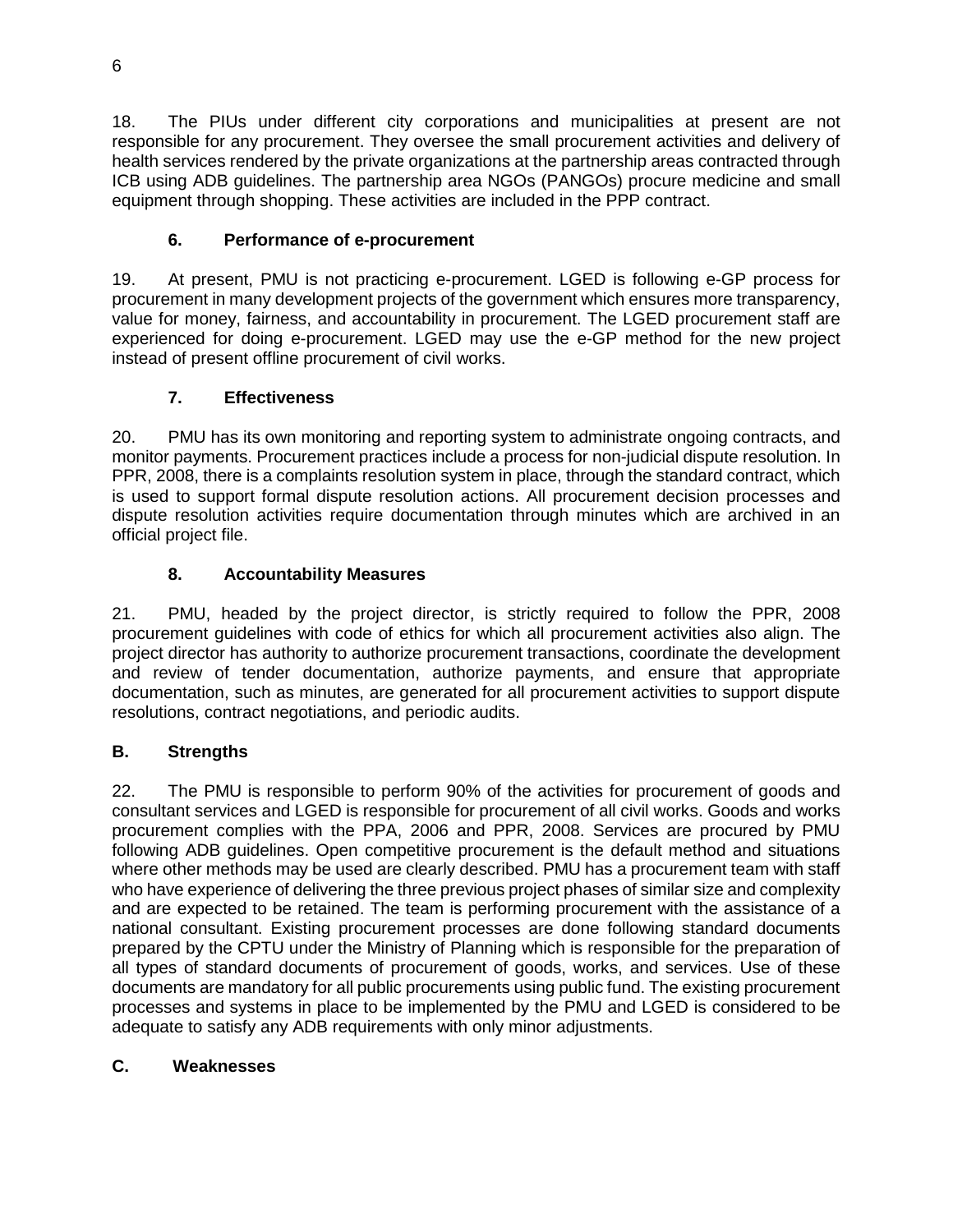23. The conduct and management of procurement assigned to the members of the procurement team of PMU is a secondary task. These officials lack specific procurement skills. Hence, the contract management capacity of the officials needs to be enhanced which can be done through provision of necessary training in the subject. The volume of the procurement of goods, works, and consultants under this project is large (\$80.44 million PPP contracts through ICB; \$5.07 million goods through NCB; \$23.51 million civil works through NCB; and \$10.94 million consultant services).

## **D. Procurement Risk Assessment and Management Plan**

24. The assessment of procurement practices and capacity was done by two methods. These are (i) interviews with counterparts of PMU, PIU, and LGED; and (ii) use of the Project Procurement Risk Assessment Questionnaire. For each agency, the questionnaire was completed by the project's executing and implementing agencies. The strengths and weaknesses of procurement capacity were assessed from the perspective of (i) organizational and staff capacity; (ii) information management; (iii) procurement practices (goods and works, consulting services and payment practices); (iv) effectiveness; and (v) accountability measures. For this purpose, the latest ADB format was used. The procurement risks were identified based on degree of impact and likelihood of occurrence using the scales high, substantial, moderate, and low. The Procurement Risk Assessment and Management Plan is given in **Appendix 2**.

# **III. PROJECT SPECIFIC PROCUREMENT THRESHOLDS**

## **A. Procurement and Consulting Methods and Thresholds**

25. Except as ADB may otherwise agree, the following process thresholds shall apply to procurement of goods and works.

| Procurement of Goods and Works |                                             |                                                                      |  |
|--------------------------------|---------------------------------------------|----------------------------------------------------------------------|--|
| <b>Method</b>                  | <b>Threshold</b>                            | <b>Comments</b>                                                      |  |
| <b>ICB for Goods</b>           | US\$2,000,000 and Above                     |                                                                      |  |
| <b>NCB for Goods</b>           | Between US\$ 100,000 and US\$<br>1,999,999  | The first NCB is subject to prior<br>review, thereafter post review. |  |
| Shopping for Goods             | Up to US\$ 99,999                           |                                                                      |  |
| <b>NCB</b> for Works           | Between US\$ 100,000 and US\$<br>14,999,999 | The first NCB is subject to prior<br>review, thereafter post review. |  |
| Shopping for Works             | Up to US\$ 99,999                           |                                                                      |  |

## **IV. PROCUREMENT PLANS**

26. The indicative procurement plan of the project for the first 18 months and for life of project beyond 18 months is shown in **Appendix 3**. The PMU will continue to be responsible for procurement of goods and consulting services. Procurement of works will be carried out by LGED.

27. The project will procure non-consultant service delivery contracts with NGOs/civil society organizations/charitable/private entities for delivering health services in 45 partnership areas of which existing 25 partnership contracts will be procured as an advanced action through ICB.

28. The procurement of medicines and health equipment are included in the contracts of 45 PANGOs/private partners. The PANGOs/private partners will procure medicines in batches over a period of 5 years using quotation method from quality certified suppliers selected through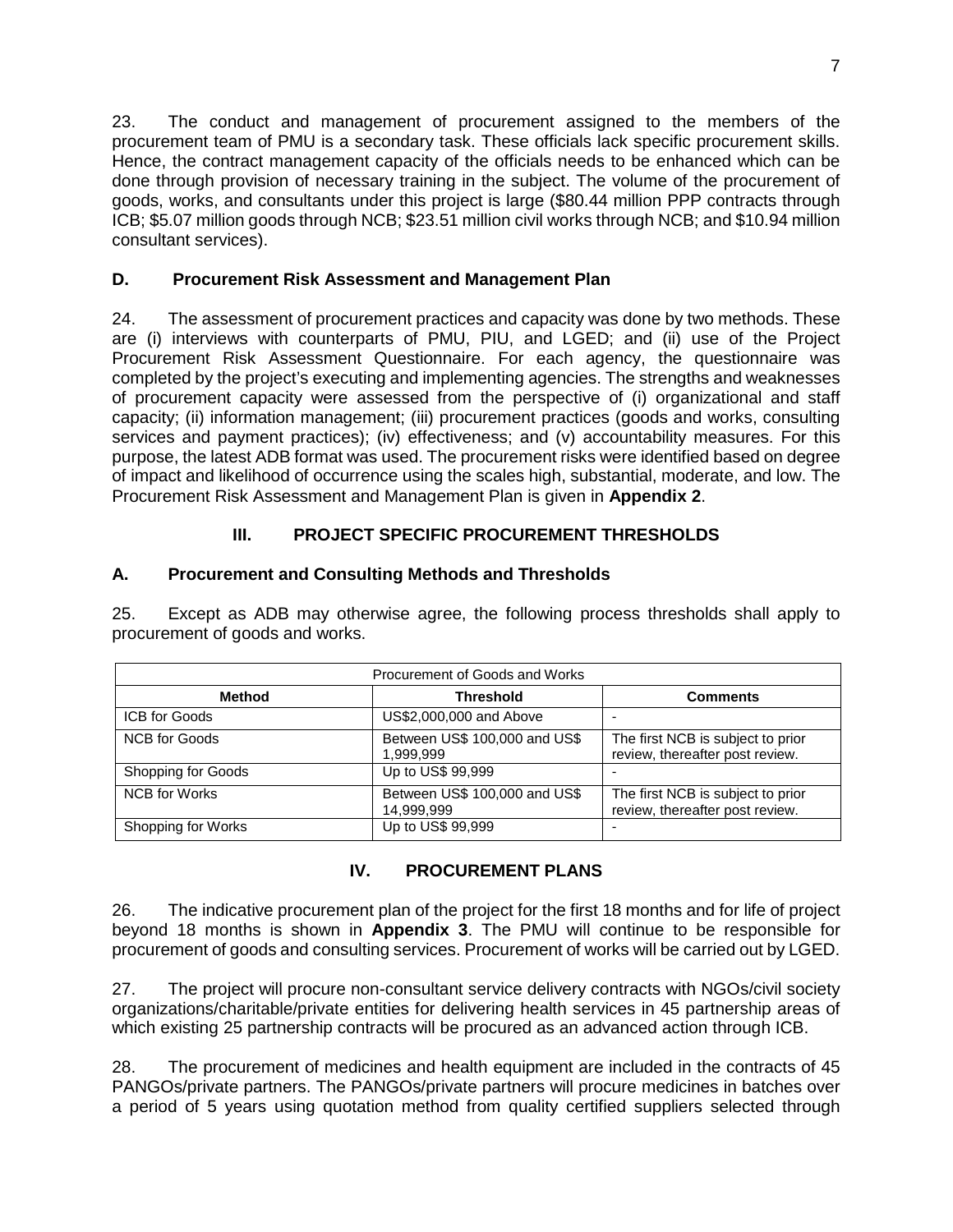tendering by the PMU. It may be mentioned here that according to PPR, 2008, one agency can procure goods and works through shopping for values \$37,500 annually but in one go with a maximum package of \$6,250.

## **V. CONCLUSION**

29. To ensure value for money, fairness, transparency, and accountability in procurement, the use of PPR, 2008 must be made mandatory for each of the different procuring entities in project design. The standard bidding documents prepared by CPTU (with some modifications to meet ADB requirements) are to be used. Annual procurement plans, wide publicity of procurement requirements, proper constitution of bid opening committee, bid evaluation committee, contract signing, auditing, regular monitoring, post-review, and complaint mechanism should be followed.

30. All procurement of goods and consultant selection will be done by the PMU which will remain to be fully staffed with experienced procurement specialists and supported by implementation consultants. All procurement of civil works will be done by LGED. The main feature of the additional financing of Urban Primary Health Care Services Delivery Project is the delivery of PHC services to the population within respective partnership areas, particularly for the poor women and children of which the service recipient numbers are huge.

## **VI. RECOMMENDATIONS**

31. To enhance the overall capacity for efficient procurement, the following recommendations are:

- (i) Procurement of civil works by LGED may use the e-GP process.
- (ii) Contract management capacity of officials of PMU and LGED need to be enhanced so that the procurement staff can acquire the necessary skills to conduct their procurement.
- (iii) For capacity building, CPTU offers three weeks of project management training on procurement of goods, works, and services through the year. Procurement staff may avail the training program.
- (iv) Monitoring and performance measurement techniques related to public procurement may be enhanced.
- (v) The established service tracking system as well as the other reporting mechanisms need to continuously be updated, utilized, and monitored.
- (vi) PMU needs to be supported by a national consultant to assist in its procurement activities, particularly, in bidding process, bid evaluation, and contract administration.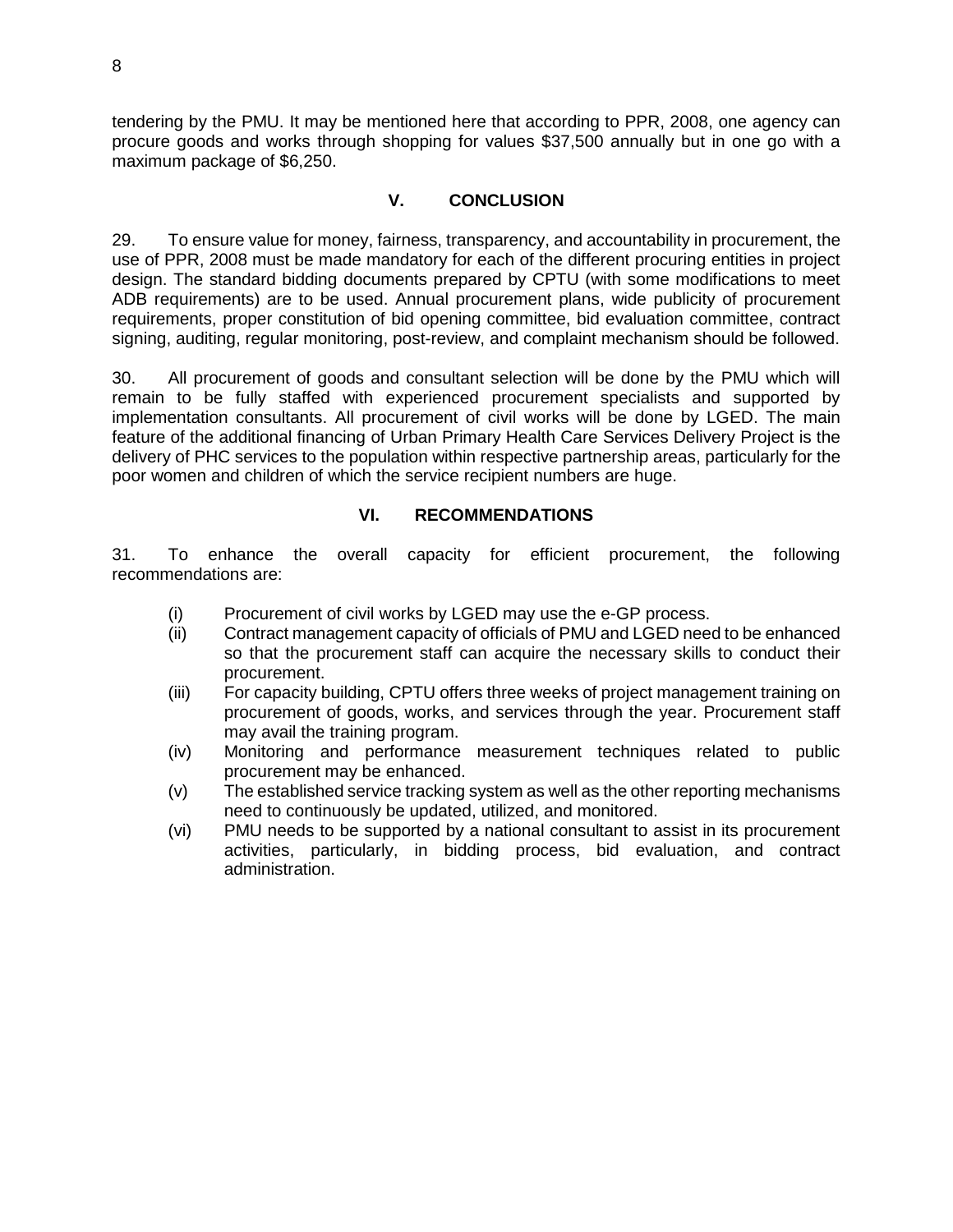# **APPENDIX 1A**

# **PROJECT PROCUREMENT RISK ASSESSMENT QUESTIONNAIRE**

| Name of Agency:                          | Project Management Unit – Urban Primary Health Care Services Delivery |
|------------------------------------------|-----------------------------------------------------------------------|
|                                          | Project – Additional Financing                                        |
| $\mathbf{A}$ . The state of $\mathbf{A}$ |                                                                       |

Address : 6th floor, Nagarbhaban, 5 Phoenix Road, Fulbaria, Ramna, Dhaka

| <b>QUESTION</b>                                                                                                                                                            | <b>RESPONSE</b>                         | <b>RISK</b> |
|----------------------------------------------------------------------------------------------------------------------------------------------------------------------------|-----------------------------------------|-------------|
| ORGANIZATIONAL AND STAFF CAPACITY<br>А.                                                                                                                                    |                                         |             |
| PROCUREMENT DEPARTMENT/UNIT                                                                                                                                                |                                         |             |
| A.1 Does the agency or Government<br>have a Procurement Committee that<br>is independent from the head of the<br>agency?                                                   | Yes                                     | Low         |
| A.2 Does the agency have a<br>procurement department/unit,<br>including a permanent office that<br>performs the function of a Secretariat<br>of the Procurement Committee? | Yes                                     | Moderate    |
| A.3 If yes, what type of procurement<br>does it undertake?                                                                                                                 | Procurement of goods/works and services | Low         |
| A.4 How many years' experience does<br>the head of the procurement<br>department/unit have in a direct<br>procurement role?                                                | 15 years                                | Low         |
| A.5 How many staff in the procurement<br>department/unit are:<br>full time<br>Ĺ.<br>part time<br>ii.<br>iii. seconded                                                      | 4: full-time                            | Low         |
| A.6 Do the procurement staff have a high<br>level of English language proficiency<br>(verbal and written)?                                                                 | Yes                                     | Low         |
| A.7 Are the number and qualifications of<br>the staff sufficient to undertake the<br>additional procurement that will be<br>required under the proposed project?           | Yes                                     | Moderate    |
| A.8 Does the unit have adequate<br>facilities, such as PCs, internet<br>connection, photocopy facilities,<br>printers etc. to undertake the<br>planned procurement?        | Yes                                     | Low         |
| Does the agency have, or have<br>A.9<br>ready access to, a procurement<br>training program?                                                                                | Yes                                     | Low         |
| A.10 At what level does the<br>department/unit report (to the head<br>of agency, deputy etc.)?                                                                             | Head of agency                          | Low         |
| A.11 Do the procurement positions in the<br>agency have job descriptions, which<br>outline specific roles, minimum<br>technical requirements and career<br>routes?         | Yes                                     | Low         |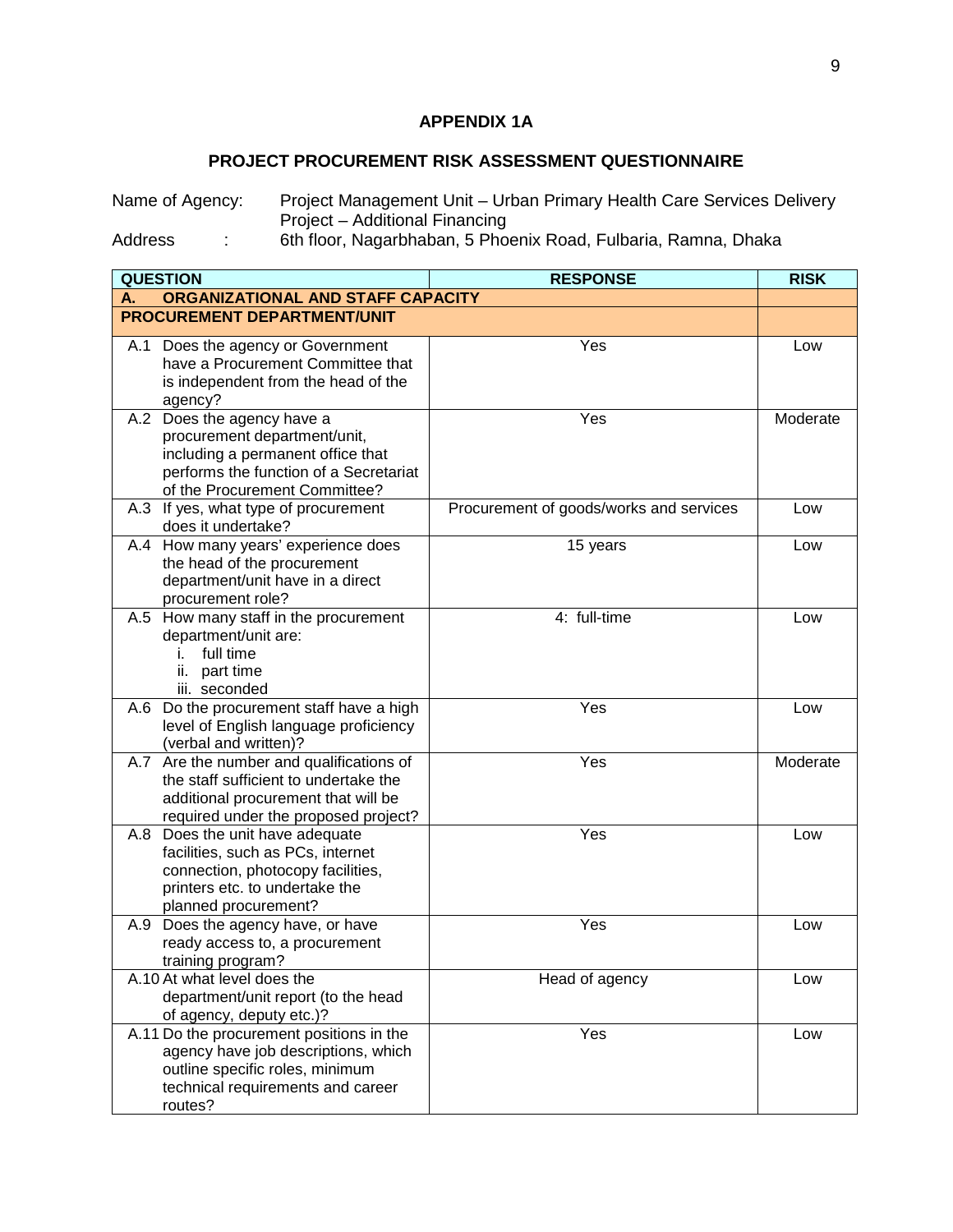| <b>QUESTION</b>                                                                                                                                                      | <b>RESPONSE</b>                                                                                                                                                                            | <b>RISK</b> |
|----------------------------------------------------------------------------------------------------------------------------------------------------------------------|--------------------------------------------------------------------------------------------------------------------------------------------------------------------------------------------|-------------|
| A.12 Is there a procurement process<br>manual for goods and works?                                                                                                   | Yes; PPR, 2008                                                                                                                                                                             | Low         |
| A.13 If there is a manual, is it up to date<br>and does it cover foreign-assisted<br>projects?                                                                       | Yes                                                                                                                                                                                        | Low         |
| A.14 Is there a procurement process<br>manual for consulting services?                                                                                               | Yes. PMU follows ADB guidelines for<br>procurement of consultants.                                                                                                                         | Low         |
| A.15 If there is a manual, is it up to date<br>and does it cover foreign-assisted<br>projects?                                                                       | Yes; up to date RFP of ADB is being used.                                                                                                                                                  | Low         |
| <b>PROJECT MANAGEMENT UNIT</b>                                                                                                                                       |                                                                                                                                                                                            |             |
| A.16 Is there a fully (or almost fully)<br>staffed PMU for this project currently<br>in place?                                                                       | Yes                                                                                                                                                                                        | Moderate    |
| A.17 Are the number and qualifications of<br>the staff sufficient to undertake the<br>additional procurement that will be<br>required under the proposed project?    | Yes                                                                                                                                                                                        | Moderate    |
| A.18 Does the unit have adequate<br>facilities, such as PCs, internet<br>connection, photocopy facilities,<br>printers etc. to undertake the<br>planned procurement? | Yes                                                                                                                                                                                        | Low         |
| A.19 Are there standard documents in<br>use, such as Standard Procurement<br>Documents/Forms, and have they<br>been approved for use on ADB<br>funded projects?      | Yes. There are standard bidding<br>documents/forms for procurement of goods<br>and works issued by CPTU and standard<br>Request for proposals for consultancy<br>services approved by ADB. | Low         |
| A.20 Does the agency follow the national<br>procurement law, procurement<br>processes, and guidelines?                                                               | Yes. PPA, 2006 and PPR, 2008.                                                                                                                                                              | Low         |
| A.21 Do ToRs for consulting services<br>follow a standard format such as<br>background, tasks, inputs, objectives<br>and outputs?                                    | Yes                                                                                                                                                                                        | Moderate    |
| A.22 Who drafts the procurement<br>specifications?                                                                                                                   | Concerned unit/department of the user unit                                                                                                                                                 | Moderate    |
| A.23 Who approves the procurement<br>specifications?                                                                                                                 | Head of concerned unit.                                                                                                                                                                    | Low         |
| A.24 Who in the PMU has experience in<br>drafting bidding documents?                                                                                                 | Procurement staff/consultant has experience<br>to draft documents following standard<br>bidding documents issued by CPTU and<br>approved by ADB.                                           | Moderate    |
| A.25 Are records of the sale of bidding<br>documents immediately available?                                                                                          | Yes                                                                                                                                                                                        | Low         |
| A.26 Who identifies the need for<br>consulting services requirements?                                                                                                | Project authority                                                                                                                                                                          | Low         |
| A.27 Who drafts the Terms of Reference<br>(ToR)                                                                                                                      | Concerned unit                                                                                                                                                                             | Moderate    |
| A.28 Who prepares the request for<br>proposals (RFPs)                                                                                                                | Procurement unit with the assistance of<br>consultant following standard RFPs of ADB                                                                                                       | Low         |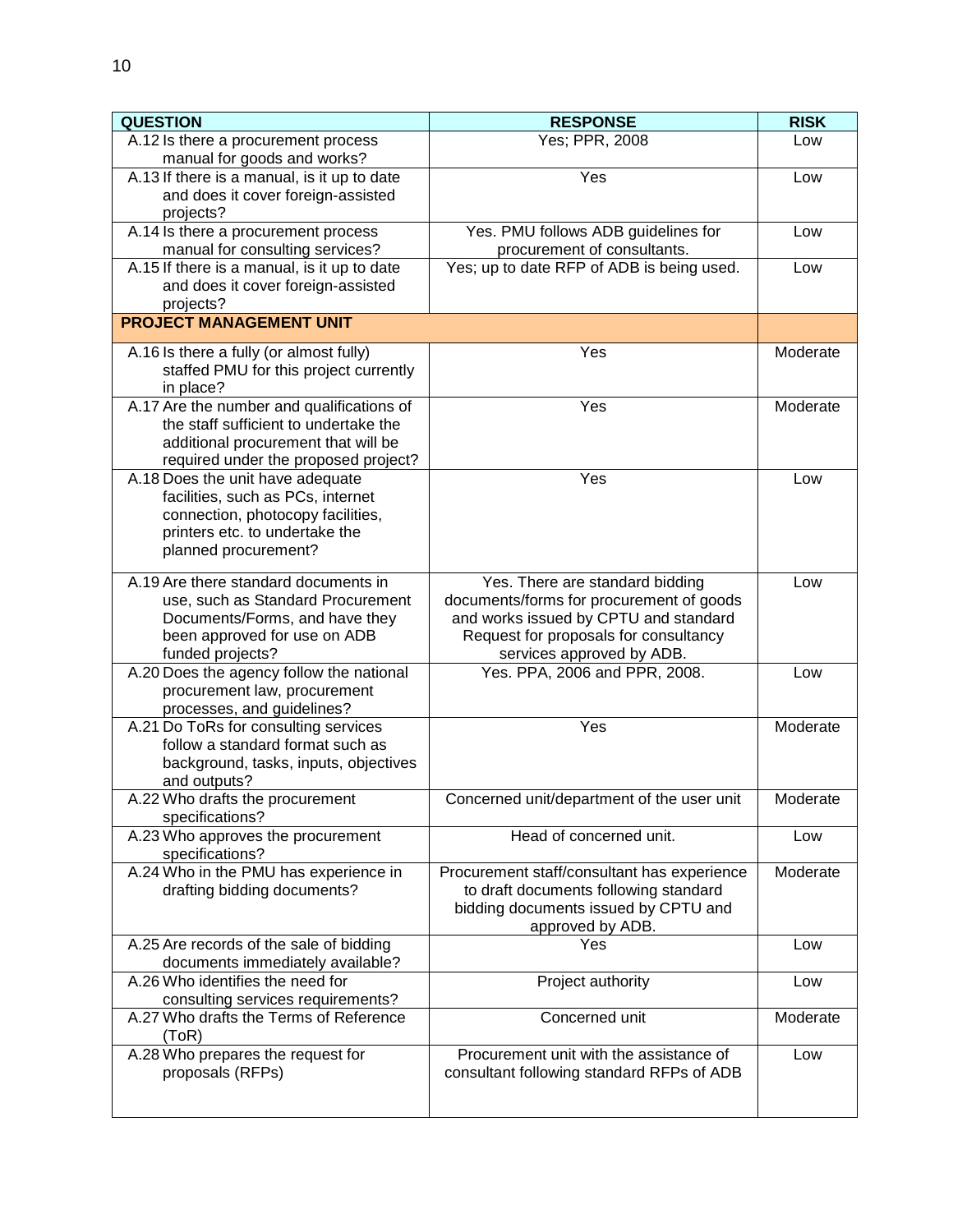| <b>QUESTION</b>                                                            | <b>RESPONSE</b>                           | <b>RISK</b> |
|----------------------------------------------------------------------------|-------------------------------------------|-------------|
| <b>B. INFORMATION MANAGEMENT</b>                                           |                                           |             |
| B.1 Is there a referencing system for<br>procurement files?                | Yes                                       | Low         |
| B.2 Are there adequate resources                                           | Yes                                       | Moderate    |
| allocated to record keeping                                                |                                           |             |
| infrastructure, which includes the                                         |                                           |             |
| record keeping system, space,                                              |                                           |             |
| equipment and personnel to                                                 |                                           |             |
| administer the procurement records<br>management functions within the      |                                           |             |
| agency?                                                                    |                                           |             |
| B.3 Does the agency adhere to a                                            | Yes; for at least 5 years                 | Moderate    |
| document retention policy (i.e. for                                        |                                           |             |
| what period are records kept)?                                             |                                           |             |
| B.4 Are copies of bids or proposals                                        | Yes                                       | Low         |
| retained with the evaluation?                                              |                                           |             |
| B.5 Are copies of the original                                             | Yes                                       | Low         |
| advertisements retained with the pre-                                      |                                           |             |
| contract papers?                                                           | Yes                                       |             |
| B.6 Is there a single contract file with a<br>copy of the contract and all |                                           | Low         |
| subsequent contractual                                                     |                                           |             |
| correspondence?                                                            |                                           |             |
| B.7 Are copies of invoices included with                                   | No                                        | Low         |
| the contract papers?                                                       |                                           |             |
| B.8 Is the agency's record keeping                                         | Yes                                       | Moderate    |
| function supported by IT?                                                  |                                           |             |
| <b>C. PROCUREMENT PRACTICES</b>                                            |                                           |             |
| <b>Goods and Works</b>                                                     |                                           |             |
| C.1 Has the agency undertaken                                              | Yes; ADB the for last 15 years            | Low         |
| procurement of goods or works                                              |                                           |             |
| related to foreign assistance recently                                     |                                           |             |
| (last 12 months or last 36 months)? If<br>yes, indicate the names of the   |                                           |             |
| development partner/s and project/s.                                       |                                           |             |
| C.2 If the answer is yes, what were the                                    | In the procurement of goods Technical     | Moderate    |
| major challenges faced by the                                              | Specifications particularly of equipment  |             |
| agency?                                                                    | prepared by IAs (users) sometimes do not  |             |
|                                                                            | match with those submitted by the bidders |             |
|                                                                            | for which in many cases bids become non-  |             |
|                                                                            | responsive.                               |             |
| C.3 Is there a systematic process to<br>identify procurement requirements  | Yes                                       | Low         |
| (for a period of one year or more)?                                        |                                           |             |
| C.4 Is there a minimum period for the                                      | Yes; 1 month                              | Low         |
| preparation of bids and if yes, how                                        |                                           |             |
| long?                                                                      |                                           |             |
| C.5 Are all queries from bidders replied to<br>in writing?                 | Yes                                       | Low         |
| C.6 Does the bidding document state the                                    | Yes                                       | Low         |
| date and time of bid opening?                                              |                                           |             |
| C.7 Are bids opened in public?                                             | Yes                                       | Low         |
| C.8 Can late bids be accepted?                                             | No                                        | Low         |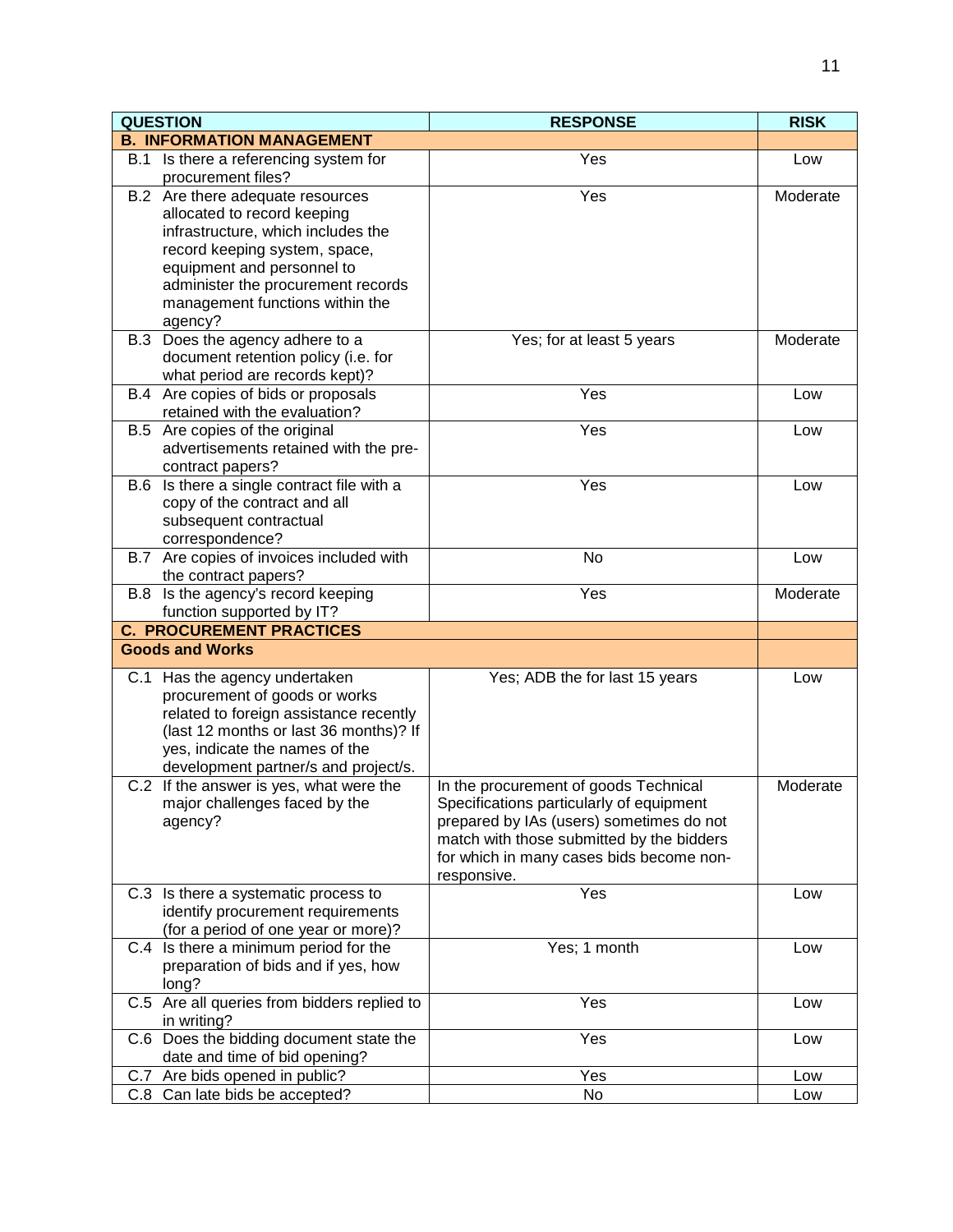| <b>QUESTION</b>                                                                                                                                                                                                                         | <b>RESPONSE</b>                                                                                                                           | <b>RISK</b> |
|-----------------------------------------------------------------------------------------------------------------------------------------------------------------------------------------------------------------------------------------|-------------------------------------------------------------------------------------------------------------------------------------------|-------------|
| C.9 Can bids (except late bids) be<br>rejected at bid opening?                                                                                                                                                                          | N <sub>o</sub>                                                                                                                            | Low         |
| C.10 Are minutes of the bid opening<br>taken?                                                                                                                                                                                           | Yes                                                                                                                                       | Low         |
| C.11 Are bidders provided a copy of the<br>minutes?                                                                                                                                                                                     | Yes; to participating bidders in opening of<br>bids.                                                                                      | Low         |
| C.12 Are the minutes provided free of<br>charge?                                                                                                                                                                                        | Yes                                                                                                                                       | Low         |
| C.13 Who undertakes the evaluation of<br>bids (individual(s), permanent<br>committee, ad-hoc committee)?                                                                                                                                | Permanent bid evaluation committee (TEC)                                                                                                  | Low         |
| C.14 What are the qualifications of the<br>evaluators with respect to<br>procurement and the goods and/or<br>works under evaluation?                                                                                                    | No extra qualification with respect to<br>procurement. Experts from two external<br>departments and experts from within the<br>department | Moderate    |
| C.15 Is the decision of the evaluators final<br>or is the evaluation subject to<br>additional approvals?                                                                                                                                | No. TEC report to be approved by ADB and<br>finally the head of procuring entity.                                                         | Low         |
| C.16 Using the three 'worst-case'<br>examples in the last year, how long<br>from the issuance of the invitation for<br>bids can the contract be awarded?                                                                                | 12-15 weeks                                                                                                                               | Moderate    |
| C.17 Are there processes in place for the<br>collection and clearance of cargo<br>through ports of entry?                                                                                                                               | Yes                                                                                                                                       | Low         |
| C.18 Are there established goods<br>receiving procedures?                                                                                                                                                                               | Yes                                                                                                                                       | Low         |
| C.19 Are all goods that are received<br>recorded as assets or inventory in a<br>register?                                                                                                                                               | Yes                                                                                                                                       | Moderate    |
| C.20 Is the agency/procurement<br>department familiar with letters of<br>credit?                                                                                                                                                        | Yes                                                                                                                                       | Low         |
| C.21 Does the procurement department<br>register and track warranty and latent<br>defects liability periods?                                                                                                                            | Yes                                                                                                                                       | Low         |
| <b>Consulting Services</b>                                                                                                                                                                                                              |                                                                                                                                           |             |
| C.22 Has the agency undertaken foreign-<br>assisted procurement of consulting<br>services recently (last 12 months, or<br>last 36 months)? (If yes, please<br>indicate the names of the<br>development partner/s and the<br>Project/s.) | Yes; ADB                                                                                                                                  | Low         |
| C.23 If the above answer is yes, what<br>were the major challenges?                                                                                                                                                                     | So many submissions to ADB are there that<br>takes lot of time.                                                                           | Moderate    |
| C.24 Are assignments and invitations for<br>expressions of interest (EOIs)<br>advertised?                                                                                                                                               | Yes                                                                                                                                       | Low         |
| C.25 Is a consultants' selection committee<br>formed with appropriate individuals,<br>and what is its composition (if any)?                                                                                                             | Yes (usually 5-7-member proposal<br>evaluation committee - PEC)                                                                           | Moderate    |
| C.26 What criteria are used to evaluate<br>EOIs?                                                                                                                                                                                        | Experience and qualification of the firm and<br>of individual experts                                                                     | Low         |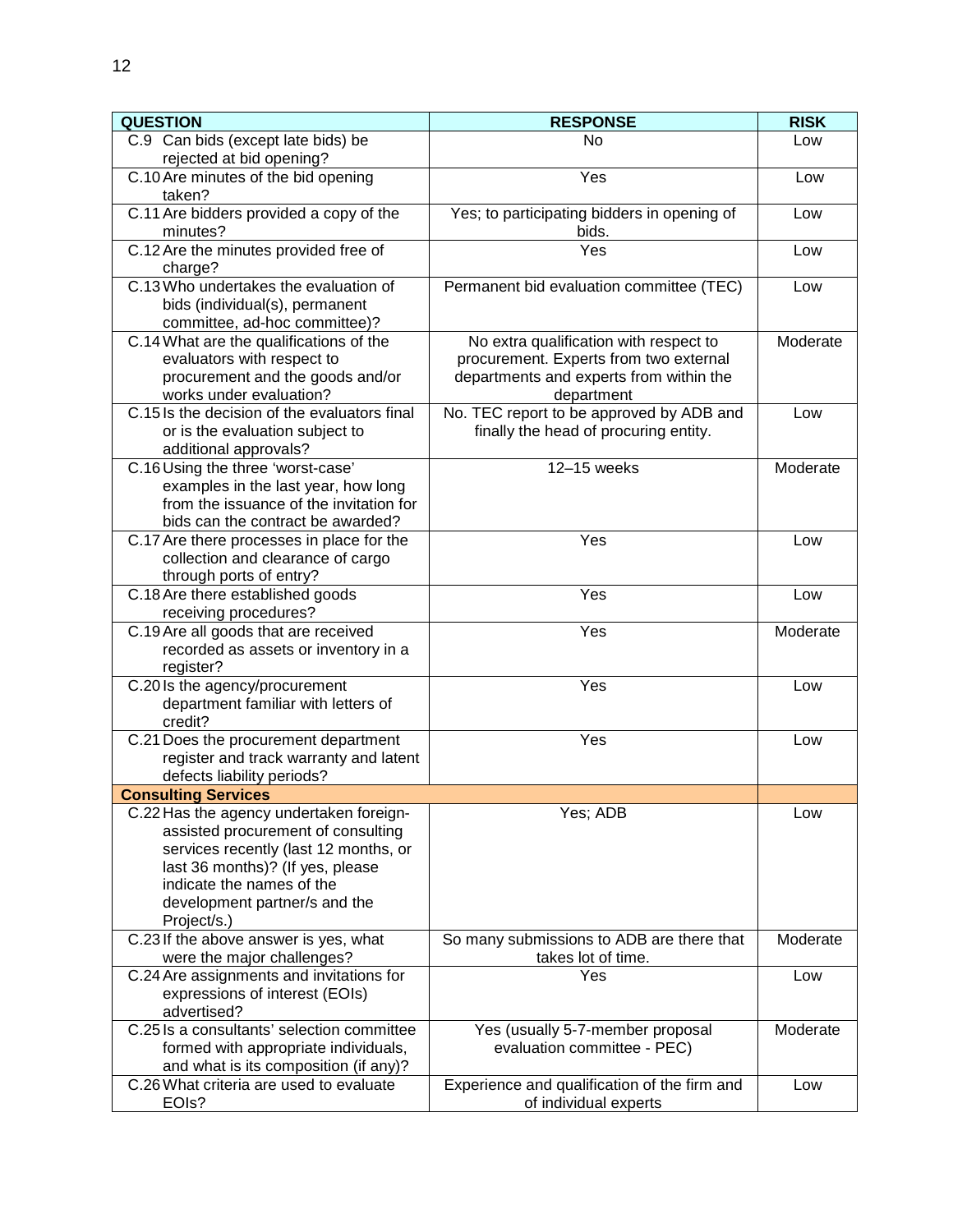| <b>QUESTION</b>                                              | <b>RESPONSE</b>                               | <b>RISK</b> |
|--------------------------------------------------------------|-----------------------------------------------|-------------|
| C.27 Historically, what is the most                          | QCBS, CQS, and ICS                            | Low         |
| common method used (QCBS, QBS,                               |                                               |             |
| etc.) to select consultants?                                 |                                               |             |
| C.28 Do firms have to pay for the RFP                        | <b>No</b>                                     | Low         |
| document?                                                    |                                               |             |
| C.29 Does the proposal evaluation criteria                   | Yes                                           | Moderate    |
| follow a pre-determined structure                            |                                               |             |
| and is it detailed in the RFP?                               |                                               |             |
| C.30 Are pre-proposal visits and meetings                    | Yes; when required                            | Moderate    |
| arranged?                                                    | Yes                                           |             |
| C.31 Are minutes prepared and circulated                     |                                               | Low         |
| after pre-proposal meetings?<br>C.32 To whom are the minutes |                                               |             |
|                                                              | To the members who attended the meeting       | Low         |
| distributed?<br>C.33 Are all queries from consultants        | Yes                                           |             |
| answered/addressed in writing?                               |                                               | Low         |
| C.34 Are the technical and financial                         | Yes                                           | Low         |
| proposals required to be in separate                         |                                               |             |
| envelopes and remain sealed until                            |                                               |             |
| the technical evaluation is                                  |                                               |             |
| completed?                                                   |                                               |             |
| C.35 Are proposal securities required?                       | No                                            | Low         |
| C.36 Are technical proposals opened in                       | <b>No</b>                                     | Low         |
| public?                                                      |                                               |             |
| C.37 Are minutes of the technical opening                    | No                                            | Moderate    |
| distributed?                                                 |                                               |             |
| C.39 Who determines the final technical                      | Proposal evaluation committee following the   | Moderate    |
| ranking and how?                                             | formula given in the RFP.                     |             |
| C.40 Are the technical scores sent to all                    | No. Technical scores are declared in the      | Low         |
| firms?                                                       | public opening of financial offer             |             |
| C.41 Are the financial proposal opened in                    | Yes                                           | Low         |
| public?                                                      |                                               |             |
| C.42 Are minutes of the financial opening                    | Yes                                           | Low         |
| distributed?                                                 |                                               |             |
| C.43 How is the financial evaluation                         | Specific formula is there in standard updated | Low         |
| completed?                                                   | RFP of ADB.                                   |             |
| C.44 Are face to face contract negotiations                  | Yes                                           | Low         |
| held?                                                        | $1-2$ weeks                                   |             |
| C.45 How long after financial evaluation is                  |                                               | Low         |
| negotiation held with the selected<br>firm?                  |                                               |             |
| C.46 What is the usual basis for                             | Only out of pocket expenses, TORs, taxes      | Low         |
| negotiation?                                                 | and time lines.                               |             |
| C.47 Are minutes of negotiation taken and                    | Yes                                           | Moderate    |
| signed?                                                      |                                               |             |
| C.48 How long after negotiation is the                       | 15 days or less                               | Low         |
| contract signed, on average?                                 |                                               |             |
| C.49 Is there an evaluation system for                       | No                                            | Moderate    |
| measuring the outputs of                                     |                                               |             |
| consultants?                                                 |                                               |             |
| <b>Payments</b>                                              |                                               |             |
| C.50 Are advance payments made?                              | Yes                                           | Low         |
| C.51 What is the standard period for                         | 30 days                                       | Low         |
| payment included in contracts?                               |                                               |             |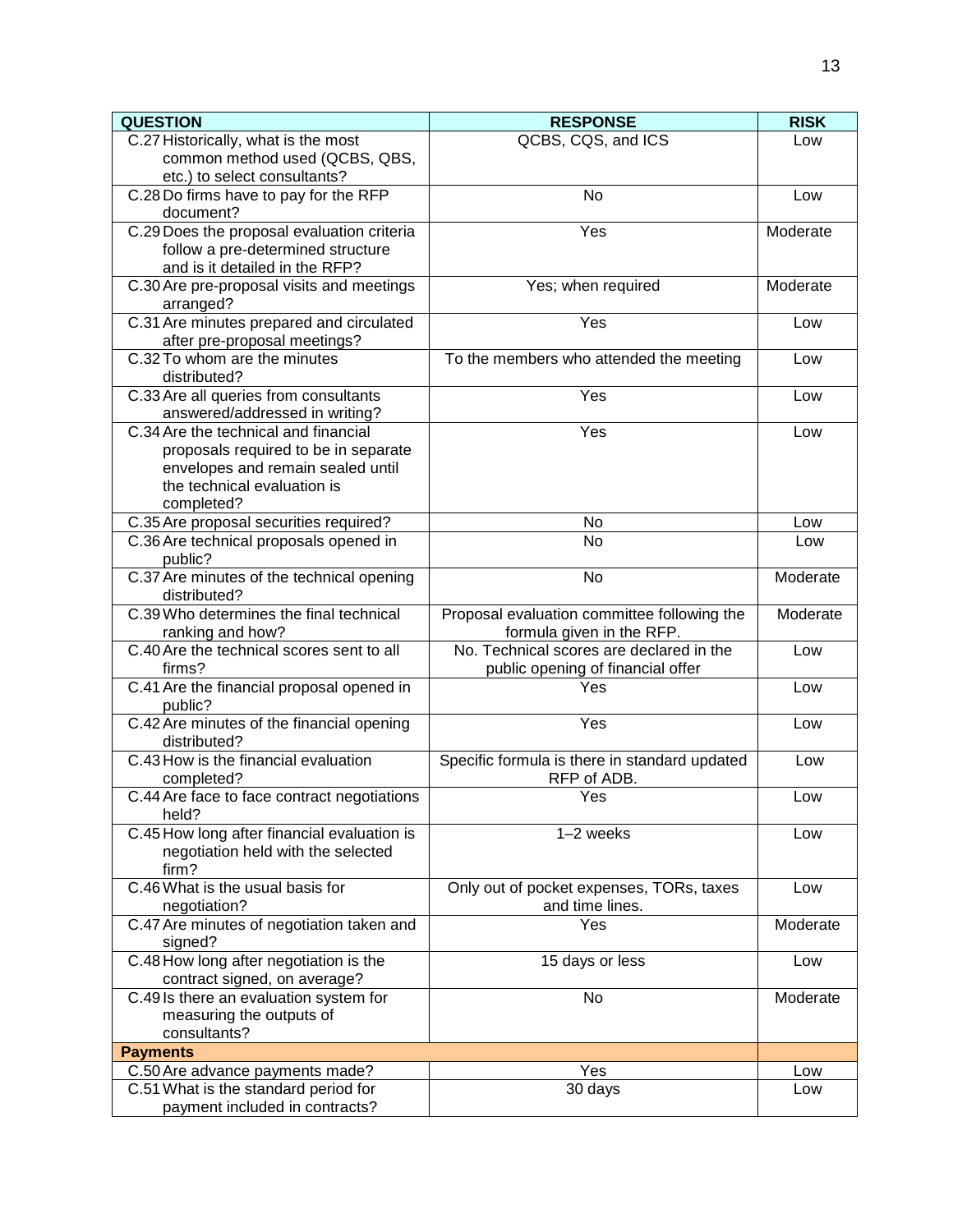| C.52 On average, how long is it between<br>30 days<br>Low<br>receiving a firm's invoice and making<br>payment?<br>C.53 When late payment is made, are the<br>No<br>Moderate<br>beneficiaries paid interest?<br><b>D. EFFECTIVENESS</b><br>Yes<br>Moderate<br>D.1 Is contractual performance<br>systematically monitored and<br>reported?<br>D.2 Does the agency monitor and track<br>Yes<br>Low<br>its contractual payment obligations?<br>D.3 Is a complaints resolution<br>Yes<br>Low<br>mechanism described in national<br>procurement documents?<br>D.4 Is there a formal non-judicial<br>Yes<br>Low<br>mechanism for dealing with<br>complaints?<br>Yes<br>D.5 Are procurement decisions and<br>Low<br>disputes supported by written<br>narratives such as minutes of<br>evaluation, minutes of negotiation,<br>notices of default/withheld payment?<br><b>E. ACCOUNTABILITY MEASURES</b><br>Yes<br>E.1 Is there a standard statement of<br>Moderate<br>ethics and are those involved in<br>procurement required to formally<br>commit to it?<br>E.2 Are those involved with procurement<br>Yes<br>Moderate<br>required to declare any potential<br>conflict of interest and remove<br>themselves from the procurement<br>process?<br>E.3 Is the commencement of<br>No<br>Low<br>procurement dependent on external<br>approvals (formal or de-facto) that<br>are outside of the budgeting<br>process?<br>E.4 Who approves procurement<br>Project Director or higher authority<br>Moderate<br>transactions, and do they have<br>depending on the delegated financial power;<br>Yes, they do have procurement experience<br>procurement experience and<br>qualifications?<br>and qualifications.<br>E.5 Which of the following actions<br>require approvals outside the<br>procurement unit or the evaluation<br>committee, as the case may be, and<br>who grants the approval?<br>Bidding document, invitation to<br>Donor when required by the loan agreement<br>a)<br>Low<br>pre-qualify or RFP<br><b>Evaluation reports</b><br>Head of procuring entity. Donor when<br>b)<br>Low | <b>QUESTION</b> | <b>RESPONSE</b> | <b>RISK</b> |
|-----------------------------------------------------------------------------------------------------------------------------------------------------------------------------------------------------------------------------------------------------------------------------------------------------------------------------------------------------------------------------------------------------------------------------------------------------------------------------------------------------------------------------------------------------------------------------------------------------------------------------------------------------------------------------------------------------------------------------------------------------------------------------------------------------------------------------------------------------------------------------------------------------------------------------------------------------------------------------------------------------------------------------------------------------------------------------------------------------------------------------------------------------------------------------------------------------------------------------------------------------------------------------------------------------------------------------------------------------------------------------------------------------------------------------------------------------------------------------------------------------------------------------------------------------------------------------------------------------------------------------------------------------------------------------------------------------------------------------------------------------------------------------------------------------------------------------------------------------------------------------------------------------------------------------------------------------------------------------------------------------------------------------------------------------------------------------------------|-----------------|-----------------|-------------|
|                                                                                                                                                                                                                                                                                                                                                                                                                                                                                                                                                                                                                                                                                                                                                                                                                                                                                                                                                                                                                                                                                                                                                                                                                                                                                                                                                                                                                                                                                                                                                                                                                                                                                                                                                                                                                                                                                                                                                                                                                                                                                         |                 |                 |             |
|                                                                                                                                                                                                                                                                                                                                                                                                                                                                                                                                                                                                                                                                                                                                                                                                                                                                                                                                                                                                                                                                                                                                                                                                                                                                                                                                                                                                                                                                                                                                                                                                                                                                                                                                                                                                                                                                                                                                                                                                                                                                                         |                 |                 |             |
|                                                                                                                                                                                                                                                                                                                                                                                                                                                                                                                                                                                                                                                                                                                                                                                                                                                                                                                                                                                                                                                                                                                                                                                                                                                                                                                                                                                                                                                                                                                                                                                                                                                                                                                                                                                                                                                                                                                                                                                                                                                                                         |                 |                 |             |
|                                                                                                                                                                                                                                                                                                                                                                                                                                                                                                                                                                                                                                                                                                                                                                                                                                                                                                                                                                                                                                                                                                                                                                                                                                                                                                                                                                                                                                                                                                                                                                                                                                                                                                                                                                                                                                                                                                                                                                                                                                                                                         |                 |                 |             |
|                                                                                                                                                                                                                                                                                                                                                                                                                                                                                                                                                                                                                                                                                                                                                                                                                                                                                                                                                                                                                                                                                                                                                                                                                                                                                                                                                                                                                                                                                                                                                                                                                                                                                                                                                                                                                                                                                                                                                                                                                                                                                         |                 |                 |             |
|                                                                                                                                                                                                                                                                                                                                                                                                                                                                                                                                                                                                                                                                                                                                                                                                                                                                                                                                                                                                                                                                                                                                                                                                                                                                                                                                                                                                                                                                                                                                                                                                                                                                                                                                                                                                                                                                                                                                                                                                                                                                                         |                 |                 |             |
|                                                                                                                                                                                                                                                                                                                                                                                                                                                                                                                                                                                                                                                                                                                                                                                                                                                                                                                                                                                                                                                                                                                                                                                                                                                                                                                                                                                                                                                                                                                                                                                                                                                                                                                                                                                                                                                                                                                                                                                                                                                                                         |                 |                 |             |
|                                                                                                                                                                                                                                                                                                                                                                                                                                                                                                                                                                                                                                                                                                                                                                                                                                                                                                                                                                                                                                                                                                                                                                                                                                                                                                                                                                                                                                                                                                                                                                                                                                                                                                                                                                                                                                                                                                                                                                                                                                                                                         |                 |                 |             |
|                                                                                                                                                                                                                                                                                                                                                                                                                                                                                                                                                                                                                                                                                                                                                                                                                                                                                                                                                                                                                                                                                                                                                                                                                                                                                                                                                                                                                                                                                                                                                                                                                                                                                                                                                                                                                                                                                                                                                                                                                                                                                         |                 |                 |             |
|                                                                                                                                                                                                                                                                                                                                                                                                                                                                                                                                                                                                                                                                                                                                                                                                                                                                                                                                                                                                                                                                                                                                                                                                                                                                                                                                                                                                                                                                                                                                                                                                                                                                                                                                                                                                                                                                                                                                                                                                                                                                                         |                 |                 |             |
|                                                                                                                                                                                                                                                                                                                                                                                                                                                                                                                                                                                                                                                                                                                                                                                                                                                                                                                                                                                                                                                                                                                                                                                                                                                                                                                                                                                                                                                                                                                                                                                                                                                                                                                                                                                                                                                                                                                                                                                                                                                                                         |                 |                 |             |
|                                                                                                                                                                                                                                                                                                                                                                                                                                                                                                                                                                                                                                                                                                                                                                                                                                                                                                                                                                                                                                                                                                                                                                                                                                                                                                                                                                                                                                                                                                                                                                                                                                                                                                                                                                                                                                                                                                                                                                                                                                                                                         |                 |                 |             |
|                                                                                                                                                                                                                                                                                                                                                                                                                                                                                                                                                                                                                                                                                                                                                                                                                                                                                                                                                                                                                                                                                                                                                                                                                                                                                                                                                                                                                                                                                                                                                                                                                                                                                                                                                                                                                                                                                                                                                                                                                                                                                         |                 |                 |             |
|                                                                                                                                                                                                                                                                                                                                                                                                                                                                                                                                                                                                                                                                                                                                                                                                                                                                                                                                                                                                                                                                                                                                                                                                                                                                                                                                                                                                                                                                                                                                                                                                                                                                                                                                                                                                                                                                                                                                                                                                                                                                                         |                 |                 |             |
|                                                                                                                                                                                                                                                                                                                                                                                                                                                                                                                                                                                                                                                                                                                                                                                                                                                                                                                                                                                                                                                                                                                                                                                                                                                                                                                                                                                                                                                                                                                                                                                                                                                                                                                                                                                                                                                                                                                                                                                                                                                                                         |                 |                 |             |
|                                                                                                                                                                                                                                                                                                                                                                                                                                                                                                                                                                                                                                                                                                                                                                                                                                                                                                                                                                                                                                                                                                                                                                                                                                                                                                                                                                                                                                                                                                                                                                                                                                                                                                                                                                                                                                                                                                                                                                                                                                                                                         |                 |                 |             |
|                                                                                                                                                                                                                                                                                                                                                                                                                                                                                                                                                                                                                                                                                                                                                                                                                                                                                                                                                                                                                                                                                                                                                                                                                                                                                                                                                                                                                                                                                                                                                                                                                                                                                                                                                                                                                                                                                                                                                                                                                                                                                         |                 |                 |             |
|                                                                                                                                                                                                                                                                                                                                                                                                                                                                                                                                                                                                                                                                                                                                                                                                                                                                                                                                                                                                                                                                                                                                                                                                                                                                                                                                                                                                                                                                                                                                                                                                                                                                                                                                                                                                                                                                                                                                                                                                                                                                                         |                 |                 |             |
|                                                                                                                                                                                                                                                                                                                                                                                                                                                                                                                                                                                                                                                                                                                                                                                                                                                                                                                                                                                                                                                                                                                                                                                                                                                                                                                                                                                                                                                                                                                                                                                                                                                                                                                                                                                                                                                                                                                                                                                                                                                                                         |                 |                 |             |
|                                                                                                                                                                                                                                                                                                                                                                                                                                                                                                                                                                                                                                                                                                                                                                                                                                                                                                                                                                                                                                                                                                                                                                                                                                                                                                                                                                                                                                                                                                                                                                                                                                                                                                                                                                                                                                                                                                                                                                                                                                                                                         |                 |                 |             |
|                                                                                                                                                                                                                                                                                                                                                                                                                                                                                                                                                                                                                                                                                                                                                                                                                                                                                                                                                                                                                                                                                                                                                                                                                                                                                                                                                                                                                                                                                                                                                                                                                                                                                                                                                                                                                                                                                                                                                                                                                                                                                         |                 |                 |             |
|                                                                                                                                                                                                                                                                                                                                                                                                                                                                                                                                                                                                                                                                                                                                                                                                                                                                                                                                                                                                                                                                                                                                                                                                                                                                                                                                                                                                                                                                                                                                                                                                                                                                                                                                                                                                                                                                                                                                                                                                                                                                                         |                 |                 |             |
|                                                                                                                                                                                                                                                                                                                                                                                                                                                                                                                                                                                                                                                                                                                                                                                                                                                                                                                                                                                                                                                                                                                                                                                                                                                                                                                                                                                                                                                                                                                                                                                                                                                                                                                                                                                                                                                                                                                                                                                                                                                                                         |                 |                 |             |
|                                                                                                                                                                                                                                                                                                                                                                                                                                                                                                                                                                                                                                                                                                                                                                                                                                                                                                                                                                                                                                                                                                                                                                                                                                                                                                                                                                                                                                                                                                                                                                                                                                                                                                                                                                                                                                                                                                                                                                                                                                                                                         |                 |                 |             |
|                                                                                                                                                                                                                                                                                                                                                                                                                                                                                                                                                                                                                                                                                                                                                                                                                                                                                                                                                                                                                                                                                                                                                                                                                                                                                                                                                                                                                                                                                                                                                                                                                                                                                                                                                                                                                                                                                                                                                                                                                                                                                         |                 |                 |             |
|                                                                                                                                                                                                                                                                                                                                                                                                                                                                                                                                                                                                                                                                                                                                                                                                                                                                                                                                                                                                                                                                                                                                                                                                                                                                                                                                                                                                                                                                                                                                                                                                                                                                                                                                                                                                                                                                                                                                                                                                                                                                                         |                 |                 |             |
|                                                                                                                                                                                                                                                                                                                                                                                                                                                                                                                                                                                                                                                                                                                                                                                                                                                                                                                                                                                                                                                                                                                                                                                                                                                                                                                                                                                                                                                                                                                                                                                                                                                                                                                                                                                                                                                                                                                                                                                                                                                                                         |                 |                 |             |
|                                                                                                                                                                                                                                                                                                                                                                                                                                                                                                                                                                                                                                                                                                                                                                                                                                                                                                                                                                                                                                                                                                                                                                                                                                                                                                                                                                                                                                                                                                                                                                                                                                                                                                                                                                                                                                                                                                                                                                                                                                                                                         |                 |                 |             |
|                                                                                                                                                                                                                                                                                                                                                                                                                                                                                                                                                                                                                                                                                                                                                                                                                                                                                                                                                                                                                                                                                                                                                                                                                                                                                                                                                                                                                                                                                                                                                                                                                                                                                                                                                                                                                                                                                                                                                                                                                                                                                         |                 |                 |             |
|                                                                                                                                                                                                                                                                                                                                                                                                                                                                                                                                                                                                                                                                                                                                                                                                                                                                                                                                                                                                                                                                                                                                                                                                                                                                                                                                                                                                                                                                                                                                                                                                                                                                                                                                                                                                                                                                                                                                                                                                                                                                                         |                 |                 |             |
|                                                                                                                                                                                                                                                                                                                                                                                                                                                                                                                                                                                                                                                                                                                                                                                                                                                                                                                                                                                                                                                                                                                                                                                                                                                                                                                                                                                                                                                                                                                                                                                                                                                                                                                                                                                                                                                                                                                                                                                                                                                                                         |                 |                 |             |
|                                                                                                                                                                                                                                                                                                                                                                                                                                                                                                                                                                                                                                                                                                                                                                                                                                                                                                                                                                                                                                                                                                                                                                                                                                                                                                                                                                                                                                                                                                                                                                                                                                                                                                                                                                                                                                                                                                                                                                                                                                                                                         |                 |                 |             |
|                                                                                                                                                                                                                                                                                                                                                                                                                                                                                                                                                                                                                                                                                                                                                                                                                                                                                                                                                                                                                                                                                                                                                                                                                                                                                                                                                                                                                                                                                                                                                                                                                                                                                                                                                                                                                                                                                                                                                                                                                                                                                         |                 |                 |             |
|                                                                                                                                                                                                                                                                                                                                                                                                                                                                                                                                                                                                                                                                                                                                                                                                                                                                                                                                                                                                                                                                                                                                                                                                                                                                                                                                                                                                                                                                                                                                                                                                                                                                                                                                                                                                                                                                                                                                                                                                                                                                                         |                 |                 |             |
|                                                                                                                                                                                                                                                                                                                                                                                                                                                                                                                                                                                                                                                                                                                                                                                                                                                                                                                                                                                                                                                                                                                                                                                                                                                                                                                                                                                                                                                                                                                                                                                                                                                                                                                                                                                                                                                                                                                                                                                                                                                                                         |                 |                 |             |
|                                                                                                                                                                                                                                                                                                                                                                                                                                                                                                                                                                                                                                                                                                                                                                                                                                                                                                                                                                                                                                                                                                                                                                                                                                                                                                                                                                                                                                                                                                                                                                                                                                                                                                                                                                                                                                                                                                                                                                                                                                                                                         |                 |                 |             |
|                                                                                                                                                                                                                                                                                                                                                                                                                                                                                                                                                                                                                                                                                                                                                                                                                                                                                                                                                                                                                                                                                                                                                                                                                                                                                                                                                                                                                                                                                                                                                                                                                                                                                                                                                                                                                                                                                                                                                                                                                                                                                         |                 |                 |             |
|                                                                                                                                                                                                                                                                                                                                                                                                                                                                                                                                                                                                                                                                                                                                                                                                                                                                                                                                                                                                                                                                                                                                                                                                                                                                                                                                                                                                                                                                                                                                                                                                                                                                                                                                                                                                                                                                                                                                                                                                                                                                                         |                 |                 |             |
|                                                                                                                                                                                                                                                                                                                                                                                                                                                                                                                                                                                                                                                                                                                                                                                                                                                                                                                                                                                                                                                                                                                                                                                                                                                                                                                                                                                                                                                                                                                                                                                                                                                                                                                                                                                                                                                                                                                                                                                                                                                                                         |                 |                 |             |
|                                                                                                                                                                                                                                                                                                                                                                                                                                                                                                                                                                                                                                                                                                                                                                                                                                                                                                                                                                                                                                                                                                                                                                                                                                                                                                                                                                                                                                                                                                                                                                                                                                                                                                                                                                                                                                                                                                                                                                                                                                                                                         |                 |                 |             |
|                                                                                                                                                                                                                                                                                                                                                                                                                                                                                                                                                                                                                                                                                                                                                                                                                                                                                                                                                                                                                                                                                                                                                                                                                                                                                                                                                                                                                                                                                                                                                                                                                                                                                                                                                                                                                                                                                                                                                                                                                                                                                         |                 |                 |             |
|                                                                                                                                                                                                                                                                                                                                                                                                                                                                                                                                                                                                                                                                                                                                                                                                                                                                                                                                                                                                                                                                                                                                                                                                                                                                                                                                                                                                                                                                                                                                                                                                                                                                                                                                                                                                                                                                                                                                                                                                                                                                                         |                 |                 |             |
|                                                                                                                                                                                                                                                                                                                                                                                                                                                                                                                                                                                                                                                                                                                                                                                                                                                                                                                                                                                                                                                                                                                                                                                                                                                                                                                                                                                                                                                                                                                                                                                                                                                                                                                                                                                                                                                                                                                                                                                                                                                                                         |                 |                 |             |
|                                                                                                                                                                                                                                                                                                                                                                                                                                                                                                                                                                                                                                                                                                                                                                                                                                                                                                                                                                                                                                                                                                                                                                                                                                                                                                                                                                                                                                                                                                                                                                                                                                                                                                                                                                                                                                                                                                                                                                                                                                                                                         |                 |                 |             |
|                                                                                                                                                                                                                                                                                                                                                                                                                                                                                                                                                                                                                                                                                                                                                                                                                                                                                                                                                                                                                                                                                                                                                                                                                                                                                                                                                                                                                                                                                                                                                                                                                                                                                                                                                                                                                                                                                                                                                                                                                                                                                         |                 |                 |             |
|                                                                                                                                                                                                                                                                                                                                                                                                                                                                                                                                                                                                                                                                                                                                                                                                                                                                                                                                                                                                                                                                                                                                                                                                                                                                                                                                                                                                                                                                                                                                                                                                                                                                                                                                                                                                                                                                                                                                                                                                                                                                                         |                 |                 |             |
|                                                                                                                                                                                                                                                                                                                                                                                                                                                                                                                                                                                                                                                                                                                                                                                                                                                                                                                                                                                                                                                                                                                                                                                                                                                                                                                                                                                                                                                                                                                                                                                                                                                                                                                                                                                                                                                                                                                                                                                                                                                                                         |                 |                 |             |
|                                                                                                                                                                                                                                                                                                                                                                                                                                                                                                                                                                                                                                                                                                                                                                                                                                                                                                                                                                                                                                                                                                                                                                                                                                                                                                                                                                                                                                                                                                                                                                                                                                                                                                                                                                                                                                                                                                                                                                                                                                                                                         |                 |                 |             |
|                                                                                                                                                                                                                                                                                                                                                                                                                                                                                                                                                                                                                                                                                                                                                                                                                                                                                                                                                                                                                                                                                                                                                                                                                                                                                                                                                                                                                                                                                                                                                                                                                                                                                                                                                                                                                                                                                                                                                                                                                                                                                         |                 |                 |             |
| required by the loan agreement                                                                                                                                                                                                                                                                                                                                                                                                                                                                                                                                                                                                                                                                                                                                                                                                                                                                                                                                                                                                                                                                                                                                                                                                                                                                                                                                                                                                                                                                                                                                                                                                                                                                                                                                                                                                                                                                                                                                                                                                                                                          |                 |                 |             |
| Notice of award<br>Head of procuring entity. Donor when<br>Low<br>C)                                                                                                                                                                                                                                                                                                                                                                                                                                                                                                                                                                                                                                                                                                                                                                                                                                                                                                                                                                                                                                                                                                                                                                                                                                                                                                                                                                                                                                                                                                                                                                                                                                                                                                                                                                                                                                                                                                                                                                                                                    |                 |                 |             |
| required by the loan agreement                                                                                                                                                                                                                                                                                                                                                                                                                                                                                                                                                                                                                                                                                                                                                                                                                                                                                                                                                                                                                                                                                                                                                                                                                                                                                                                                                                                                                                                                                                                                                                                                                                                                                                                                                                                                                                                                                                                                                                                                                                                          |                 |                 |             |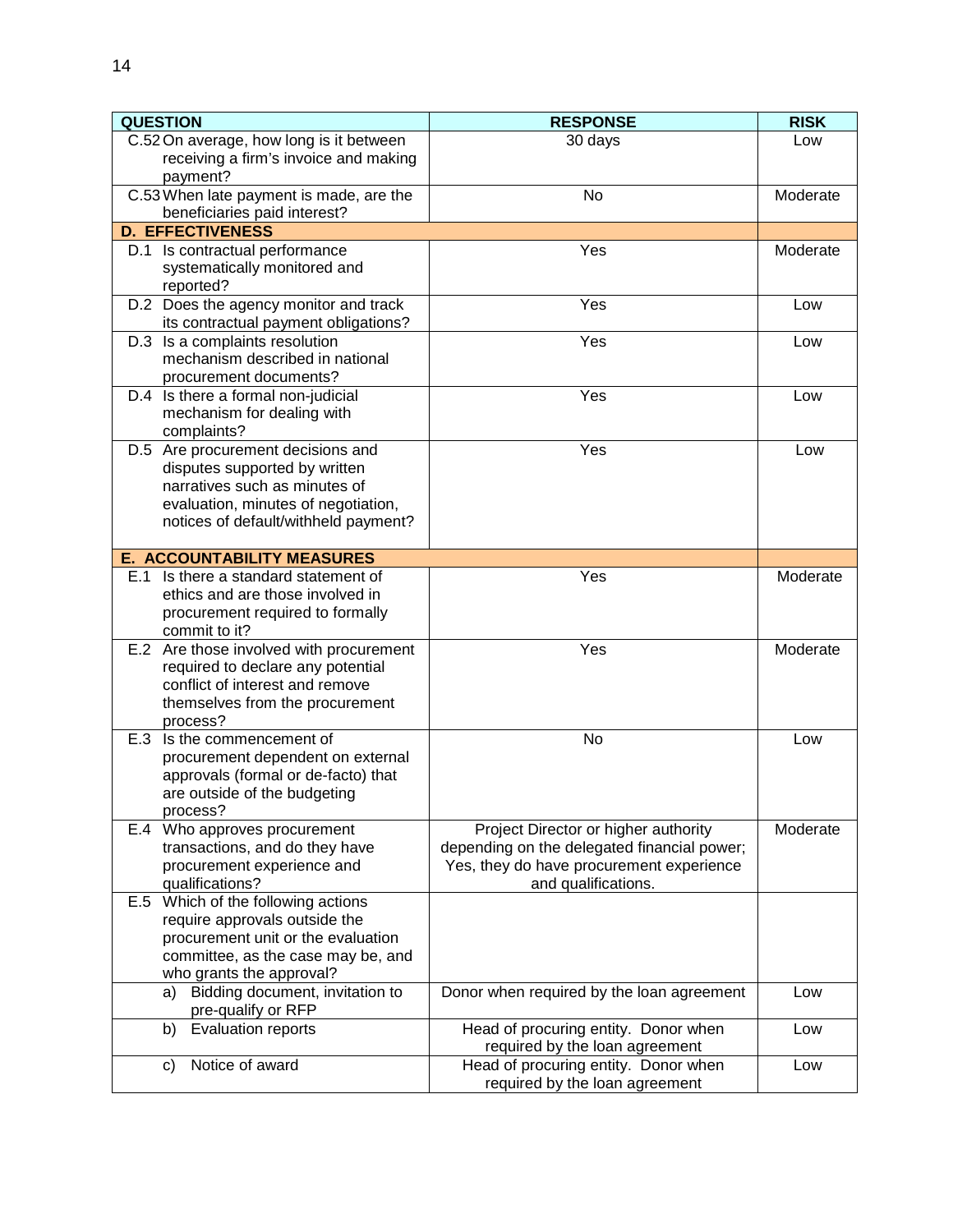| <b>QUESTION</b>                                                                                                                                                                                                                                                                            | <b>RESPONSE</b>                                                           | <b>RISK</b> |
|--------------------------------------------------------------------------------------------------------------------------------------------------------------------------------------------------------------------------------------------------------------------------------------------|---------------------------------------------------------------------------|-------------|
| Invitation to consultants to<br>d)<br>negotiate                                                                                                                                                                                                                                            | Head of procuring entity. Donor when<br>required by the loan agreement    | Low         |
| Contracts<br>e)                                                                                                                                                                                                                                                                            | Head of procuring entity. Donor when<br>required by the loan<br>agreement | Low         |
| E.6 Is the same official responsible for:<br>(i) authorizing procurement<br>transactions, procurement<br>invitations, documents, evaluations<br>and contracts; (ii) authorizing<br>payments; (iii) recording<br>procurement transactions and<br>events; and (iv) the custody of<br>assets? | Yes                                                                       | Moderate    |
| Is there a written auditable trail of<br>E.7<br>procurement decisions attributable to<br>individuals and committees?                                                                                                                                                                       | Yes                                                                       | Moderate    |

# **General Ratings**

| <b>Criterion</b>                     | <b>Risk</b> |
|--------------------------------------|-------------|
| A. Organizational and Staff Capacity | Moderate    |
|                                      |             |
| <b>B. Information Management</b>     | Low         |
| <b>C. Procurement Practices</b>      | Moderate    |
| <b>D. Effectiveness</b>              | Moderate    |
| <b>E. Accountability Measures</b>    | Moderate    |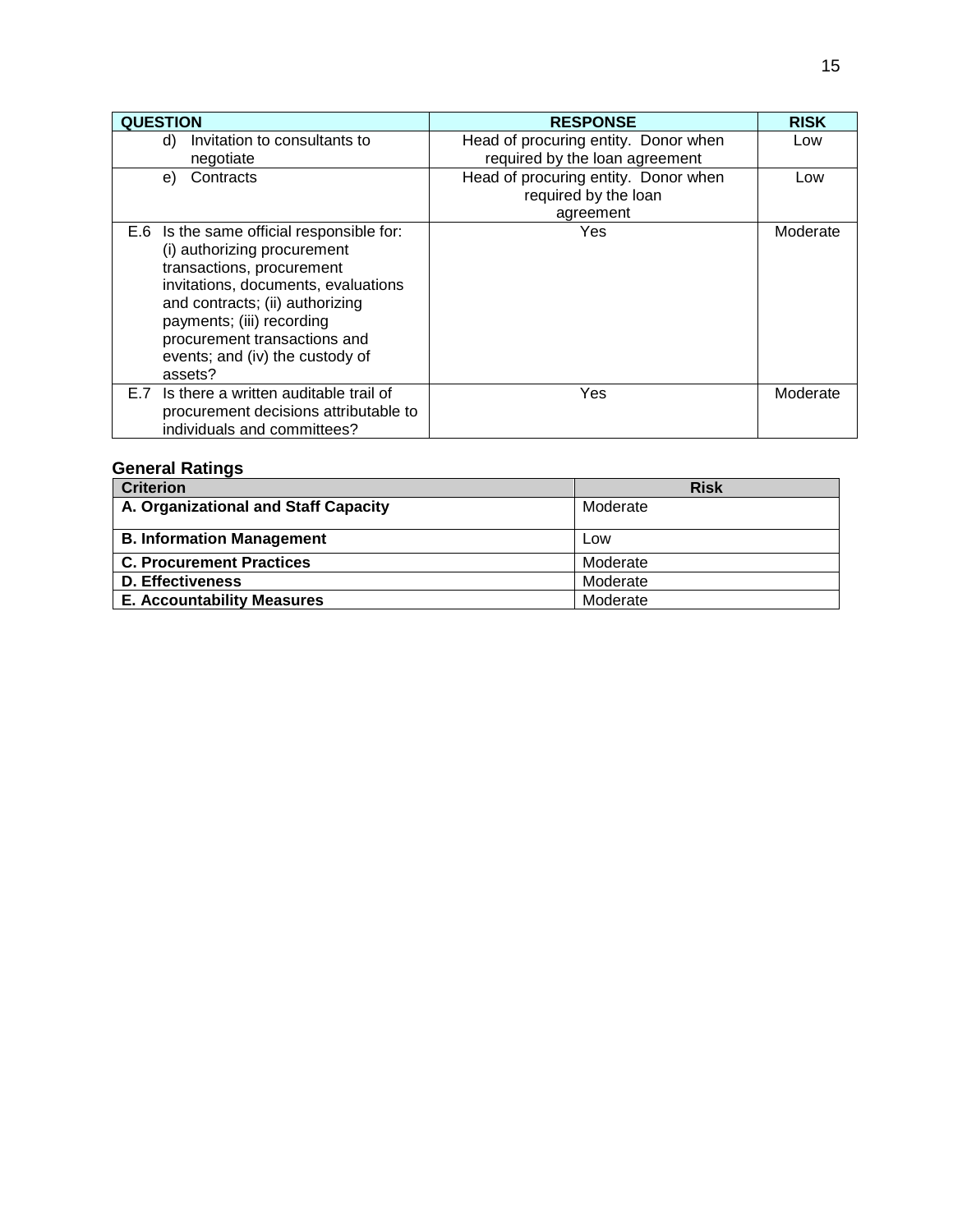## **APPENDIX 1B**

**PROJECT PROCUREMENT RISK ASSESSMENT QUESTIONNAIRE**<br>Office of the Executive Engineer; Local Government Engineer : Office of the Executive Engineer; Local Government Engineering Department (LGED). Ministry: MOLGRDC

**Address :** 62, West Agargaon, Dhaka 1207

|     | <b>QUESTION</b>                                                                                                                                                            | <b>RESPONSE</b>           | <b>RISK</b> |
|-----|----------------------------------------------------------------------------------------------------------------------------------------------------------------------------|---------------------------|-------------|
| А.  | ORGANIZATIONAL AND STAFF CAPACITY                                                                                                                                          |                           |             |
|     | <b>PROCUREMENT DEPARTMENT/UNIT</b>                                                                                                                                         |                           |             |
|     | A.1 Does the agency or Government<br>have a Procurement Committee that<br>is independent from the head of the<br>agency?                                                   | Yes                       | Low         |
|     | A.2 Does the agency have a<br>procurement department/unit,<br>including a permanent office that<br>performs the function of a Secretariat<br>of the Procurement Committee? | Yes                       | Moderate    |
|     | A.3 If yes, what type of procurement<br>does it undertake?                                                                                                                 | Works, goods and services | Low         |
|     | A.4 How many years' experience does<br>the head of the procurement<br>department/unit have in a direct<br>procurement role?                                                | 30 years                  | Low         |
|     | A.5 How many staff in the procurement<br>department/unit are:<br>full time<br>L.<br>ii. part time<br>iii. seconded                                                         | 3 full-time               | Moderate    |
|     | A.6 Do the procurement staff have a high<br>level of English language proficiency<br>(verbal and written)?                                                                 | Yes                       | Low         |
|     | A.7 Are the number and qualifications of<br>the staff sufficient to undertake the<br>additional procurement that will be<br>required under the proposed project?           | Yes                       | Moderate    |
|     | A.8 Does the unit have adequate<br>facilities, such as PCs, internet<br>connection, photocopy facilities,<br>printers etc. to undertake the<br>planned procurement?        | Yes                       | Low         |
| A.9 | Does the agency have, or have<br>ready access to, a procurement<br>training program?                                                                                       | Yes                       | Low         |
|     | A.10 At what level does the<br>department/unit report (to the head<br>of agency, deputy etc.)?                                                                             | <b>Chief Engineer</b>     | Low         |
|     | A.11 Do the procurement positions in the<br>agency have job descriptions, which<br>outline specific roles, minimum<br>technical requirements and career<br>routes?         | Yes                       | Low         |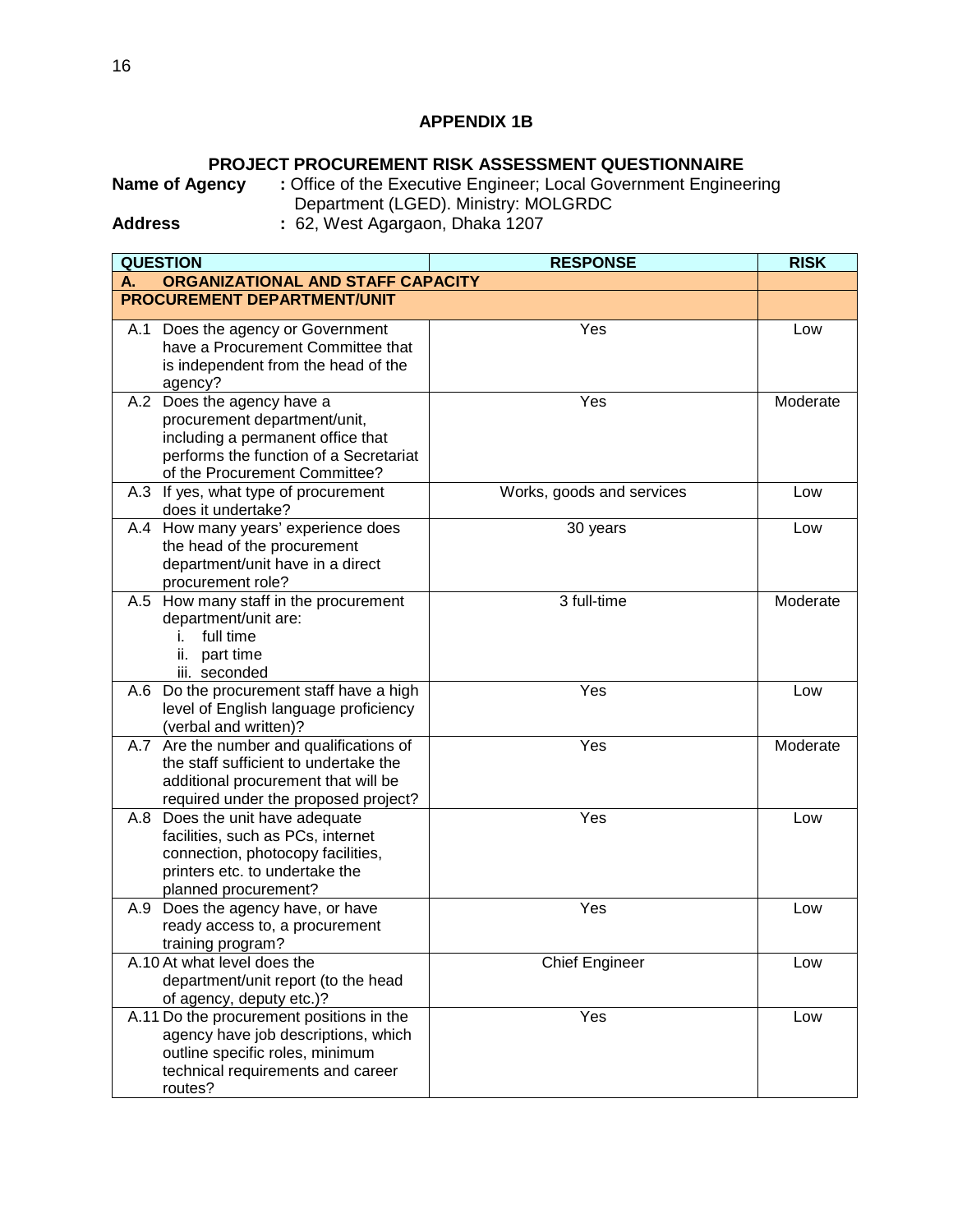| <b>QUESTION</b>                                                                                                                                                      | <b>RESPONSE</b>                                                                                                                                            | <b>RISK</b> |
|----------------------------------------------------------------------------------------------------------------------------------------------------------------------|------------------------------------------------------------------------------------------------------------------------------------------------------------|-------------|
| A.12 Is there a procurement process<br>manual for goods and works?                                                                                                   | Yes, PPR, 2008                                                                                                                                             | Low         |
| A.13 If there is a manual, is it up to date<br>and does it cover foreign-assisted<br>projects?                                                                       | Yes                                                                                                                                                        | Low         |
| A.14 Is there a procurement process<br>manual for consulting services?                                                                                               | Yes                                                                                                                                                        | Low         |
| A.15 If there is a manual, is it up to date<br>and does it cover foreign-assisted<br>projects?                                                                       | Yes.                                                                                                                                                       | Low         |
| <b>PROJECT MANAGEMENT UNIT</b>                                                                                                                                       |                                                                                                                                                            |             |
| A.16 Is there a fully (or almost fully)<br>staffed PMU for this project currently<br>in place?                                                                       | Yes; 3 staffs                                                                                                                                              | Moderate    |
| A.17 Are the number and qualifications of<br>the staff sufficient to undertake the<br>additional procurement that will be<br>required under the proposed project?    | Yes                                                                                                                                                        | Moderate    |
| A.18 Does the unit have adequate<br>facilities, such as PCs, internet<br>connection, photocopy facilities,<br>printers etc. to undertake the<br>planned procurement? | Yes                                                                                                                                                        | Low         |
| A.19 Are there standard documents in<br>use, such as Standard Procurement<br>Documents/Forms, and have they<br>been approved for use on ADB<br>funded projects?      | Yes. There are standard bidding<br>documents/forms for procurement of goods,<br>works issued by CPTU with small<br>modifications to meet ADB requirements. | Low         |
| A.20 Does the agency follow the national<br>procurement law, procurement<br>processes, and guidelines?                                                               | Yes, PPA, 2006 and PPR, 2008                                                                                                                               | Low         |
| A.21 Do TORs for consulting services<br>follow a standard format such as<br>background, tasks, inputs, objectives<br>and outputs?                                    | Yes                                                                                                                                                        | Low         |
| A.22 Who drafts the procurement<br>specifications?                                                                                                                   | Concerned member in the PIU                                                                                                                                | Low         |
| A.23 Who approves the procurement<br>specifications?                                                                                                                 | Head of procurement entity.                                                                                                                                | Low         |
| A.24 Who in the PMU has experience in<br>drafting bidding documents?                                                                                                 | Procurement staff.                                                                                                                                         | Low         |
| A.25 Are records of the sale of bidding<br>documents immediately available?                                                                                          | Yes                                                                                                                                                        | Low         |
| A.26 Who identifies the need for<br>consulting services requirements?                                                                                                | PIU under the project director                                                                                                                             | Low         |
| A.27 Who drafts the Terms of Reference<br>(TOR)                                                                                                                      | PIU                                                                                                                                                        | Low         |
| A.28 Who prepares the request for<br>proposals (RFPs)                                                                                                                | PIU                                                                                                                                                        | Low         |
| <b>B. INFORMATION MANAGEMENT</b>                                                                                                                                     |                                                                                                                                                            |             |
| B.1 Is there a referencing system for<br>procurement files?                                                                                                          | Yes                                                                                                                                                        | Low         |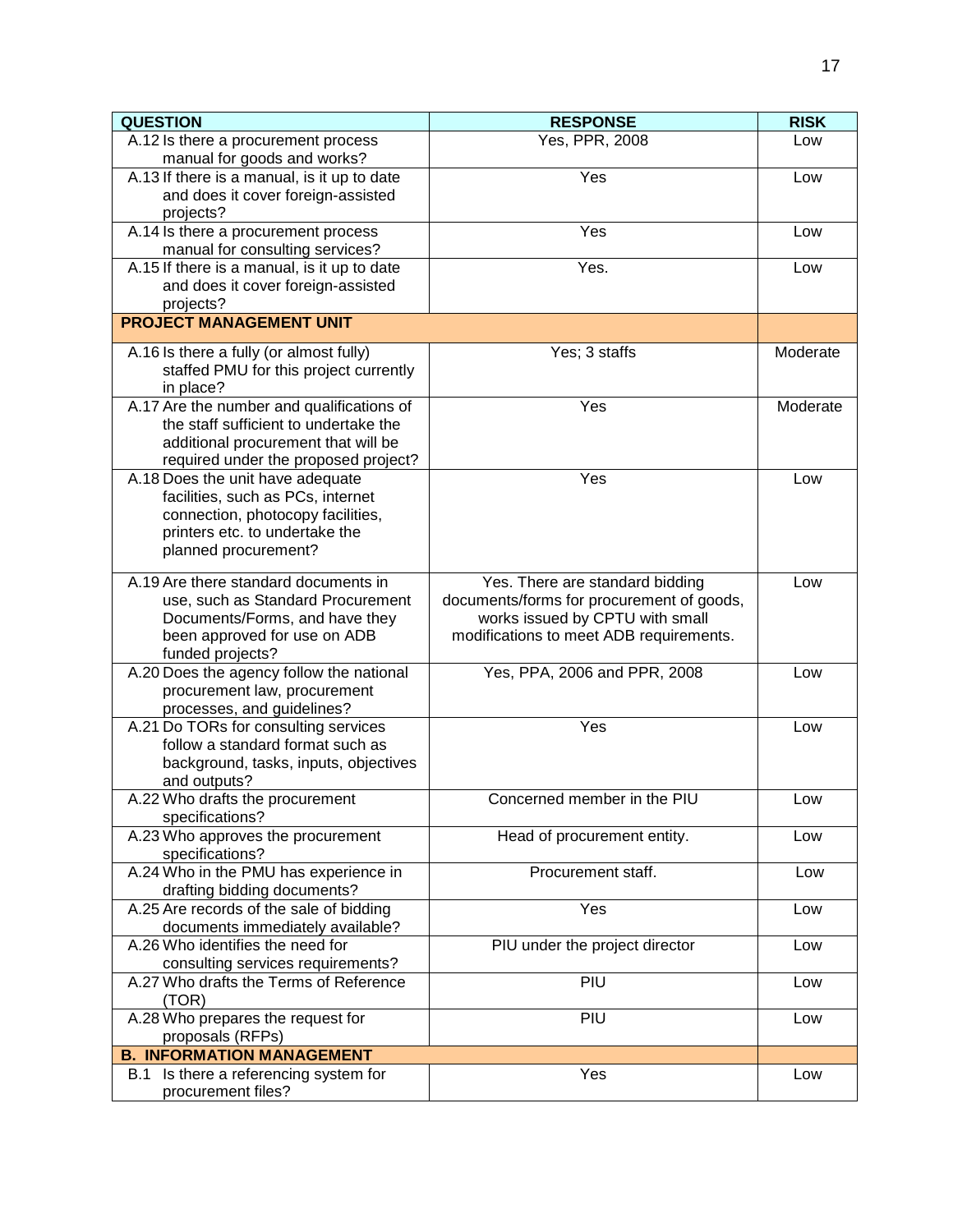| <b>QUESTION</b>                                                                                                                                                                                                                                          | <b>RESPONSE</b>                                                                                                                                                                                                                       | <b>RISK</b> |  |
|----------------------------------------------------------------------------------------------------------------------------------------------------------------------------------------------------------------------------------------------------------|---------------------------------------------------------------------------------------------------------------------------------------------------------------------------------------------------------------------------------------|-------------|--|
| B.2 Are there adequate resources<br>allocated to record keeping<br>infrastructure, which includes the<br>record keeping system, space,<br>equipment and personnel to<br>administer the procurement records<br>management functions within the<br>agency? | Not enough                                                                                                                                                                                                                            | Moderate    |  |
| B.3 Does the agency adhere to a<br>document retention policy (i.e. for<br>what period are records kept)?                                                                                                                                                 | Yes, for at least 5 years                                                                                                                                                                                                             | Moderate    |  |
| B.4 Are copies of bids or proposals<br>retained with the evaluation?                                                                                                                                                                                     | Yes                                                                                                                                                                                                                                   | Low         |  |
| B.5 Are copies of the original<br>advertisements retained with the pre-<br>contract papers?                                                                                                                                                              | Yes                                                                                                                                                                                                                                   | Low         |  |
| B.6 Is there a single contract file with a<br>copy of the contract and all<br>subsequent contractual<br>correspondence?                                                                                                                                  | Yes                                                                                                                                                                                                                                   | Low         |  |
| B.7 Are copies of invoices included with<br>the contract papers?                                                                                                                                                                                         | No                                                                                                                                                                                                                                    | Low         |  |
| B.8 Is the agency's record keeping<br>function supported by IT?                                                                                                                                                                                          | Yes                                                                                                                                                                                                                                   | Low         |  |
| <b>C. PROCUREMENT PRACTICES</b>                                                                                                                                                                                                                          |                                                                                                                                                                                                                                       |             |  |
| <b>Goods and Works</b>                                                                                                                                                                                                                                   |                                                                                                                                                                                                                                       |             |  |
| C.1 Has the agency undertaken<br>procurement of goods or works<br>related to foreign assistance recently<br>(last 12 months or last 36 months)? If<br>yes, indicate the names of the<br>development partner/s and project/s.                             | Yes                                                                                                                                                                                                                                   | Low         |  |
| C.2 If the answer is yes, what were the<br>major challenges faced by the<br>agency?                                                                                                                                                                      | In the procurement of goods Technical<br>Specifications particularly of equipment<br>prepared by IAs (users) sometimes do not<br>match with those submitted by the bidders<br>for which in many cases bids become non-<br>responsive. | Moderate    |  |
| C.3 Is there a systematic process to<br>identify procurement requirements<br>(for a period of one year or more)?                                                                                                                                         | Yes                                                                                                                                                                                                                                   | Low         |  |
| C.4 Is there a minimum period for the<br>preparation of bids and if yes, how<br>long?                                                                                                                                                                    | Yes; 3-4 weeks                                                                                                                                                                                                                        | Low         |  |
| C.5 Are all queries from bidders replied to<br>in writing?                                                                                                                                                                                               | Yes                                                                                                                                                                                                                                   | Low         |  |
| C.6 Does the bidding document state the<br>date and time of bid opening?                                                                                                                                                                                 | Yes                                                                                                                                                                                                                                   | Low         |  |
| C.7 Are bids opened in public?                                                                                                                                                                                                                           | Yes                                                                                                                                                                                                                                   | Low         |  |
| C.8 Can late bids be accepted?                                                                                                                                                                                                                           | No                                                                                                                                                                                                                                    | Low         |  |
| C.9 Can bids (except late bids) be<br>rejected at bid opening?                                                                                                                                                                                           | No                                                                                                                                                                                                                                    | Low         |  |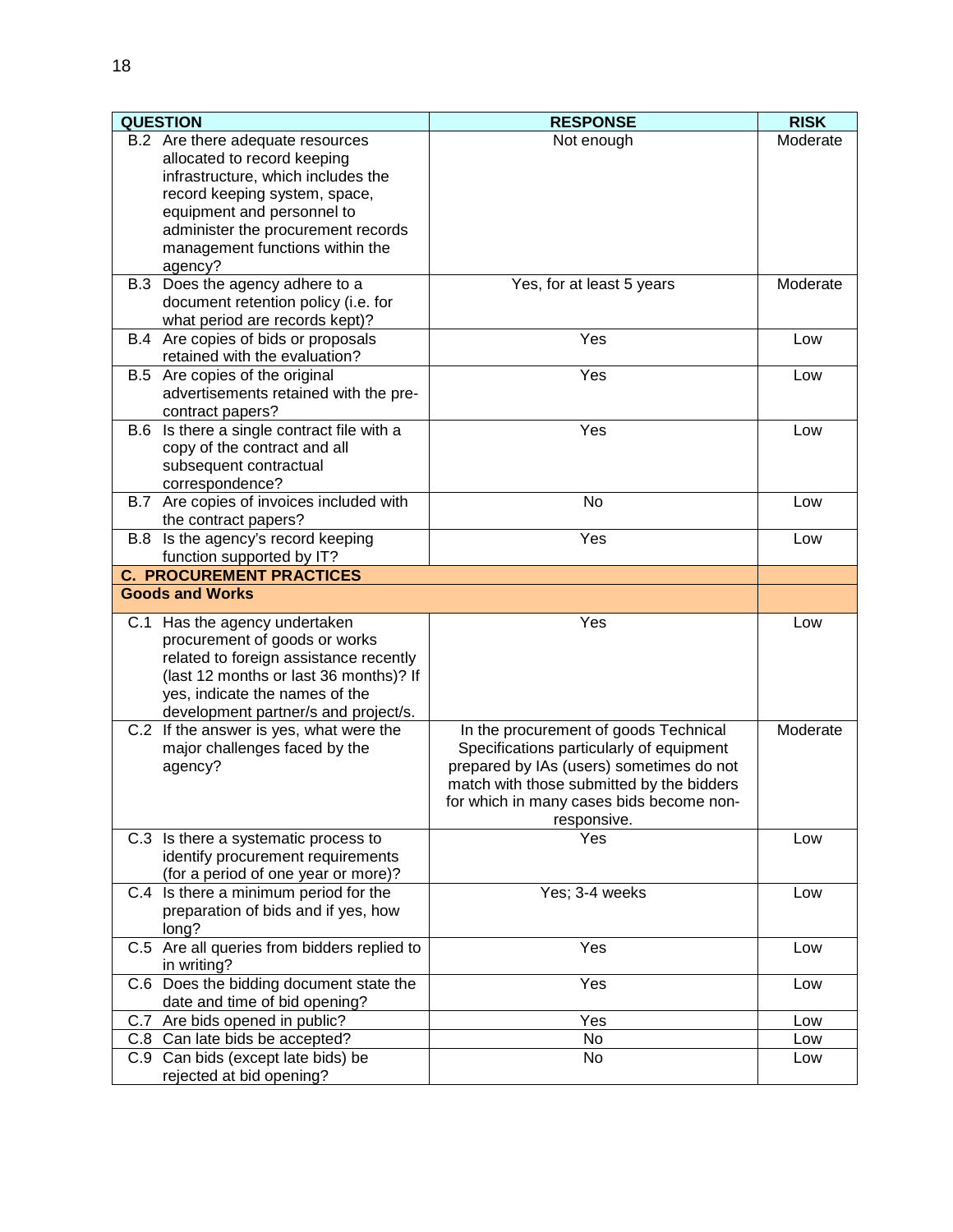| <b>QUESTION</b>                                                                                                                                                                                                                         | <b>RESPONSE</b>                                                                                                                           | <b>RISK</b> |
|-----------------------------------------------------------------------------------------------------------------------------------------------------------------------------------------------------------------------------------------|-------------------------------------------------------------------------------------------------------------------------------------------|-------------|
| C.10 Are minutes of the bid opening<br>taken?                                                                                                                                                                                           | Yes                                                                                                                                       | Moderate    |
| C.11 Are bidders provided a copy of the<br>minutes?                                                                                                                                                                                     | Yes                                                                                                                                       | Low         |
| C.12 Are the minutes provided free of<br>charge?                                                                                                                                                                                        | Yes                                                                                                                                       | Low         |
| C.13 Who undertakes the evaluation of<br>bids (individual(s), permanent<br>committee, ad-hoc committee)?                                                                                                                                | Permanent tender evaluation committee<br>(TEC)                                                                                            | Low         |
| C.14 What are the qualifications of the<br>evaluators with respect to<br>procurement and the goods and/or<br>works under evaluation?                                                                                                    | No extra qualification with respect to<br>procurement. Experts from two external<br>departments and experts from within the<br>department | Moderate    |
| C.15 Is the decision of the evaluators final<br>or is the evaluation subject to<br>additional approvals?                                                                                                                                | No                                                                                                                                        | Low         |
| C.16 Using the three 'worst-case'<br>examples in the last year, how long<br>from the issuance of the invitation for<br>bids can the contract be awarded?                                                                                | 120 days                                                                                                                                  | Moderate    |
| C.17 Are there processes in place for the<br>collection and clearance of cargo<br>through ports of entry?                                                                                                                               | <b>NA</b>                                                                                                                                 | Low         |
| C.18 Are there established goods<br>receiving procedures?                                                                                                                                                                               | Yes                                                                                                                                       | Low         |
| C.19 Are all goods that are received<br>recorded as assets or inventory in a<br>register?                                                                                                                                               | Yes                                                                                                                                       | Moderate    |
| C.20 Is the agency/procurement<br>department familiar with letters of<br>credit?                                                                                                                                                        | <b>No</b>                                                                                                                                 | Moderate    |
| C.21 Does the procurement department<br>register and track warranty and latent<br>defects liability periods?                                                                                                                            | Yes                                                                                                                                       | Low         |
| <b>Consulting Services</b>                                                                                                                                                                                                              |                                                                                                                                           |             |
| C.22 Has the agency undertaken foreign-<br>assisted procurement of consulting<br>services recently (last 12 months, or<br>last 36 months)? (If yes, please<br>indicate the names of the<br>development partner/s and the<br>Project/s.) | Yes<br>ADB, WB                                                                                                                            | Low         |
| C.23 If the above answer is yes, what<br>were the major challenges?                                                                                                                                                                     | Preparation of RFPs and evaluation of<br>proposals                                                                                        | Moderate    |
| C.24 Are assignments and invitations for<br>expressions of interest (EOIs)<br>advertised?                                                                                                                                               | Yes                                                                                                                                       | Low         |
| C.25 Is a consultants' selection committee<br>formed with appropriate individuals,<br>and what is its composition (if any)?                                                                                                             | Yes (usually 5-7-member proposal<br>evaluation committee - PEC)                                                                           | Low         |
| C.26 What criteria are used to evaluate<br>EOIs?                                                                                                                                                                                        | Experience and qualification of the firm and<br>of individual experts                                                                     | Moderate    |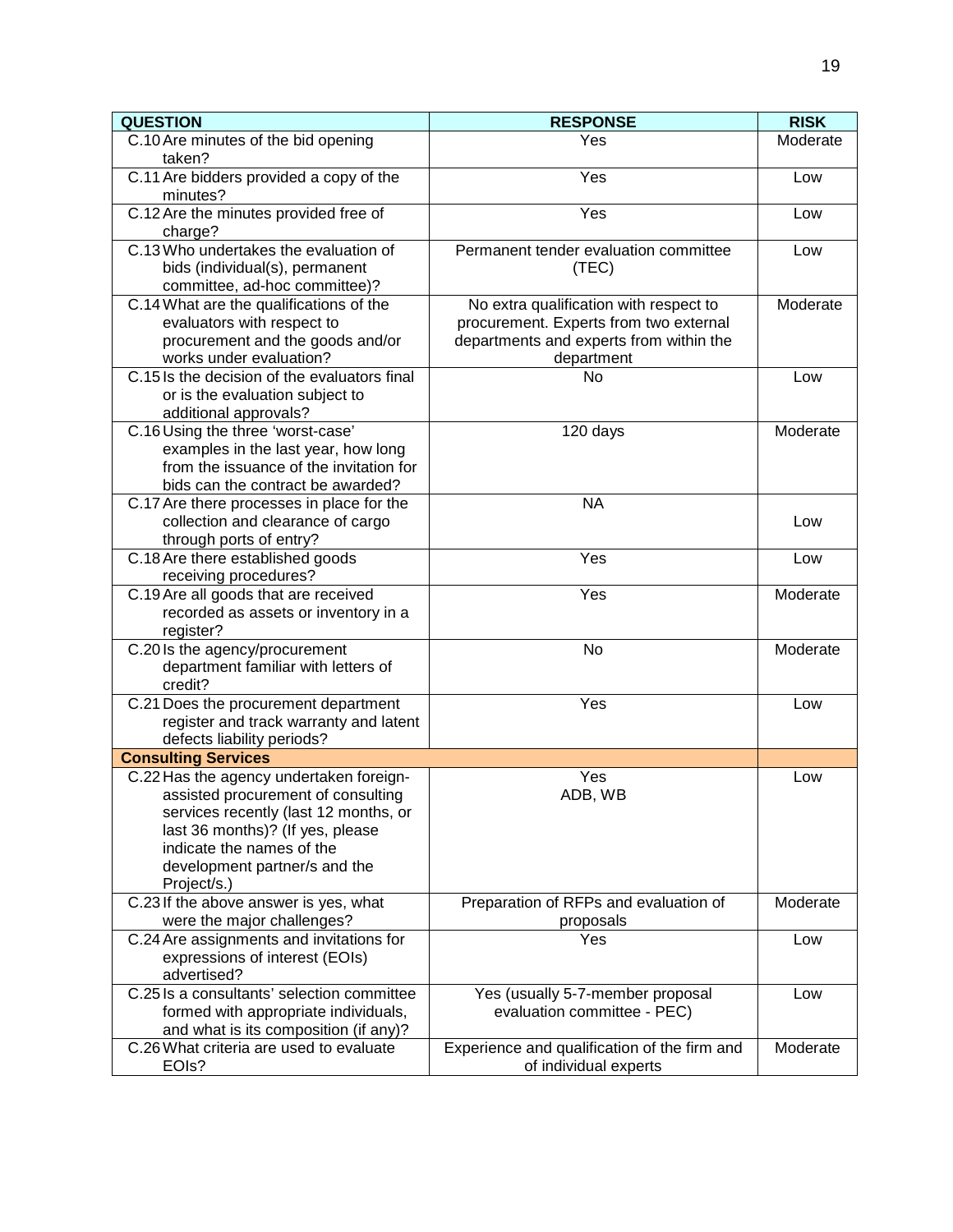| <b>QUESTION</b>                                                           | <b>RESPONSE</b>                               | <b>RISK</b> |  |
|---------------------------------------------------------------------------|-----------------------------------------------|-------------|--|
| C.27 Historically, what is the most                                       | QCBS, QBS, FBS, CQS, ICS                      | Low         |  |
| common method used (QCBS, QBS,<br>etc.) to select consultants?            |                                               |             |  |
| C.28 Do firms have to pay for the RFP                                     | No                                            | Low         |  |
| document?                                                                 |                                               |             |  |
| C.29 Does the proposal evaluation criteria                                | Yes                                           | Moderate    |  |
| follow a pre-determined structure                                         |                                               |             |  |
| and is it detailed in the RFP?                                            |                                               |             |  |
| C.30 Are pre-proposal visits and meetings<br>arranged?                    | Yes; when required                            | Moderate    |  |
| C.31 Are minutes prepared and circulated                                  | Yes                                           | Low         |  |
| after pre-proposal meetings?                                              |                                               |             |  |
| C.32 To whom are the minutes                                              | To the members who attended the meeting       | Low         |  |
| distributed?                                                              |                                               |             |  |
| C.33 Are all queries from consultants                                     | Yes                                           | Low         |  |
| answered/addressed in writing?                                            |                                               |             |  |
| C.34 Are the technical and financial                                      | Yes                                           | Low         |  |
| proposals required to be in separate<br>envelopes and remain sealed until |                                               |             |  |
| the technical evaluation is                                               |                                               |             |  |
| completed?                                                                |                                               |             |  |
| C.35 Are proposal securities required?                                    | No                                            | Low         |  |
| C.36 Are technical proposals opened in                                    | No                                            | Moderate    |  |
| public?                                                                   |                                               |             |  |
| C.37 Are minutes of the technical opening                                 | No                                            | No          |  |
| distributed?                                                              |                                               |             |  |
| C.39 Who determines the final technical                                   | Proposal evaluation committee following the   | Moderate    |  |
| ranking and how?                                                          | formula given in the RFP.                     |             |  |
| C.40 Are the technical scores sent to all                                 | No. Technical scores are declared in the      | Low         |  |
| firms?                                                                    | public opening of financial offer             |             |  |
| C.41 Are the financial proposal opened in<br>public?                      | Yes                                           | Low         |  |
| C.42 Are minutes of the financial opening                                 | Yes                                           | Low         |  |
| distributed?                                                              |                                               |             |  |
| C.43 How is the financial evaluation                                      | Specific formula is there in standard updated | Moderate    |  |
| completed?<br>C.44 Are face to face contract negotiations                 | <b>RFP</b><br>Yes                             | Low         |  |
| held?                                                                     |                                               |             |  |
| C.45 How long after financial evaluation is                               | 2-4 weeks                                     | Low         |  |
| negotiation held with the selected                                        |                                               |             |  |
| firm?                                                                     |                                               |             |  |
| C.46 What is the usual basis for                                          | Only out of pocket expenses, taxes and time   | Moderate    |  |
| negotiation?                                                              | lines.                                        |             |  |
| C.47 Are minutes of negotiation taken and<br>signed?                      | Yes                                           | Low         |  |
| C.48 How long after negotiation is the                                    | 2-4 weeks                                     | Low         |  |
| contract signed, on average?                                              |                                               |             |  |
| C.49 Is there an evaluation system for                                    | No                                            | Moderate    |  |
| measuring the outputs of                                                  |                                               |             |  |
| consultants?                                                              |                                               |             |  |
| <b>Payments</b>                                                           |                                               |             |  |
| C.50 Are advance payments made?                                           | Yes                                           | Low         |  |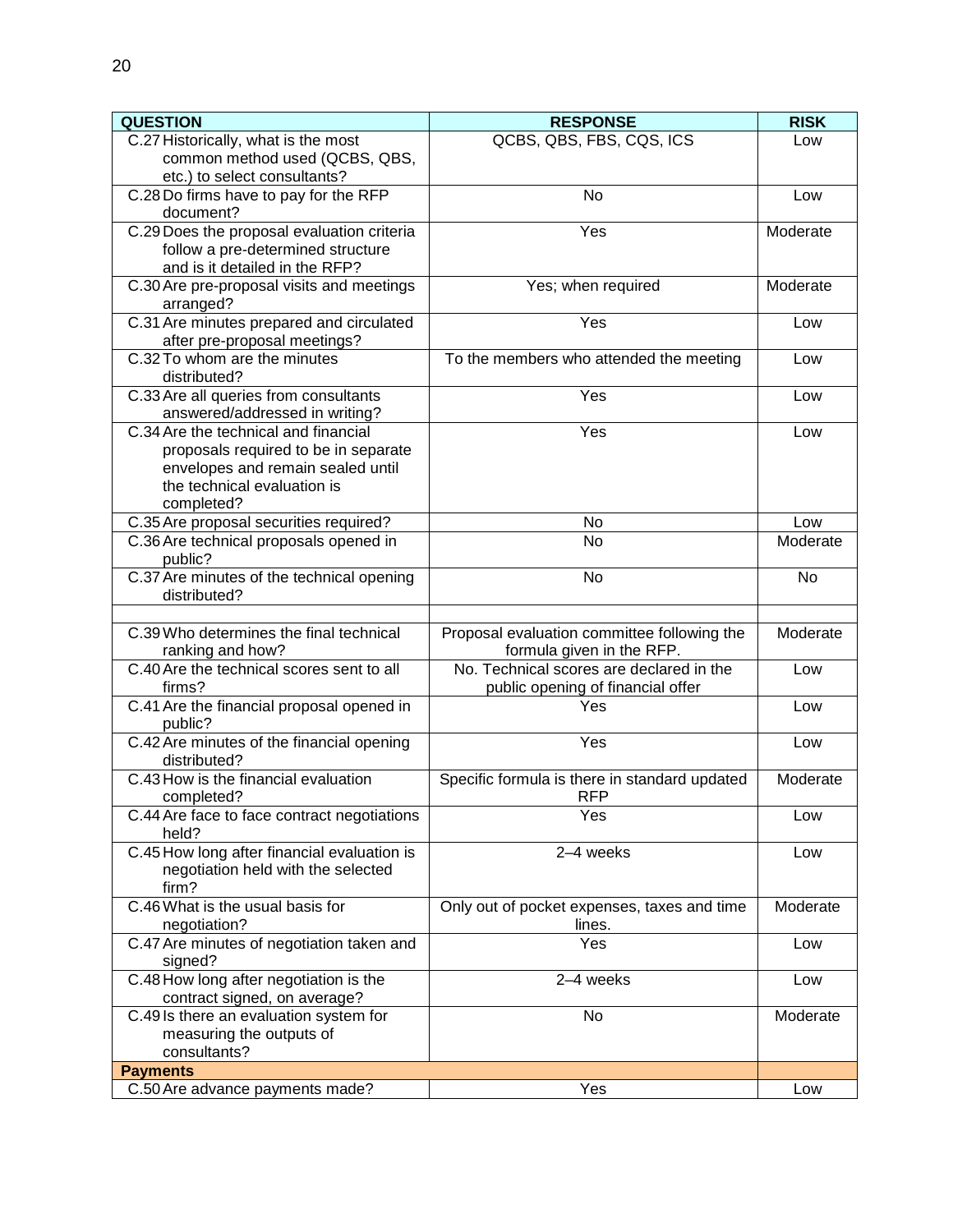| <b>QUESTION</b>                                                     | <b>RESPONSE</b>           | <b>RISK</b> |  |
|---------------------------------------------------------------------|---------------------------|-------------|--|
| C.51 What is the standard period for                                | $30 - 60$ days            | Low         |  |
| payment included in contracts?                                      |                           |             |  |
| C.52 On average, how long is it between                             | 30-60 days                | Moderate    |  |
| receiving a firm's invoice and making                               |                           |             |  |
| payment?                                                            |                           |             |  |
| C.53 When late payment is made, are the                             | No                        | Moderate    |  |
| beneficiaries paid interest?                                        |                           |             |  |
| <b>D. EFFECTIVENESS</b>                                             |                           |             |  |
| D.1 Is contractual performance                                      | Yes                       | Moderate    |  |
| systematically monitored and                                        |                           |             |  |
| reported?                                                           |                           |             |  |
| D.2 Does the agency monitor and track                               | Yes                       | Low         |  |
| its contractual payment obligations?                                |                           |             |  |
| D.3 Is a complaints resolution                                      | Yes                       | Low         |  |
| mechanism described in national                                     |                           |             |  |
| procurement documents?                                              | Yes                       | Low         |  |
| D.4 Is there a formal non-judicial<br>mechanism for dealing with    |                           |             |  |
| complaints?                                                         |                           |             |  |
| D.5 Are procurement decisions and                                   | Yes                       | Moderate    |  |
| disputes supported by written                                       |                           |             |  |
| narratives such as minutes of                                       |                           |             |  |
| evaluation, minutes of negotiation,                                 |                           |             |  |
| notices of default/withheld payment?                                |                           |             |  |
|                                                                     |                           |             |  |
| <b>E. ACCOUNTABILITY MEASURES</b>                                   |                           |             |  |
| E.1 Is there a standard statement of                                | Yes                       | Moderate    |  |
| ethics and are those involved in                                    |                           |             |  |
| procurement required to formally                                    |                           |             |  |
| commit to it?                                                       |                           |             |  |
| E.2 Are those involved with procurement                             | Yes                       | Moderate    |  |
| required to declare any potential                                   |                           |             |  |
| conflict of interest and remove                                     |                           |             |  |
| themselves from the procurement                                     |                           |             |  |
| process?                                                            |                           |             |  |
| Is the commencement of<br>E.3                                       | Yes                       | Low         |  |
| procurement dependent on external                                   |                           |             |  |
| approvals (formal or de-facto) that<br>are outside of the budgeting |                           |             |  |
| process?                                                            |                           |             |  |
| E.4 Who approves procurement                                        | <b>HOPE</b>               | Low         |  |
| transactions, and do they have                                      |                           |             |  |
| procurement experience and                                          |                           |             |  |
| qualifications?                                                     |                           |             |  |
| E.5 Which of the following actions                                  |                           |             |  |
| require approvals outside the                                       |                           |             |  |
| procurement unit or the evaluation                                  |                           |             |  |
| committee, as the case may be, and                                  |                           |             |  |
| who grants the approval?                                            |                           |             |  |
| Bidding document, invitation to<br>a)                               | <b>PD</b>                 | Low         |  |
| pre-qualify or RFP                                                  |                           |             |  |
| <b>Evaluation reports</b><br>b)                                     | Head of procuring entity  | Low         |  |
| Notice of award<br>C)                                               | Head of procuring entity. | Low         |  |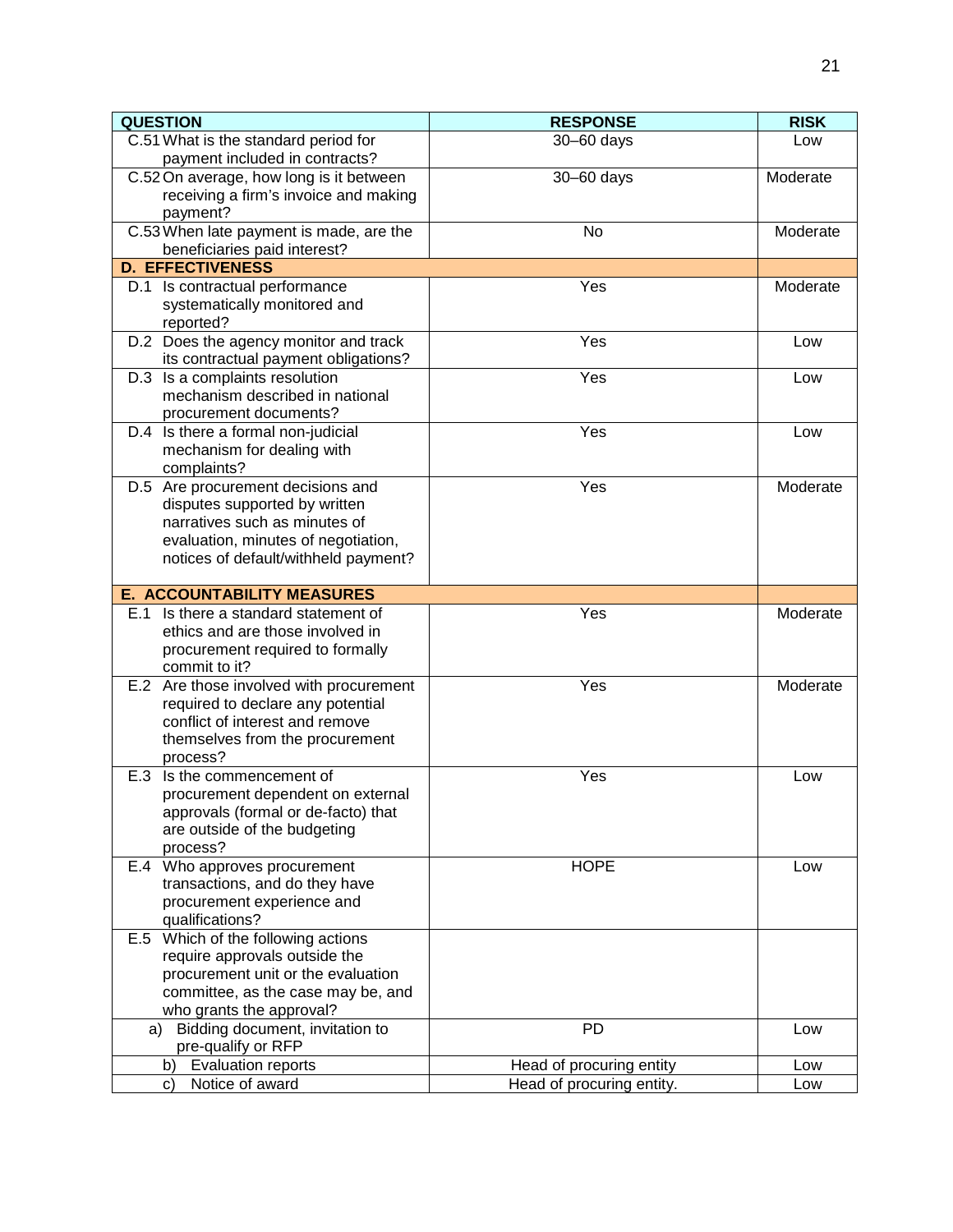| <b>QUESTION</b>                                                                                                                                                                                                                                                                            | <b>RESPONSE</b>           | <b>RISK</b> |
|--------------------------------------------------------------------------------------------------------------------------------------------------------------------------------------------------------------------------------------------------------------------------------------------|---------------------------|-------------|
| Invitation to consultants to<br>d)                                                                                                                                                                                                                                                         | Head of procuring entity. | Low         |
| negotiate                                                                                                                                                                                                                                                                                  |                           |             |
| Contracts<br>e)                                                                                                                                                                                                                                                                            | Head of procuring entity  | Moderate    |
| E.6 Is the same official responsible for:<br>(i) authorizing procurement<br>transactions, procurement<br>invitations, documents, evaluations<br>and contracts; (ii) authorizing<br>payments; (iii) recording<br>procurement transactions and<br>events; and (iv) the custody of<br>assets? | Yes                       | Moderate    |
| Is there a written auditable trail of<br>E.7<br>procurement decisions attributable to<br>individuals and committees?                                                                                                                                                                       | Yes                       | Moderate    |

# **General Ratings**

| <b>Criterion</b>                     | <b>Risk</b> |
|--------------------------------------|-------------|
| A. Organizational and Staff Capacity | Moderate    |
| <b>B. Information Management</b>     | Low         |
| <b>C. Procurement Practices</b>      | Moderate    |
| D. Effectiveness                     | Moderate    |
| <b>E. Accountability Measures</b>    | Moderate    |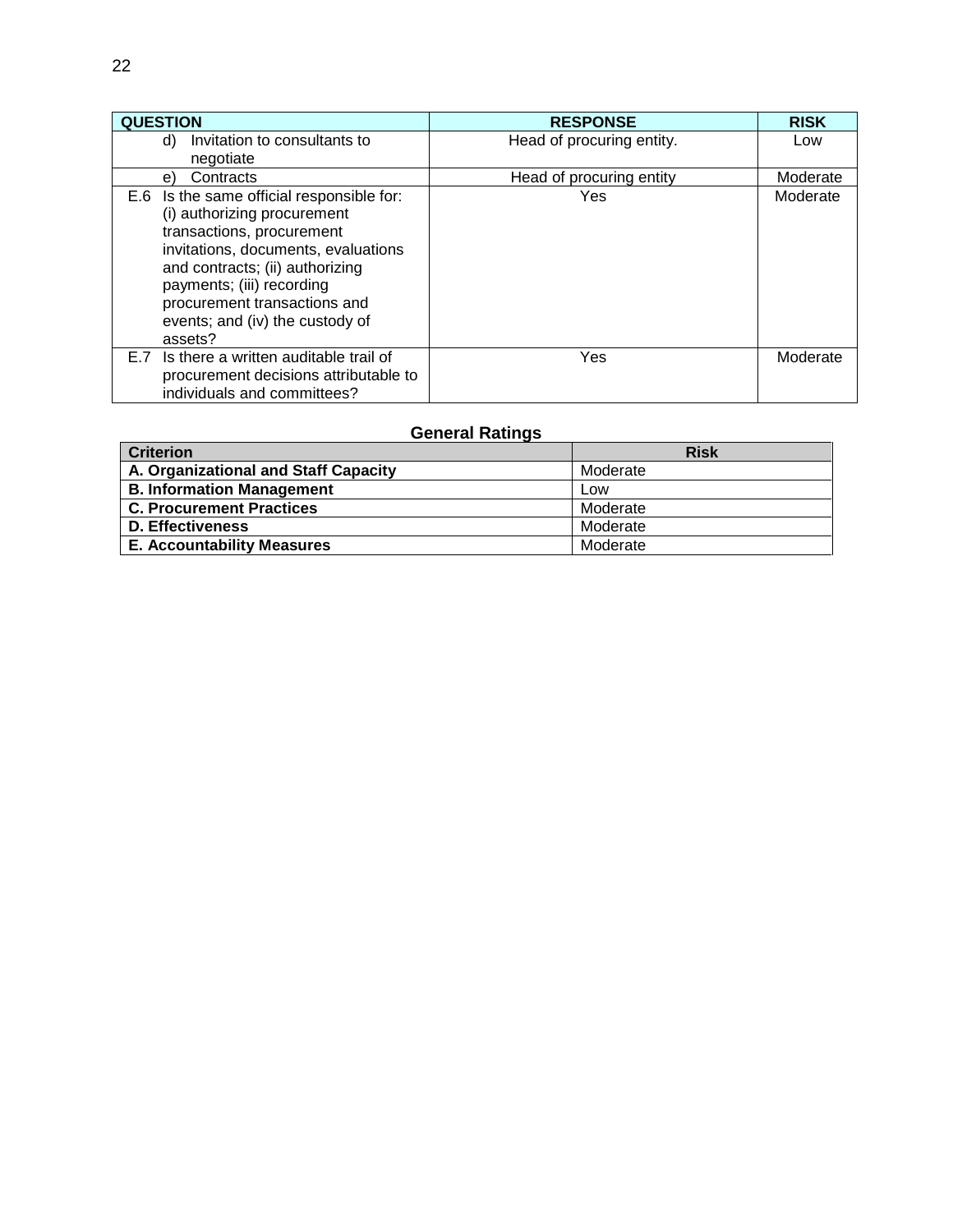## **APPENDIX 2**

#### **PROCUREMENT RISK ASSESSMENT AND MANAGEMENT PLAN**

| SL No.                                                       | <b>RISK</b>                                                                                                                                                                                               | <b>IMPACT</b> | <b>LIKELIHOOD</b> | <b>STRATEGY</b>                                                                                                                                                                                                                                                                                                                                                                      |
|--------------------------------------------------------------|-----------------------------------------------------------------------------------------------------------------------------------------------------------------------------------------------------------|---------------|-------------------|--------------------------------------------------------------------------------------------------------------------------------------------------------------------------------------------------------------------------------------------------------------------------------------------------------------------------------------------------------------------------------------|
| A6, A7, A9,<br>A16, A17,<br>A23, C1,<br>C2, C14,<br>C22, C23 | Though PMU and LGED have<br>experienced staff to undertake<br>the procurements required to<br>implement the project, they will<br>have to perform around 90%<br>procurement activities of the<br>project. | Moderate      | Likely            | Risk monitoring recommended:<br>Annual procurement plan prepared<br>(i)<br>and schedule of procurement time<br>line to be followed strictly;<br>(ii) An experienced procurement expert<br>to support throughout the bidding<br>process:<br>(iii) Provide frequent training to<br>procurement staff on national and<br>ADB guidelines of procurement of<br>goods, works and services. |
| A19-A20                                                      | PMU and LGED use practices<br>consistent with national<br>procurement law, rules and<br>bidding documents suitable for<br>ADB-funded procurement.                                                         | Low           | Unlikely          | Risk documentation/identification:<br>The difference between timelines<br>(i)<br>planned and required at different<br>stages of procurement documented<br>to draw attention to risks without<br>needing to monitor them.                                                                                                                                                             |
| <b>B2-B3</b>                                                 | Record-keeping is adequate to<br>enable internal or external<br>audit of procurement<br>processes.                                                                                                        | Moderate      | likely            | Risk monitoring recommended:<br>(i) Appropriate documentations are<br>made for all procurement activities to<br>support dispute resolution and<br>periodic audits.                                                                                                                                                                                                                   |
| $A25, C4 -$<br>C12, C24-<br>C44, C47,<br>D5, E7              | PMU and LGED promote non-<br>discriminatory participation,<br>transparent tender processes<br>(including advertisement,<br>tender documentation, tender<br>evaluation, complaints<br>mechanism).          | Moderate      | Likely            | Risk monitoring recommended:<br>Wide publicity of tenders for greater<br>(i)<br>participation ensured;<br>(ii) Activities at different stages of<br>procurement, selling and receipt of<br>tender documents, tender evaluation,<br>contract award and receipt of goods<br>properly recorded.<br>(iii) complaints mechanism be functional.                                            |
| C15,<br>$E1-E.6$                                             | PMU and LGED have<br>adequate ethics and<br>anticorruption measures in<br>place.                                                                                                                          | Moderate      | Likely            | Risk monitoring recommended:<br>Strictly required to follow PPR, 2008<br>(i)<br>with code of ethics;<br>(ii) It requires to avoid any potential<br>conflict of interest.                                                                                                                                                                                                             |

## **PROJECT PROCUREMENT RISK ANALYSIS**

ADB = Asian Development Bank, LGED = Local Government Engineering Department, PMU = project monitoring unit, PPR = Public Procurement Rules.

Source: Asian Development Bank.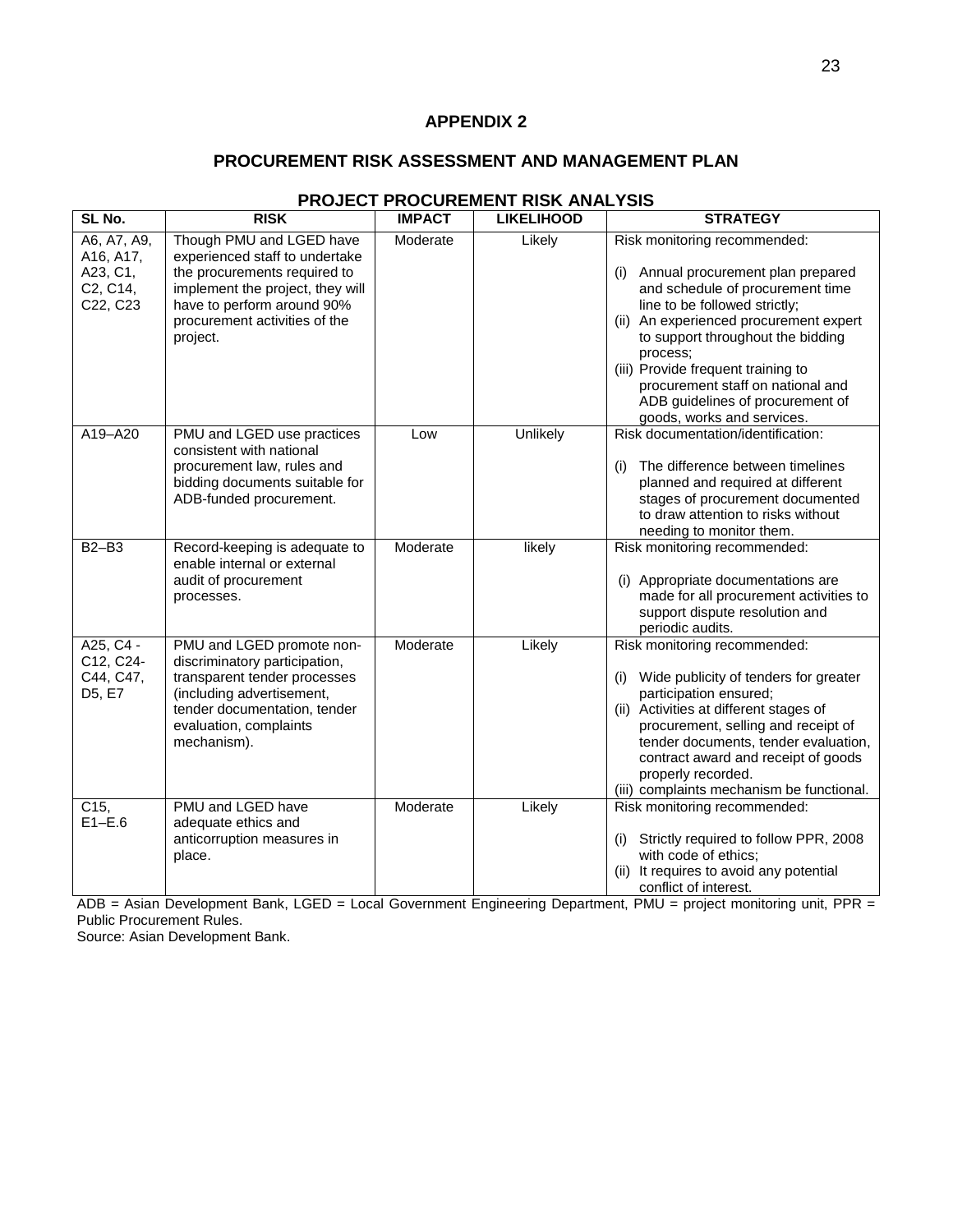#### **APPENDIX 3**

#### **PROCUREMENT PLAN**

#### **Basic Data**

|                                                                                                                                                                           | Project Name: Urban Primary Health Care Services Delivery Project - Additional Financing                                         |  |  |  |
|---------------------------------------------------------------------------------------------------------------------------------------------------------------------------|----------------------------------------------------------------------------------------------------------------------------------|--|--|--|
| Project Number: 42177-024                                                                                                                                                 | <b>Approval Number:</b>                                                                                                          |  |  |  |
| <b>Country: Bangladesh</b>                                                                                                                                                | <b>Executing Agency:</b> Local Government Division,<br>Ministry of Local Government,<br>Rural Development, and Co-<br>operatives |  |  |  |
| <b>Project Procurement Classification: Category A</b>                                                                                                                     | <b>Implementing Agencies:</b>                                                                                                    |  |  |  |
| <b>Project Procurement Risk: Moderate</b>                                                                                                                                 | City corporations and municipal governments (urban local<br>bodies)                                                              |  |  |  |
| Project Financing Amount: US\$ 142,000,000<br><b>ADB Financing: US\$ 110,000,000</b><br>Cofinancing (ADB Administered): \$2,000,000<br>Non-ADB Financing: US\$ 30,000,000 | Project Closing Date: 31 March 2023                                                                                              |  |  |  |
| Date of First Procurement Plan: 23 November 2017                                                                                                                          | Date of this Procurement Plan: 5 July 2018                                                                                       |  |  |  |

#### **A. Methods, Thresholds, Review and 18-Month Procurement Plan**

#### **1. Procurement and Consulting Methods and Thresholds**

Except as the Asian Development Bank (ADB) may otherwise agree, the following process thresholds shall apply to procurement of goods and works.

| Procurement of Goods and Works                   |                                             |                                                                      |  |  |  |  |
|--------------------------------------------------|---------------------------------------------|----------------------------------------------------------------------|--|--|--|--|
| <b>Method</b>                                    | <b>Threshold</b>                            | <b>Comments</b>                                                      |  |  |  |  |
| International Competitive Bidding for<br>Goods   | US\$ 2,000,000 and Above                    |                                                                      |  |  |  |  |
| National Competitive Bidding for<br>Goods        | Between US\$ 100,000 and US\$<br>1,999,999  | The first NCB is subject to prior<br>review, thereafter post review. |  |  |  |  |
| Shopping for Goods                               | Up to US\$ 99,999                           |                                                                      |  |  |  |  |
| National Competitive Bidding for<br><b>Works</b> | Between US\$ 100,000 and US\$<br>14,999,999 | The first NCB is subject to prior<br>review, thereafter post review. |  |  |  |  |
| Shopping for Works                               | Up to US\$ 99,999                           |                                                                      |  |  |  |  |

| <b>Consulting Services</b>                                 |                        |  |  |  |
|------------------------------------------------------------|------------------------|--|--|--|
| Method<br><b>Comments</b>                                  |                        |  |  |  |
| Consultant's Qualification Selection for Consulting Firm   | Packages SD-1 to SD-4  |  |  |  |
| Quality- and Cost-Based Selection for Consulting Firm      | Packages SD-5 to SD-8  |  |  |  |
| Individual Consultants Selection for Individual Consultant | Packages SD-9 to SD-24 |  |  |  |

## **2. Goods and Works Contracts Estimated to Cost \$1 Million or More**

The following table lists goods and works contracts for which the procurement activity is either ongoing or expected to commence within the next 18 months.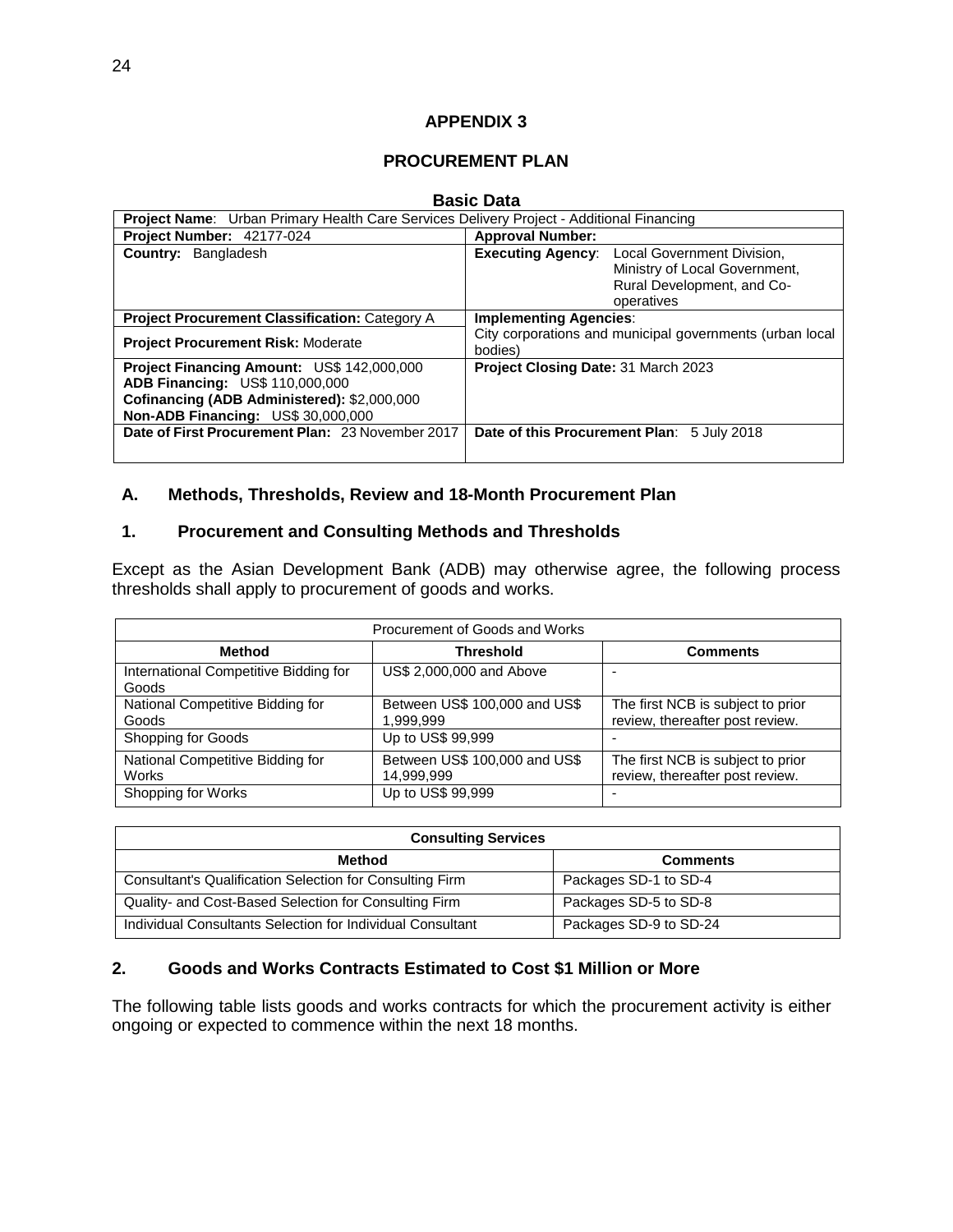|                          |                                                                         |                           | Procure               | <b>Review</b>    |                                    | <b>Advertise</b>                |                                                                                                                                                                                   |
|--------------------------|-------------------------------------------------------------------------|---------------------------|-----------------------|------------------|------------------------------------|---------------------------------|-----------------------------------------------------------------------------------------------------------------------------------------------------------------------------------|
| Package<br><b>Number</b> | General<br><b>Description</b>                                           | <b>Estimated</b><br>Value | ment<br>Method        | (Prior/<br>Post) | <b>Bidding</b><br><b>Procedure</b> | ment Date<br>(quarter/<br>year) | Comments                                                                                                                                                                          |
| $GD-00$                  | 3-months<br>Continuation of<br>Partnership<br>Agreements in 25<br>Areas | 2,800,000.00              | Contract<br>Variation | Prior            | n/a                                | n/a                             | Prequalification of Bidders: N<br>Domestic Preference Applicable: N<br>Advance Contracting: Y<br><b>Bidding Document: Goods</b><br>Comments: Customized goods<br>documents        |
| GD-01                    | Dhaka South City<br>Corporation PA-1                                    | 1,880,000.00              | $\overline{ICB}$      | Prior            | 1S2E                               | Q4 / 2017                       | Prequalification of Bidders: N<br>Domestic Preference Applicable: N<br>Advance Contracting: Y<br><b>Bidding Document: Goods</b><br>Comments: Customized goods<br>documents        |
| GD-02                    | Dhaka South City<br>Corporation PA-2                                    | 1,880,000.00              | <b>ICB</b>            | Prior            | 1S2E                               | Q4 / 2017                       | Prequalification of Bidders: N<br>Domestic Preference Applicable: N<br><b>Advance Contracting: Y</b><br><b>Bidding Document: Goods</b><br>Comments: Customized goods<br>documents |
| $GD-03$                  | Dhaka South City<br>Corporation PA-3                                    | 1,880,000.00              | <b>ICB</b>            | Prior            | 1S2E                               | Q4 / 2017                       | Prequalification of Bidders: N<br>Domestic Preference Applicable: N<br>Advance Contracting: Y<br><b>Bidding Document: Goods</b><br>Comments: Customized goods<br>documents        |
| GD-04                    | Dhaka South City<br>Corporation PA-4                                    | 1,880,000.00              | <b>ICB</b>            | Prior            | 1S2E                               | Q4 / 2017                       | Prequalification of Bidders: N<br>Domestic Preference Applicable: N<br><b>Advance Contracting: Y</b><br><b>Bidding Document: Goods</b><br>Comments: Customized goods<br>documents |
| GD-05                    | Dhaka South City<br>Corporation PA-5                                    | 1,880,000.00              | <b>ICB</b>            | Prior            | 1S2E                               | Q4 / 2017                       | Prequalification of Bidders: N<br>Domestic Preference Applicable: N<br>Advance Contracting: Y<br><b>Bidding Document: Goods</b><br>Comments: Customized goods<br>documents        |
| GD-06                    | Dhaka North City<br><b>Corporation PA-1</b>                             | 1,880,000.00              | <b>ICB</b>            | Prior            | 1S2E                               | $\sqrt{Q4 / 2017}$              | Prequalification of Bidders: N<br>Domestic Preference Applicable: N<br>Advance Contracting: Y<br><b>Bidding Document: Goods</b><br>Comments: Customized goods<br>documents        |
| GD-07                    | Dhaka North City<br>Corporation PA-2                                    | 1,880,000.00              | <b>ICB</b>            | Prior            | 1S2E                               | Q4 / 2017                       | Prequalification of Bidders: N<br>Domestic Preference Applicable: N<br>Advance Contracting: Y<br><b>Bidding Document: Goods</b><br>Comments: Customized goods<br>documents        |
| GD-08                    | Dhaka North City<br>Corporation PA-3                                    | 1,880,000.00              | <b>ICB</b>            | Prior            | 1S <sub>2</sub> E                  | Q4 / 2017                       | Prequalification of Bidders: N<br>Domestic Preference Applicable: N<br>Advance Contracting: Y<br><b>Bidding Document: Goods</b><br>Comments: Customized goods<br>documents        |
| GD-09                    | Dhaka North City<br>Corporation PA-4                                    | 1,880,000.00              | <b>ICB</b>            | Prior            | 1S2E                               | Q4 / 2017                       | Prequalification of Bidders: N<br>Domestic Preference Applicable: N<br><b>Advance Contracting: Y</b><br><b>Bidding Document: Goods</b><br>Comments: Customized goods<br>documents |
| GD-10                    | Dhaka North City<br>Corporation PA-5                                    | 1,880,000.00              | <b>ICB</b>            | Prior            | 1S2E                               | Q4 / 2017                       | Prequalification of Bidders: N<br>Domestic Preference Applicable: N<br>Advance Contracting: Y<br><b>Bidding Document: Goods</b><br>Comments: Customized goods                     |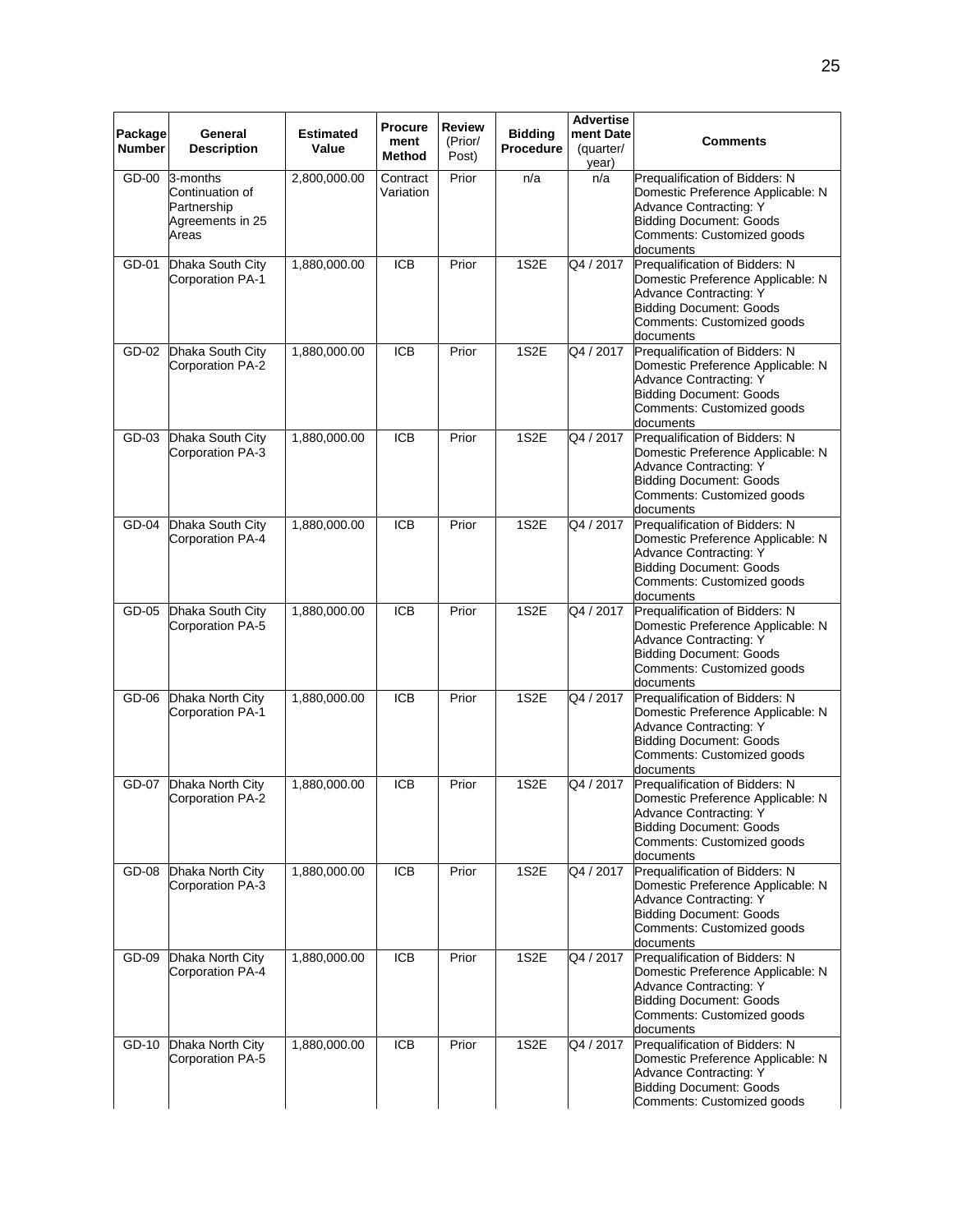|               |                                   |                  | <b>Procure</b>   | <b>Review</b> |                | <b>Advertise</b> |                                                                     |
|---------------|-----------------------------------|------------------|------------------|---------------|----------------|------------------|---------------------------------------------------------------------|
| Package       | General                           | <b>Estimated</b> | ment             | (Prior/       | <b>Bidding</b> | ment Date        | Comments                                                            |
| <b>Number</b> | <b>Description</b>                | Value            | Method           | Post)         | Procedure      | (quarter/        |                                                                     |
|               |                                   |                  |                  |               |                | year)            |                                                                     |
|               |                                   |                  |                  |               |                |                  | documents                                                           |
| GD-11         | Rajshahi City<br>Corporation PA-1 | 1,880,000.00     | <b>ICB</b>       | Prior         | 1S2E           | Q4 / 2017        | Prequalification of Bidders: N<br>Domestic Preference Applicable: N |
|               |                                   |                  |                  |               |                |                  | Advance Contracting: Y                                              |
|               |                                   |                  |                  |               |                |                  | <b>Bidding Document: Goods</b>                                      |
|               |                                   |                  |                  |               |                |                  | Comments: Customized goods                                          |
|               |                                   |                  |                  |               |                |                  | documents                                                           |
| GD-12         | Rajshahi City                     | 1,880,000.00     | <b>ICB</b>       | Prior         | 1S2E           | Q4 / 2017        | Prequalification of Bidders: N                                      |
|               | Corporation PA-2                  |                  |                  |               |                |                  | Domestic Preference Applicable: N                                   |
|               |                                   |                  |                  |               |                |                  | <b>Advance Contracting: Y</b>                                       |
|               |                                   |                  |                  |               |                |                  | <b>Bidding Document: Goods</b>                                      |
|               |                                   |                  |                  |               |                |                  | Comments: Customized goods                                          |
|               |                                   |                  |                  |               |                |                  | documents                                                           |
| GD-13         | Khulna City                       | 1,880,000.00     | <b>ICB</b>       | Prior         | 1S2E           | Q4 / 2017        | Prequalification of Bidders: N                                      |
|               | <b>Corporation PA-1</b>           |                  |                  |               |                |                  | Domestic Preference Applicable: N                                   |
|               |                                   |                  |                  |               |                |                  | Advance Contracting: Y<br><b>Bidding Document: Goods</b>            |
|               |                                   |                  |                  |               |                |                  | Comments: Customized goods                                          |
|               |                                   |                  |                  |               |                |                  | documents                                                           |
| GD-14         | Khulna City                       | 1,880,000.00     | $\overline{ICB}$ | Prior         | 1S2E           | Q4 / 2017        | Prequalification of Bidders: N                                      |
|               | Corporation PA-2                  |                  |                  |               |                |                  | Domestic Preference Applicable: N                                   |
|               |                                   |                  |                  |               |                |                  | Advance Contracting: Y                                              |
|               |                                   |                  |                  |               |                |                  | <b>Bidding Document: Goods</b>                                      |
|               |                                   |                  |                  |               |                |                  | Comments: Customized goods                                          |
|               |                                   |                  |                  |               |                |                  | documents                                                           |
| GD-15         | <b>Sylhet City</b>                | 1,880,000.00     | <b>ICB</b>       | Prior         | 1S2E           | Q4 / 2017        | Prequalification of Bidders: N                                      |
|               | Corporation PA-1                  |                  |                  |               |                |                  | Domestic Preference Applicable: N                                   |
|               |                                   |                  |                  |               |                |                  | Advance Contracting: Y                                              |
|               |                                   |                  |                  |               |                |                  | <b>Bidding Document: Goods</b>                                      |
|               |                                   |                  |                  |               |                |                  | Comments: Customized goods<br>documents                             |
| GD-16         | <b>Barishal City</b>              | 1,880,000.00     | <b>ICB</b>       | Prior         | 1S2E           | Q4 / 2017        | Prequalification of Bidders: N                                      |
|               | <b>Corporation PA-1</b>           |                  |                  |               |                |                  | Domestic Preference Applicable: N                                   |
|               |                                   |                  |                  |               |                |                  | Advance Contracting: Y                                              |
|               |                                   |                  |                  |               |                |                  | <b>Bidding Document: Goods</b>                                      |
|               |                                   |                  |                  |               |                |                  | Comments: Customized goods                                          |
|               |                                   |                  |                  |               |                |                  | documents                                                           |
| GD-17         | Narayanganj City                  | 1,880,000.00     | <b>ICB</b>       | Prior         | 1S2E           | Q4 / 2017        | Prequalification of Bidders: N                                      |
|               | <b>Corporation PA-1</b>           |                  |                  |               |                |                  | Domestic Preference Applicable: N                                   |
|               |                                   |                  |                  |               |                |                  | Advance Contracting: Y                                              |
|               |                                   |                  |                  |               |                |                  | <b>Bidding Document: Goods</b><br>Comments: Customized goods        |
|               |                                   |                  |                  |               |                |                  | documents                                                           |
|               | GD-18 Gazipur City                | 1,880,000.00     | $\overline{ICB}$ | Prior         | 1S2E           | Q4 / 2017        | Prequalification of Bidders: N                                      |
|               | Corporation PA-1                  |                  |                  |               |                |                  | Domestic Preference Applicable: N                                   |
|               |                                   |                  |                  |               |                |                  | Advance Contracting: Y                                              |
|               |                                   |                  |                  |               |                |                  | <b>Bidding Document: Goods</b>                                      |
|               |                                   |                  |                  |               |                |                  | Comments: Customized goods                                          |
|               |                                   |                  |                  |               |                |                  | documents                                                           |
| GD-19         | <b>Gazipur City</b>               | 1,880,000.00     | <b>ICB</b>       | Prior         | 1S2E           | Q4 / 2017        | Prequalification of Bidders: N                                      |
|               | Corporation PA-2                  |                  |                  |               |                |                  | Domestic Preference Applicable: N                                   |
|               |                                   |                  |                  |               |                |                  | Advance Contracting: Y                                              |
|               |                                   |                  |                  |               |                |                  | <b>Bidding Document: Goods</b>                                      |
|               |                                   |                  |                  |               |                |                  | Comments: Customized goods<br>documents                             |
| GD-20         | Cumilla City                      | 1,880,000.00     | <b>ICB</b>       | Prior         | 1S2E           | Q4 / 2017        | Prequalification of Bidders: N                                      |
|               | Corporation PA-1                  |                  |                  |               |                |                  | Domestic Preference Applicable: N                                   |
|               |                                   |                  |                  |               |                |                  | Advance Contracting: Y                                              |
|               |                                   |                  |                  |               |                |                  | <b>Bidding Document: Goods</b>                                      |
|               |                                   |                  |                  |               |                |                  | Comments: Customized goods                                          |
|               |                                   |                  |                  |               |                |                  | documents                                                           |
| GD-21         | Rangpur City                      | 1,880,000.00     | <b>ICB</b>       | Prior         | 1S2E           | Q4 / 2017        | Prequalification of Bidders: N                                      |
|               | Corporation PA-1                  |                  |                  |               |                |                  | Domestic Preference Applicable: N                                   |
|               |                                   |                  |                  |               |                |                  | Advance Contracting: Y                                              |
|               |                                   |                  |                  |               |                |                  | <b>Bidding Document: Goods</b>                                      |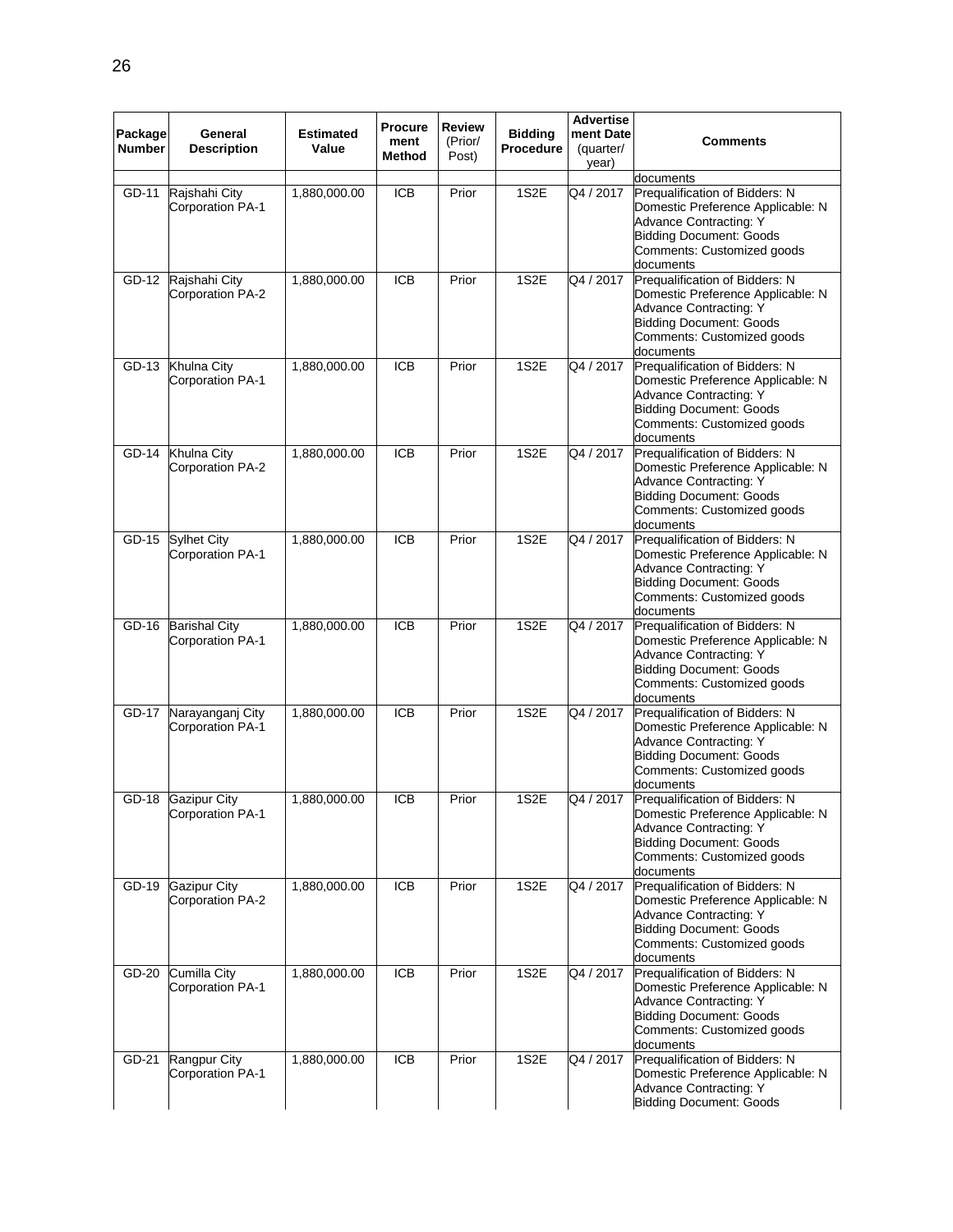| Package<br><b>Number</b> | General<br><b>Description</b>           | <b>Estimated</b><br>Value | <b>Procure</b><br>ment<br>Method | <b>Review</b><br>(Prior/<br>Post) | <b>Bidding</b><br>Procedure | <b>Advertise</b><br>ment Date<br>(quarter/<br>year) | <b>Comments</b>                                                                                                                                                                   |
|--------------------------|-----------------------------------------|---------------------------|----------------------------------|-----------------------------------|-----------------------------|-----------------------------------------------------|-----------------------------------------------------------------------------------------------------------------------------------------------------------------------------------|
|                          |                                         |                           |                                  |                                   |                             |                                                     | Comments: Customized goods<br>documents                                                                                                                                           |
| GD-22                    | Kishoreganj<br>Municipality PA-1        | 1,560,000.00              | <b>ICB</b>                       | Prior                             | 1S2E                        | Q4 / 2017                                           | Prequalification of Bidders: N<br>Domestic Preference Applicable: N<br>Advance Contracting: Y<br><b>Bidding Document: Goods</b><br>Comments: Customized goods<br>documents        |
| $GD-23$                  | Khustia<br>Municipality PA-1            | 1,560,000.00              | <b>ICB</b>                       | Prior                             | 1S <sub>2</sub> E           | Q4 / 2017                                           | Prequalification of Bidders: N<br>Domestic Preference Applicable: N<br>Advance Contracting: Y<br><b>Bidding Document: Goods</b><br>Comments: Customized goods<br>documents        |
| GD-24                    | Sirajganj<br>Municipality PA-1          | 1,560,000.00              | <b>ICB</b>                       | Prior                             | 1S2E                        | Q4 / 2017                                           | Prequalification of Bidders: N<br>Domestic Preference Applicable: N<br><b>Advance Contracting: Y</b><br><b>Bidding Document: Goods</b><br>Comments: Customized goods<br>documents |
| GD-25                    | Gopalganj<br>Municipality PA-1          | 1,560,000.00              | <b>ICB</b>                       | Prior                             | 1S2E                        | Q4 / 2017                                           | Prequalification of Bidders: N<br>Domestic Preference Applicable: N<br><b>Advance Contracting: Y</b><br><b>Bidding Document: Goods</b><br>Comments: Customized goods<br>documents |
| GD-26                    | Dhaka South City<br>Corporation PA-6    | 1,880,000.00              | <b>ICB</b>                       | Prior                             | 1S2E                        | Q2 / 2018                                           | Prequalification of Bidders: N<br>Domestic Preference Applicable: N<br>Advance Contracting: N<br><b>Bidding Document: Goods</b><br>Comments: Customized goods<br>documents        |
| GD-27                    | Dhaka South City<br>Corporation PA-7    | 1,880,000.00              | <b>ICB</b>                       | Prior                             | 1S2E                        | Q2 / 2018                                           | Prequalification of Bidders: N<br>Domestic Preference Applicable: N<br>Advance Contracting: N<br><b>Bidding Document: Goods</b><br>Comments: Customized goods<br>documents        |
| GD-28                    | Dhaka South City<br>Corporation PA-8    | 1,880,000.00              | $\overline{ICB}$                 | Prior                             | 1S2E                        | Q2 / 2018                                           | Prequalification of Bidders: N<br>Domestic Preference Applicable: N<br>Advance Contracting: N<br><b>Bidding Document: Goods</b><br>Comments: Customized goods<br>documents        |
| GD-29                    | Dhaka North City<br>Corporation PA-6    | 1,880,000.00              | ICB                              | Prior                             | 1S2E                        | Q2 / 2018                                           | Prequalification of Bidders: N<br>Domestic Preference Applicable: N<br>Advance Contracting: N<br><b>Bidding Document: Goods</b><br>Comments: Customized goods<br>documents        |
| GD-30                    | Dhaka North City<br>Corporation PA-7    | 1,880,000.00              | <b>ICB</b>                       | Prior                             | 1S2E                        | Q2 / 2018                                           | Prequalification of Bidders: N<br>Domestic Preference Applicable: N<br>Advance Contracting: N<br><b>Bidding Document: Goods</b><br>Comments: Customized goods<br>documents        |
| GD-31                    | Narayanganj City<br>Corporation PA-2    | 1,880,000.00              | <b>ICB</b>                       | Prior                             | 1S2E                        | Q2 / 2018                                           | Prequalification of Bidders: N<br>Domestic Preference Applicable: N<br>Advance Contracting: N<br><b>Bidding Document: Goods</b><br>Comments: Customized goods<br>documents        |
| GD-32                    | <b>Gazipur City</b><br>Corporation PA-3 | 1,880,000.00              | <b>ICB</b>                       | Prior                             | 1S2E                        | Q <sub>2</sub> / 2018                               | Prequalification of Bidders: N<br>Domestic Preference Applicable: N<br>Advance Contracting: N                                                                                     |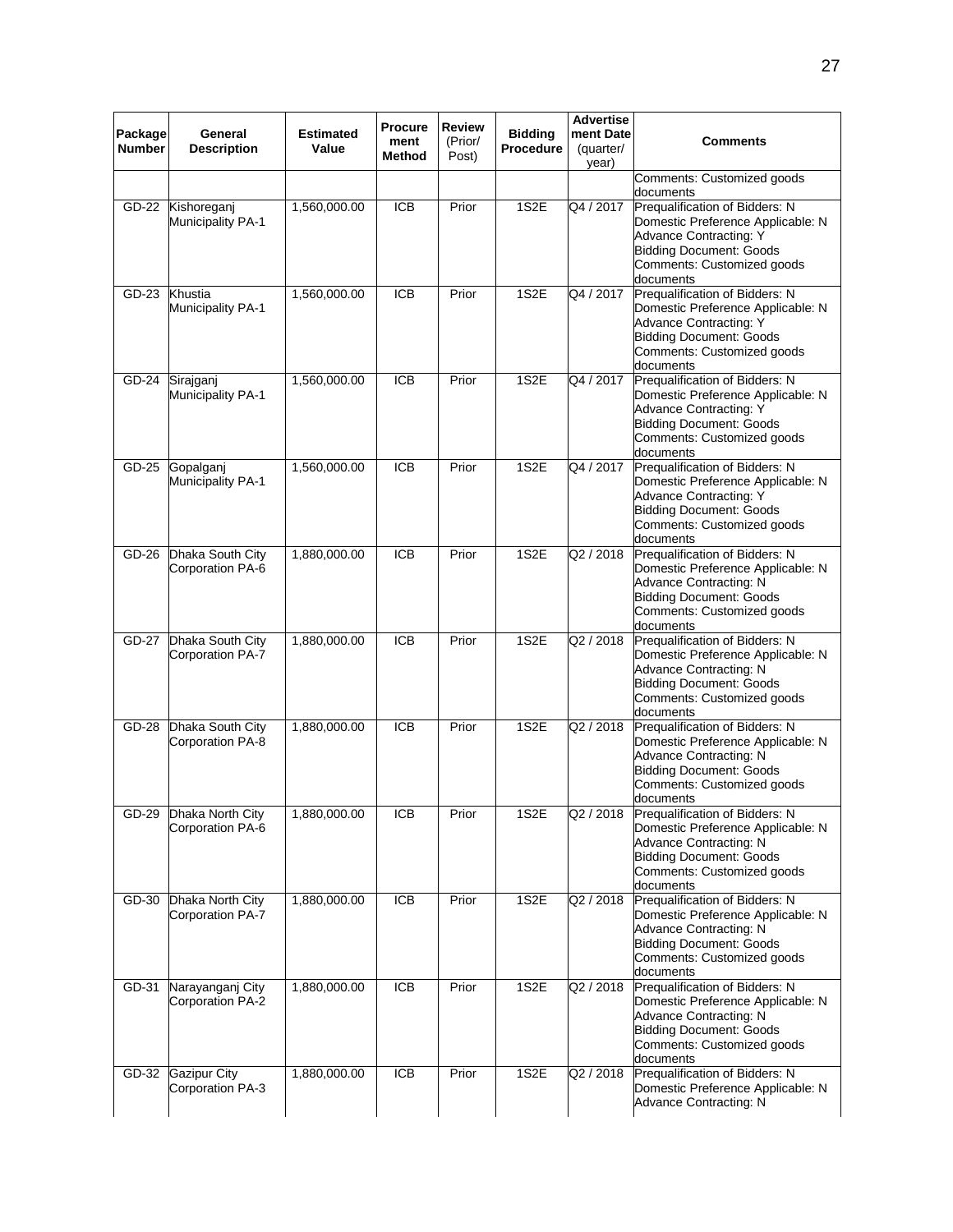| Package       | General                                    | <b>Estimated</b> | <b>Procure</b>   | Review           | <b>Bidding</b>   | <b>Advertise</b><br>ment Date |                                                                                                                                                                            |
|---------------|--------------------------------------------|------------------|------------------|------------------|------------------|-------------------------------|----------------------------------------------------------------------------------------------------------------------------------------------------------------------------|
| <b>Number</b> | <b>Description</b>                         | Value            | ment<br>Method   | (Prior/<br>Post) | <b>Procedure</b> | (quarter/<br>year)            | <b>Comments</b>                                                                                                                                                            |
|               |                                            |                  |                  |                  |                  |                               | <b>Bidding Document: Goods</b><br>Comments: Customized goods<br>documents                                                                                                  |
| GD-33         | Chattogram City<br><b>Corporation PA-1</b> | 1,880,000.00     | <b>ICB</b>       | Prior            | 1S2E             | Q2 / 2018                     | Prequalification of Bidders: N<br>Domestic Preference Applicable: N<br>Advance Contracting: N<br><b>Bidding Document: Goods</b><br>Comments: Customized goods<br>documents |
| GD-34         | Chattogram City<br>Corporation PA-2        | 1,880,000.00     | $\overline{ICB}$ | Prior            | 1S2E             | Q2 / 2018                     | Prequalification of Bidders: N<br>Domestic Preference Applicable: N<br>Advance Contracting: N<br><b>Bidding Document: Goods</b><br>Comments: Customized goods<br>documents |
| GD-35         | Magura<br>Municipality PA-1                | 1,560,000.00     | <b>ICB</b>       | Prior            | 1S2E             | Q2 / 2018                     | Prequalification of Bidders: N<br>Domestic Preference Applicable: N<br>Advance Contracting: N<br>Bidding Document: Goods<br>Comments: Customized goods<br>documents        |
| GD-36         | Netrokona<br>Municipality PA-1             | 1,560,000.00     | <b>ICB</b>       | Prior            | 1S2E             | Q2 / 2018                     | Prequalification of Bidders: N<br>Domestic Preference Applicable: N<br>Advance Contracting: N<br><b>Bidding Document: Goods</b><br>Comments: Customized goods<br>documents |
| GD-37         | Kurigram<br><b>Municipality PA-1</b>       | 1,560,000.00     | <b>ICB</b>       | Prior            | 1S2E             | Q2 / 2018                     | Prequalification of Bidders: N<br>Domestic Preference Applicable: N<br>Advance Contracting: N<br><b>Bidding Document: Goods</b><br>Comments: Customized goods<br>documents |
| GD-38         | Lalmonirhat<br>Municipality PA-1           | 1,560,000.00     | $\overline{ICB}$ | Prior            | 1S2E             | Q2 / 2018                     | Prequalification of Bidders: N<br>Domestic Preference Applicable: N<br>Advance Contracting: N<br><b>Bidding Document: Goods</b><br>Comments: Customized goods<br>documents |
| GD-39         | Noakhali<br>Municipality PA-1              | 1,560,000.00     | <b>ICB</b>       | Prior            | 1S2E             | Q2 / 2018                     | Prequalification of Bidders: N<br>Domestic Preference Applicable: N<br>Advance Contracting: N<br><b>Bidding Document: Goods</b><br>Comments: Customized goods<br>aocuments |
| GD-40         | Habiganj<br>Municipality PA-1              | 1,560,000.00     | <b>ICB</b>       | Prior            | 1S2E             | Q2 / 2018                     | Prequalification of Bidders: N<br>Domestic Preference Applicable: N<br>Advance Contracting: N<br><b>Bidding Document: Goods</b><br>Comments: Customized goods<br>documents |
| GD-41         | Gaibandha<br><b>Municipality PA-1</b>      | 1,560,000.00     | <b>ICB</b>       | Prior            | 1S2E             | Q2 / 2018                     | Prequalification of Bidders: N<br>Domestic Preference Applicable: N<br>Advance Contracting: N<br><b>Bidding Document: Goods</b><br>Comments: Customized goods<br>documents |
| GD-42         | Nilphamari<br>Municipality PA-1            | 1,560,000.00     | <b>ICB</b>       | Prior            | 1S2E             | $Q$ 2 / 2018                  | Prequalification of Bidders: N<br>Domestic Preference Applicable: N<br>Advance Contracting: N<br><b>Bidding Document: Goods</b><br>Comments: Customized goods<br>documents |
| GD-43         | Thakurgaon<br><b>Municipality PA-1</b>     | 1,560,000.00     | $\overline{ICB}$ | Prior            | 1S2E             | Q2 / 2018                     | Prequalification of Bidders: N<br>Domestic Preference Applicable: N                                                                                                        |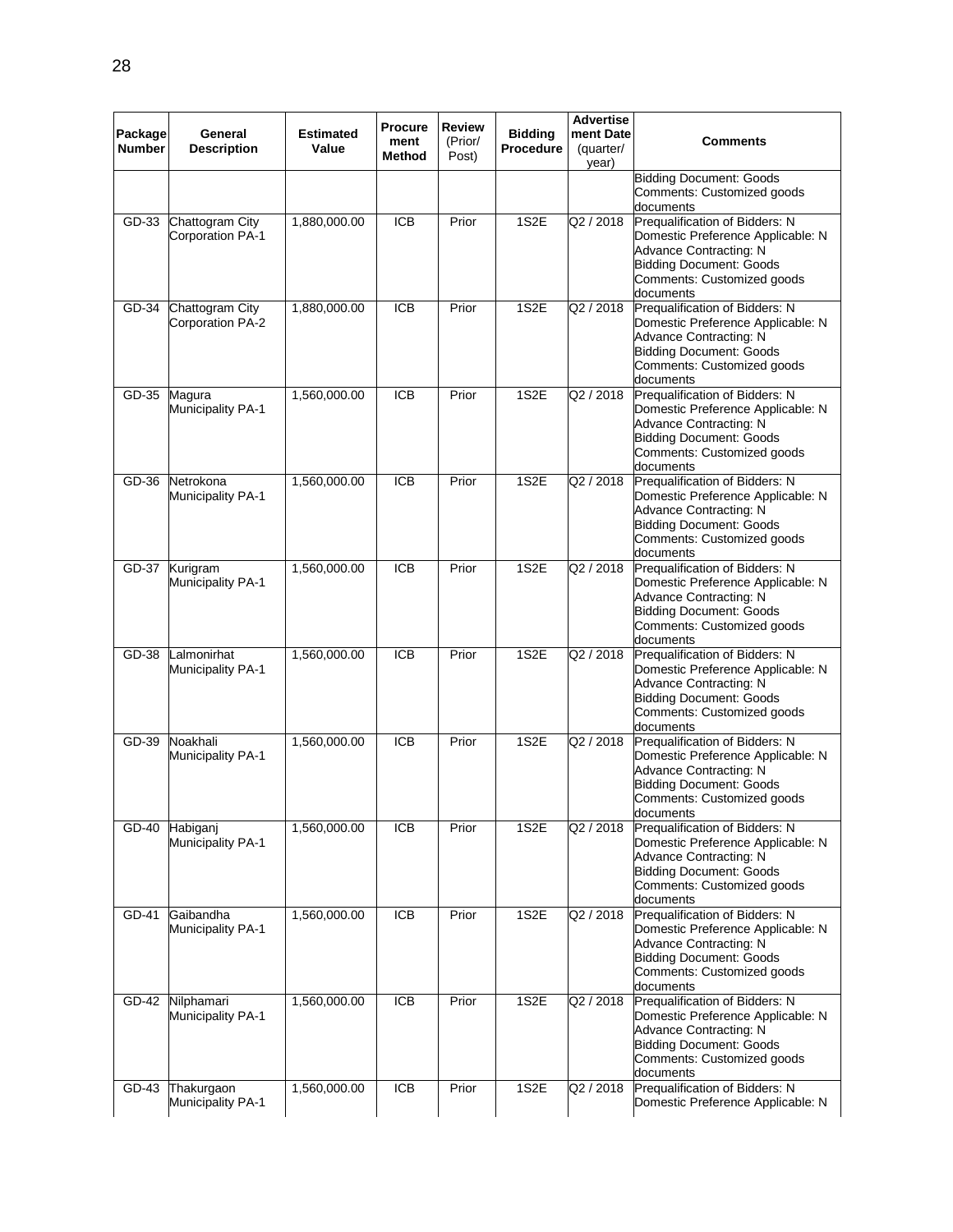| Package<br><b>Number</b>  | General<br><b>Description</b>      | <b>Estimated</b><br>Value | <b>Procure</b><br>ment<br>Method | <b>Review</b><br>(Prior/<br>Post) | <b>Bidding</b><br>Procedure | <b>Advertise</b><br>ment Date<br>(quarter/ | Comments                                                                                                                                                                                     |
|---------------------------|------------------------------------|---------------------------|----------------------------------|-----------------------------------|-----------------------------|--------------------------------------------|----------------------------------------------------------------------------------------------------------------------------------------------------------------------------------------------|
|                           |                                    |                           |                                  |                                   |                             | year)                                      | Advance Contracting: N<br><b>Bidding Document: Goods</b><br>Comments: Customized goods<br>documents                                                                                          |
| GD-44                     | Panchagarh<br>Municipality PA-1    | 1,560,000.00              | <b>ICB</b>                       | Prior                             | 1S2E                        | Q2 / 2018                                  | Prequalification of Bidders: N<br>Domestic Preference Applicable: N<br>Advance Contracting: N<br>Bidding Document: Goods<br>Comments: Customized goods<br>documents                          |
| GD-45                     | Tarabo<br>Municipality PA-1        | 1,560,000.00              | <b>ICB</b>                       | Prior                             | 1S2E                        | Q2 / 2018                                  | Prequalification of Bidders: N<br>Domestic Preference Applicable: N<br>Advance Contracting: N<br><b>Bidding Document: Goods</b><br>Comments: Customized goods<br>documents                   |
| GD-51                     | IT hardware for old<br>and new PAs | 1,660,000.00              | <b>NCB</b>                       | Prior                             | <b>1S1E</b>                 | Q3 / 2018                                  | Prequalification of Bidders: N<br>Domestic Preference Applicable: N<br>Advance Contracting: N<br><b>Bidding Document: Goods</b>                                                              |
| WD-18 CRHCC               |                                    | 1,225,000.00              | <b>NCB</b>                       | Prior                             | 1S1E                        | Q2 / 2018                                  | Prequalification of Bidders: N<br>Domestic Preference Applicable: N<br>Advance Contracting: N<br><b>Bidding Document: Others</b><br>Comments: Delegated to LGED;<br>eGP customized documents |
| WD-19                     | CRHCC                              | 1,225,000.00              | <b>NCB</b>                       | Post                              | 1S1E                        | Q2 / 2018                                  | Prequalification of Bidders: N<br>Domestic Preference Applicable: N<br>Advance Contracting: N<br><b>Bidding Document: Others</b><br>Comments: Delegated to LGED;<br>eGP customized documents |
| $\overline{\text{WD-20}}$ | <b>CRHCC</b>                       | 1,225,000.00              | NCB                              | Post                              | 1S1E                        | Q2 / 2018                                  | Prequalification of Bidders: N<br>Domestic Preference Applicable: N<br>Advance Contracting: N<br><b>Bidding Document: Others</b><br>Comments: Delegated to LGED;<br>eGP customized documents |
| <b>WD-21</b>              | <b>CRHCC</b>                       | 1,225,000.00              | <b>NCB</b>                       | Post                              | 1S1E                        | Q2 / 2018                                  | Pregualification of Bidders: N<br>Domestic Preference Applicable: N<br>Advance Contracting: N<br><b>Bidding Document: Others</b><br>Comments: Delegated to LGED;<br>eGP customized documents |
| WD-22 CRHCC               |                                    | 1,225,000.00              | <b>NCB</b>                       | Post                              | <b>1S1E</b>                 | Q2 / 2018                                  | Prequalification of Bidders: N<br>Domestic Preference Applicable: N<br>Advance Contracting: N<br><b>Bidding Document: Others</b><br>Comments: Delegated to LGED;<br>eGP customized documents |
| WD-23 CRHCC               |                                    | 1,225,000.00              | <b>NCB</b>                       | Post                              | <b>1S1E</b>                 | Q2 / 2018                                  | Prequalification of Bidders: N<br>Domestic Preference Applicable: N<br>Advance Contracting: N<br><b>Bidding Document: Others</b><br>Comments: Delegated to LGED;<br>eGP customized documents |
| WD-24 CRHCC               |                                    | 1,225,000.00              | NCB                              | Post                              | 1S1E                        | Q2 / 2018                                  | Prequalification of Bidders: N<br>Domestic Preference Applicable: N<br>Advance Contracting: N<br><b>Bidding Document: Others</b><br>Comments: Delegated to LGED;<br>eGP customized documents |
|                           | WD-25 CRHCC                        | 1,225,000.00              | NCB                              | Post                              | 1S1E                        | Q2 / 2018                                  | Prequalification of Bidders: N<br>Domestic Preference Applicable: N                                                                                                                          |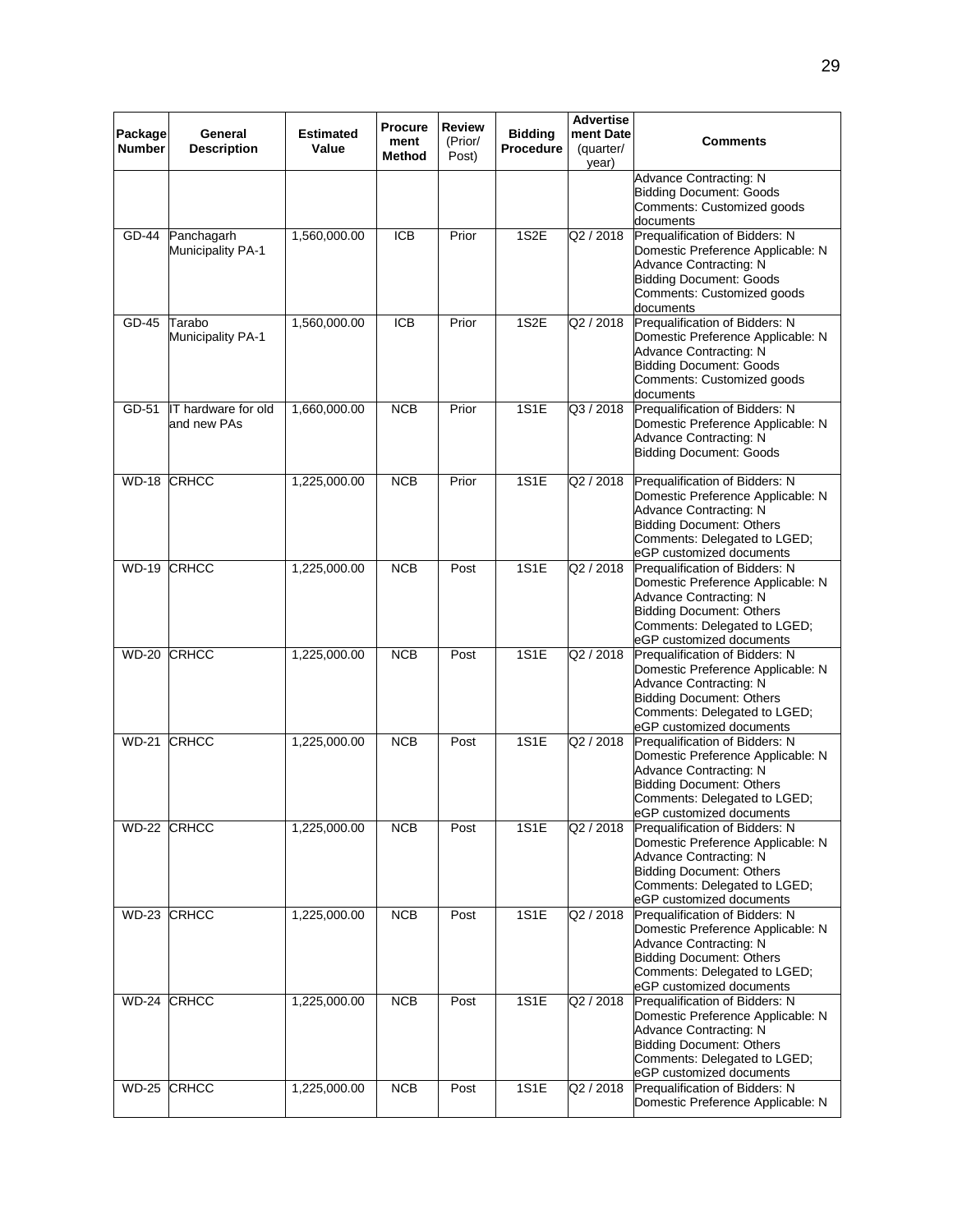| Package<br><b>Number</b> | General<br><b>Description</b> | <b>Estimated</b><br>Value | <b>Procure</b><br>ment<br><b>Method</b> | Review<br>(Prior/<br>Post) | <b>Bidding</b><br><b>Procedure</b> | <b>Advertise</b><br>ment Date<br>(quarter/<br>year) | <b>Comments</b>                                                                                                 |
|--------------------------|-------------------------------|---------------------------|-----------------------------------------|----------------------------|------------------------------------|-----------------------------------------------------|-----------------------------------------------------------------------------------------------------------------|
|                          |                               |                           |                                         |                            |                                    |                                                     | Advance Contracting: N<br>Bidding Document: Others<br>Comments: Delegated to LGED;<br>leGP customized documents |

# **3. Consulting Services Contracts Estimated to Cost \$100,000 or More**

The following table lists consulting services contracts for which the recruitment activity is either ongoing or expected to commence within the next 18 months.

| Package<br><b>Number</b> | General<br><b>Description</b>                               | <b>Estimated</b><br>Value | Recruitme<br>nt Method | <b>Review</b><br>(Prior/<br>Post) | <b>Advertise</b><br>ment Date<br>(quarter/year) | Type of<br>Proposal | <b>Comments</b>                                                                                                               |
|--------------------------|-------------------------------------------------------------|---------------------------|------------------------|-----------------------------------|-------------------------------------------------|---------------------|-------------------------------------------------------------------------------------------------------------------------------|
| SD-01                    | TA firm for pilot<br>initiative to support<br>selected ULBs | 1,800,000.00              | <b>QCBS</b>            | Prior                             | Q2 / 2018                                       | <b>FTP</b>          | Assignment: International<br>Quality-Cost Ratio: 90:10<br>Advance Contracting: N<br>Comments: -                               |
| SD-02                    | Monitoring and<br>Evaluation                                | 2,800,000.00              | <b>QCBS</b>            | Prior                             | Q1/2018                                         | <b>FTP</b>          | Assignment: International<br>Quality-Cost Ratio: 90:10<br>Advance Contracting: Y<br>Comments: -                               |
| SD-03                    | <b>BCCM Program</b>                                         | 2,500,000.00              | <b>QCBS</b>            | Prior                             | Q1/2018                                         | FTP                 | Assignment: International<br>Quality-Cost Ratio: 90:10<br><b>Advance Contracting: Y</b><br>Comments: -                        |
| <b>SD-04</b>             | <b>ICT</b> solutions and<br>HMIS                            | 890,000.00                | <b>QCBS</b>            | Prior                             | Q1/2018                                         | <b>STP</b>          | Assignment: International<br>Quality-Cost Ratio: 90:10<br><b>Advance Contracting: Y</b><br>Comments: -                        |
| SD-05                    | <b>Biennial Fiduciary</b><br>Review                         | 200,000.00                | CQS                    | Prior                             | Q2 / 2018                                       | <b>BTP</b>          | Assignment: International<br><b>Advance Contracting: N</b><br>Comments: -                                                     |
| SD-06                    | <b>Operations</b><br>Research                               | 320,000.00                | SSS                    | Prior                             | Q4 / 2018                                       | <b>BTP</b>          | Assignment: National<br>Advance Contracting: N<br>Comments: icddr,b                                                           |
| SD-07                    | Operations<br>Research                                      | 150,000.00                | CQS                    | Prior                             | Q4 / 2018                                       | <b>BTP</b>          | Assignment: National<br><b>Advance Contracting: N</b><br>Comments: -                                                          |
| <b>SD-08</b>             | <b>Operations</b><br>Research                               | 150,000.00                | CQS                    | Prior                             | Q4 / 2018                                       | <b>BTP</b>          | Assignment: National<br>Advance Contracting: N<br>Comments: -                                                                 |
| SD-09                    | International<br>consulting pool                            | 440,000.00                | <b>ICS</b>             | Prior                             | Q1/2019                                         |                     | Assignment: International<br>Expertise: various<br>Advance Contracting: N<br>Comments: 20 pm                                  |
| SD-10                    | <b>UPHC</b> specialist                                      | 180,000.00                | <b>ICS</b>             | Prior                             | Q2 / 2018                                       |                     | Assignment: National<br>Expertise: urban health<br>Advance Contracting: N<br>Comments: 36 pm                                  |
| SD-11                    | Procurement<br>Specialist                                   | 120,000.00                | <b>ICS</b>             | Prior                             | Q2 / 2018                                       |                     | Assignment: National<br>Expertise: Procurement<br><b>Advance Contracting: N</b><br>Comments: 24 pm                            |
| SD-12                    | Quality<br>Assurance/M&E<br>Specialist                      | 180,000.00                | ICS                    | Prior                             | Q2 / 2018                                       |                     | Assignment: National<br>Expertise: Quality Assurance/<br>Monitoring & Evaluation<br>Advance Contracting: N<br>Comments: 36 pm |
| SD-13                    | Financial<br>Management<br>Specialist                       | 150,000.00                | <b>ICS</b>             | Prior                             | Q2 / 2018                                       |                     | Assignment: National<br>Expertise: Financial Management<br>Advance Contracting: N<br>Comments: 30 pm                          |
| SD-14                    | National consulting                                         | 150,000.00                | <b>ICS</b>             | Prior                             | Q2 / 2018                                       |                     | Assignment: National                                                                                                          |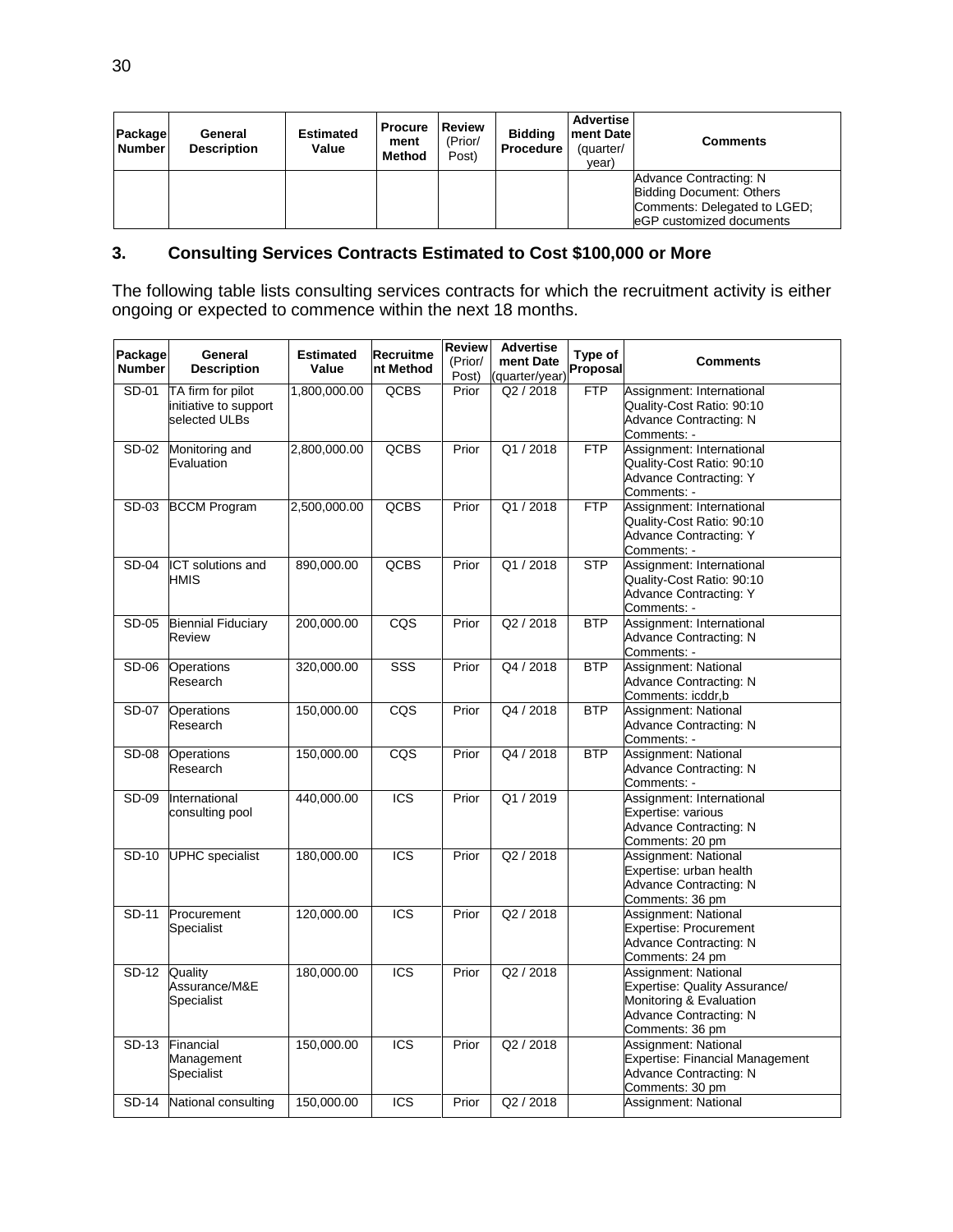| pool |  |  | Expertise: various<br>Advance Contracting: N |
|------|--|--|----------------------------------------------|
|      |  |  | Comments: 30 pm                              |

## **4. Goods and Works Contracts Estimated to Cost Less than \$1 Million and Consulting Services Contracts Less than \$100,000 (Smaller Value Contracts)**

The following table lists smaller-value goods, works and consulting services contracts for which the activity is either ongoing or expected to commence within the next 18 months.

|                          | <b>Goods and Works</b>                                                                                          |                           |                                      |                                         |                                   |                                    |                                                     |                                                                                                                                                                                                         |  |  |  |  |
|--------------------------|-----------------------------------------------------------------------------------------------------------------|---------------------------|--------------------------------------|-----------------------------------------|-----------------------------------|------------------------------------|-----------------------------------------------------|---------------------------------------------------------------------------------------------------------------------------------------------------------------------------------------------------------|--|--|--|--|
| Package<br><b>Number</b> | General<br><b>Description</b>                                                                                   | <b>Estimated</b><br>Value | <b>Number of</b><br><b>Contracts</b> | <b>Procure</b><br>ment<br><b>Method</b> | <b>Review</b><br>(Prior/<br>Post) | <b>Bidding</b><br><b>Procedure</b> | <b>Advertise</b><br>ment Date<br>(quarter/<br>year) | <b>Comments</b>                                                                                                                                                                                         |  |  |  |  |
| GD-46<br>to 50           | Medical equipment<br>for PAs                                                                                    | 1,562,000.00              | 5                                    | <b>NCB</b>                              | Post                              | 1S1E                               | Q2 / 2018                                           | Prequalification of Bidders: N<br>Domestic Preference<br>Applicable: N<br>Advanced Contracting: N<br><b>Bidding Document: Goods</b>                                                                     |  |  |  |  |
| GD-52                    | Office<br>refurbishment for<br>PMU & old PIUs                                                                   | 113,000.00                | $\mathbf{1}$                         | <b>NCB</b>                              | Post                              | <b>1S1E</b>                        | Q2/2018                                             | Prequalification of Bidders: N<br>Domestic Preference<br>Applicable: N<br>Advanced Contracting: N<br><b>Bidding Document: Goods</b>                                                                     |  |  |  |  |
| GD-53<br>to 56           | PMU & PIU Office<br>equipment and<br>furniture                                                                  | 340,000.00                | $\overline{4}$                       | <b>SHOPPI</b><br>ΝG                     | Post                              |                                    | Q2 / 2018                                           | <b>Advanced Contracting: N</b>                                                                                                                                                                          |  |  |  |  |
| GD-57                    | 4 Jeeps<br>(replacement)                                                                                        | 368,000.00                | $\mathbf{1}$                         | <b>NCB</b>                              | Post                              | 1S1E                               | Q2 / 2018                                           | Prequalification of Bidders: N<br>Domestic Preference<br>Applicable: N<br>Advanced Contracting: N<br><b>Bidding Document: Goods</b><br>Comments: including<br>registration and CNG<br>conversion        |  |  |  |  |
| GD-58                    | 3 Microbus                                                                                                      | 150,000.00                | $\mathbf{1}$                         | <b>NCB</b>                              | Post                              | 1S1E                               | Q2 / 2018                                           | Prequalification of Bidders: N<br>Domestic Preference<br>Applicable: N<br><b>Advanced Contracting: N</b><br><b>Bidding Document: Goods</b><br>Comments: including<br>registration and CNG<br>conversion |  |  |  |  |
| GD-59                    | 1 Sedan car (for<br>PMU)                                                                                        | 37,000.00                 | $\mathbf{1}$                         | <b>SHOPPI</b><br>ΝG                     | Post                              |                                    | Q2 / 2018                                           | Advanced Contracting: N<br>Comments: including<br>registration and CNG<br>conversion                                                                                                                    |  |  |  |  |
| GD-60                    | 2 Motorcycles                                                                                                   | 5,000.00                  | $\mathbf{1}$                         | <b>SHOPPI</b><br><b>NG</b>              | Post                              |                                    | Q2 / 2018                                           | Advanced Contracting: N<br>Comments: including<br>registration                                                                                                                                          |  |  |  |  |
| GD-61                    | Solar energy<br>system                                                                                          | 600,000.00                | $\mathbf{1}$                         | NCB                                     | Post                              | 1S1E                               | Q2/2018                                             | Prequalification of Bidders: N<br>Domestic Preference<br>Applicable: N<br>Advanced Contracting: N<br><b>Bidding Document: Goods</b><br>Comments: Funded from<br><b>UCCRTF</b>                           |  |  |  |  |
| GD-62<br>to $64$         | Climate resilient<br>equipment                                                                                  | 235,000.00                | 3                                    | <b>SHOPPI</b><br>ΝG                     | Post                              |                                    | Q2 / 2018                                           | Advanced Contracting: N<br>Comments: Funded from<br><b>UCCRTF</b>                                                                                                                                       |  |  |  |  |
| <b>WD-01</b><br>to 15    | Expansion,<br>renovation, routine<br>maintenance, solar<br>panel, and other<br>'greening of<br>existing 25 PAs" | 2,820,000.00              | 15                                   | <b>NCB</b>                              | Post                              | 1S1E                               | Q3 / 2018                                           | Prequalification of Bidders: N<br>Domestic Preference<br>Applicable: N<br>Advanced Contracting: N<br><b>Bidding Document: Others</b><br>Comments: Delegated to                                          |  |  |  |  |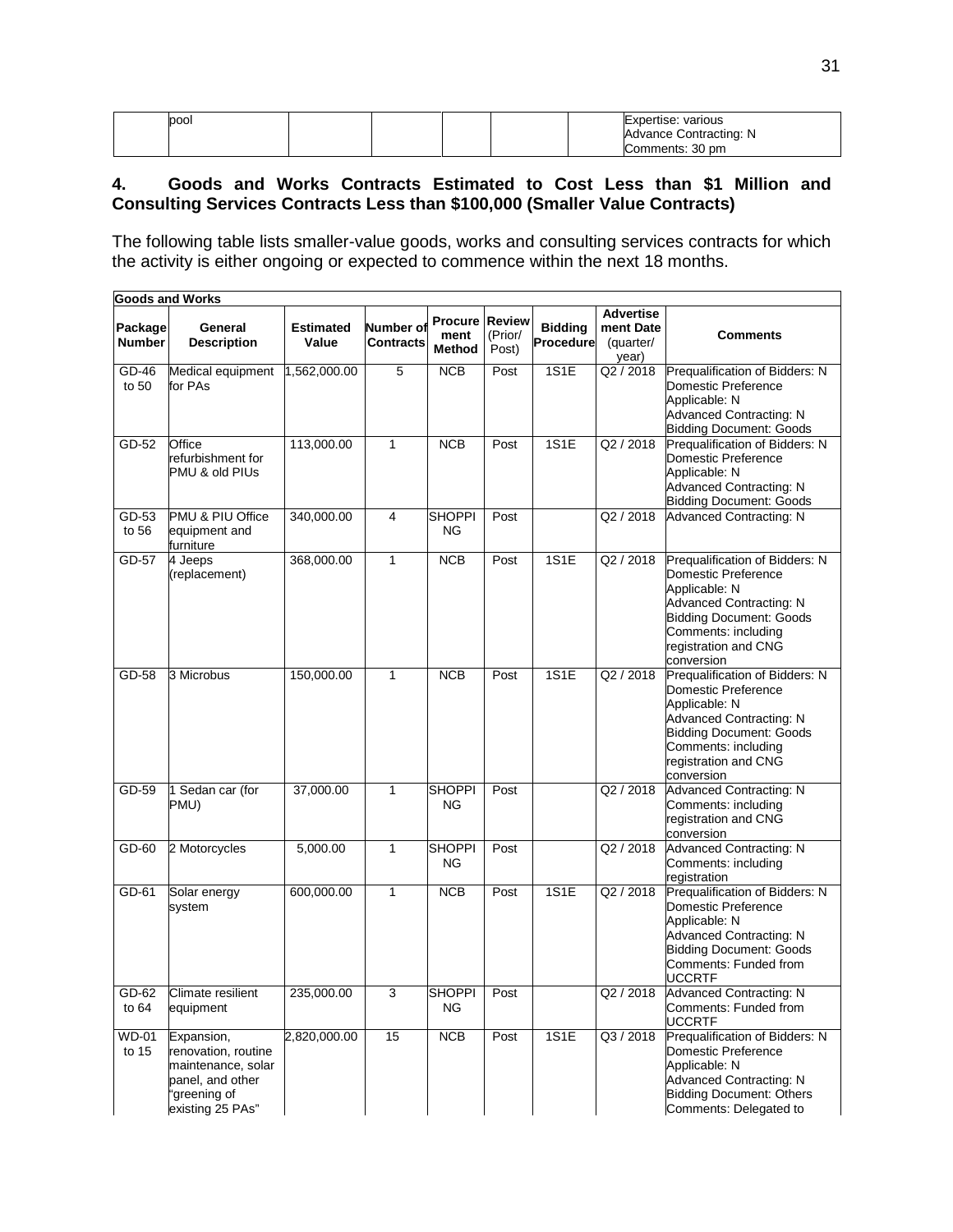|                       |                                  |            |                |            |       |             |           | LGED; eGP                                                                                                                                                                          |
|-----------------------|----------------------------------|------------|----------------|------------|-------|-------------|-----------|------------------------------------------------------------------------------------------------------------------------------------------------------------------------------------|
| <b>WD-16</b><br>to 17 | Climate resilient<br>civil works | 85,000.00  | $\overline{2}$ | <b>NCB</b> | Post  | 1S1E        | Q2 / 2018 | Prequalification of Bidders: N<br>Domestic Preference<br>Applicable: N<br>Advanced Contracting: N<br><b>Bidding Document: Others</b><br>Comments: Funded from<br>UCCRTF; eGP       |
| <b>WD-26</b>          | <b>PHCC</b>                      | 450,000.00 | 1              | <b>NCB</b> | Prior | <b>1S1E</b> | Q2 / 2018 | Prequalification of Bidders: N<br>Domestic Preference<br>Applicable: N<br>Advanced Contracting: N<br><b>Bidding Document: Others</b><br>Comments: Delegated to<br>LGED; eGP        |
| <b>WD-27</b>          | <b>PHCC</b>                      | 450,000.00 | 1              | <b>NCB</b> | Prior | 1S1E        | Q2 / 2018 | Prequalification of Bidders: N<br>Domestic Preference<br>Applicable: N<br>Advanced Contracting: N<br><b>Bidding Document: Others</b><br>Comments: Delegated to<br>LGED; eGP        |
| <b>WD-28</b>          | <b>PHCC</b>                      | 450,000.00 | $\mathbf{1}$   | <b>NCB</b> | Post  | 1S1E        | Q2 / 2018 | Prequalification of Bidders: N<br>Domestic Preference<br>Applicable: N<br>Advanced Contracting: N<br><b>Bidding Document: Others</b><br>Comments: Delegated to<br>LGED; eGP        |
| <b>WD-29</b>          | PHCC                             | 450,000.00 | 1              | <b>NCB</b> | Post  | 1S1E        | Q2 / 2018 | Prequalification of Bidders: N<br>Domestic Preference<br>Applicable: N<br><b>Advanced Contracting: N</b><br><b>Bidding Document: Others</b><br>Comments: Delegated to<br>LGED; eGP |
| <b>WD-30</b>          | <b>PHCC</b>                      | 450,000.00 | 1              | <b>NCB</b> | Post  | 1S1E        | Q2 / 2018 | Prequalification of Bidders: N<br>Domestic Preference<br>Applicable: N<br><b>Advanced Contracting: N</b><br><b>Bidding Document: Others</b><br>Comments: Delegated to<br>LGED; eGP |
| <b>WD-31</b>          | <b>PHCC</b>                      | 450,000.00 | $\mathbf{1}$   | <b>NCB</b> | Post  | 1S1E        | Q2 / 2018 | Prequalification of Bidders: N<br>Domestic Preference<br>Applicable: N<br><b>Advanced Contracting: N</b><br><b>Bidding Document: Others</b><br>Comments: Delegated to<br>LGED; eGP |
| <b>WD-32</b>          | <b>PHCC</b>                      | 450,000.00 | $\mathbf{1}$   | <b>NCB</b> | Post  | <b>1S1E</b> | Q2 / 2018 | Prequalification of Bidders: N<br>Domestic Preference<br>Applicable: N<br>Advanced Contracting: N<br><b>Bidding Document: Others</b><br>Comments: Delegated to<br>LGED; eGP        |
| <b>WD-33</b>          | <b>PHCC</b>                      | 450,000.00 | $\mathbf{1}$   | <b>NCB</b> | Post  | 1S1E        | Q2 / 2018 | Prequalification of Bidders: N<br>Domestic Preference<br>Applicable: N<br><b>Advanced Contracting: N</b><br><b>Bidding Document: Others</b><br>Comments: Delegated to<br>LGED; eGP |
| <b>WD-34</b>          | <b>PHCC</b>                      | 450,000.00 | $\mathbf{1}$   | <b>NCB</b> | Post  | <b>1S1E</b> | Q2 / 2018 | Prequalification of Bidders: N<br>Domestic Preference<br>Applicable: N<br>Advanced Contracting: N<br><b>Bidding Document: Others</b>                                               |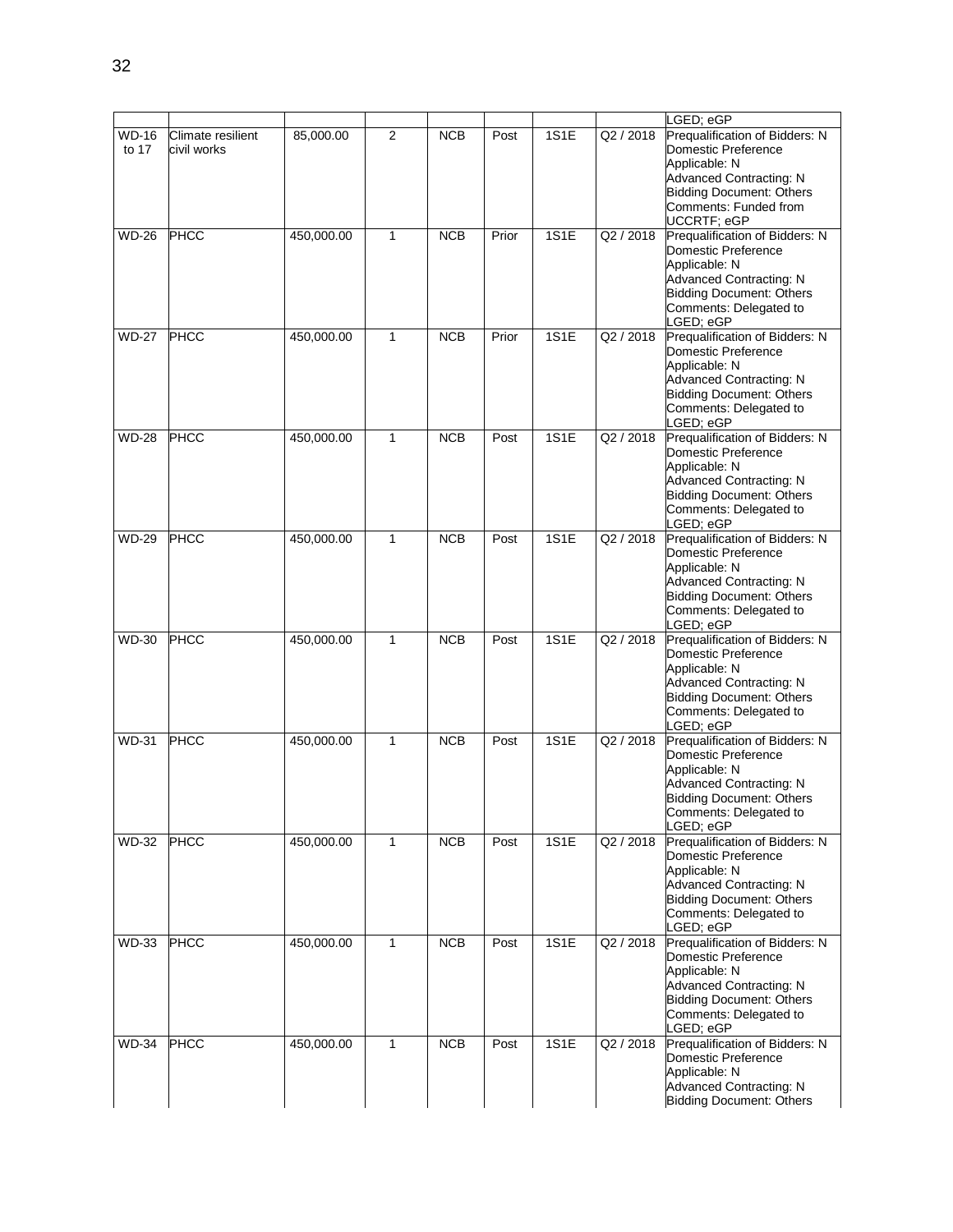|              |             |            |              |            |      |             |           | Comments: Delegated to                                                                                                                                                             |
|--------------|-------------|------------|--------------|------------|------|-------------|-----------|------------------------------------------------------------------------------------------------------------------------------------------------------------------------------------|
|              |             |            |              |            |      |             |           | LGED; eGP                                                                                                                                                                          |
| WD-35        | <b>PHCC</b> | 450,000.00 | 1            | <b>NCB</b> | Post | 1S1E        | Q2 / 2017 | Prequalification of Bidders: N<br>Domestic Preference<br>Applicable: N<br><b>Advanced Contracting: N</b><br><b>Bidding Document: Others</b><br>Comments: Delegated to<br>LGED; eGP |
| WD-36        | <b>PHCC</b> | 450,000.00 | $\mathbf{1}$ | <b>NCB</b> | Post | 1S1E        | Q2 / 2018 | Prequalification of Bidders: N<br>Domestic Preference<br>Applicable: N<br>Advanced Contracting: N<br><b>Bidding Document: Others</b><br>Comments: Delegated to<br>LGED; eGP        |
| <b>WD-37</b> | <b>PHCC</b> | 450,000.00 | $\mathbf{1}$ | <b>NCB</b> | Post | 1S1E        | Q2 / 2018 | Prequalification of Bidders: N<br>Domestic Preference<br>Applicable: N<br>Advanced Contracting: N<br><b>Bidding Document: Others</b><br>Comments: Delegated to<br>LGED; eGP        |
| <b>WD-38</b> | <b>PHCC</b> | 450,000.00 | $\mathbf{1}$ | <b>NCB</b> | Post | 1S1E        | Q2 / 2018 | Prequalification of Bidders: N<br>Domestic Preference<br>Applicable: N<br>Advanced Contracting: N<br><b>Bidding Document: Others</b><br>Comments: Delegated to<br>LGED; eGP        |
| WD-39        | <b>PHCC</b> | 450,000.00 | $\mathbf{1}$ | <b>NCB</b> | Post | <b>1S1E</b> | Q2 / 2018 | Prequalification of Bidders: N<br>Domestic Preference<br>Applicable: N<br><b>Advanced Contracting: N</b><br><b>Bidding Document: Others</b><br>Comments: Delegated to<br>LGED; eGP |
| <b>WD-40</b> | <b>PHCC</b> | 450,000.00 | $\mathbf{1}$ | <b>NCB</b> | Post | 1S1E        | Q2 / 2018 | Prequalification of Bidders: N<br>Domestic Preference<br>Applicable: N<br><b>Advanced Contracting: N</b><br><b>Bidding Document: Others</b><br>Comments: Delegated to<br>LGED; eGP |
| WD-41        | <b>PHCC</b> | 450,000.00 | 1            | <b>NCB</b> | Post | 1S1E        | Q2 / 2018 | Prequalification of Bidders: N<br>Domestic Preference<br>Applicable: N<br><b>Advanced Contracting: N</b><br>Bidding Document: Others<br>Comments: Delegated to<br>LGED; eGP        |
| <b>WD-42</b> | PHCC        | 450,000.00 | $\mathbf{1}$ | NCB        | Post | 1S1E        | Q2 / 2018 | Prequalification of Bidders: N<br>Domestic Preference<br>Applicable: N<br>Advanced Contracting: N<br><b>Bidding Document: Others</b><br>Comments: Delegated to<br>LGED; eGP        |
| <b>WD-43</b> | <b>PHCC</b> | 450,000.00 | 1            | <b>NCB</b> | Post | 1S1E        | Q2 / 2018 | Prequalification of Bidders: N<br>Domestic Preference<br>Applicable: N<br>Advanced Contracting: N<br><b>Bidding Document: Others</b><br>Comments: Delegated to<br>LGED; eGP        |
| <b>WD-44</b> | <b>PHCC</b> | 450,000.00 | $\mathbf{1}$ | <b>NCB</b> | Post | 1S1E        | Q2 / 2018 | Prequalification of Bidders: N<br>Domestic Preference<br>Applicable: N<br>Advanced Contracting: N                                                                                  |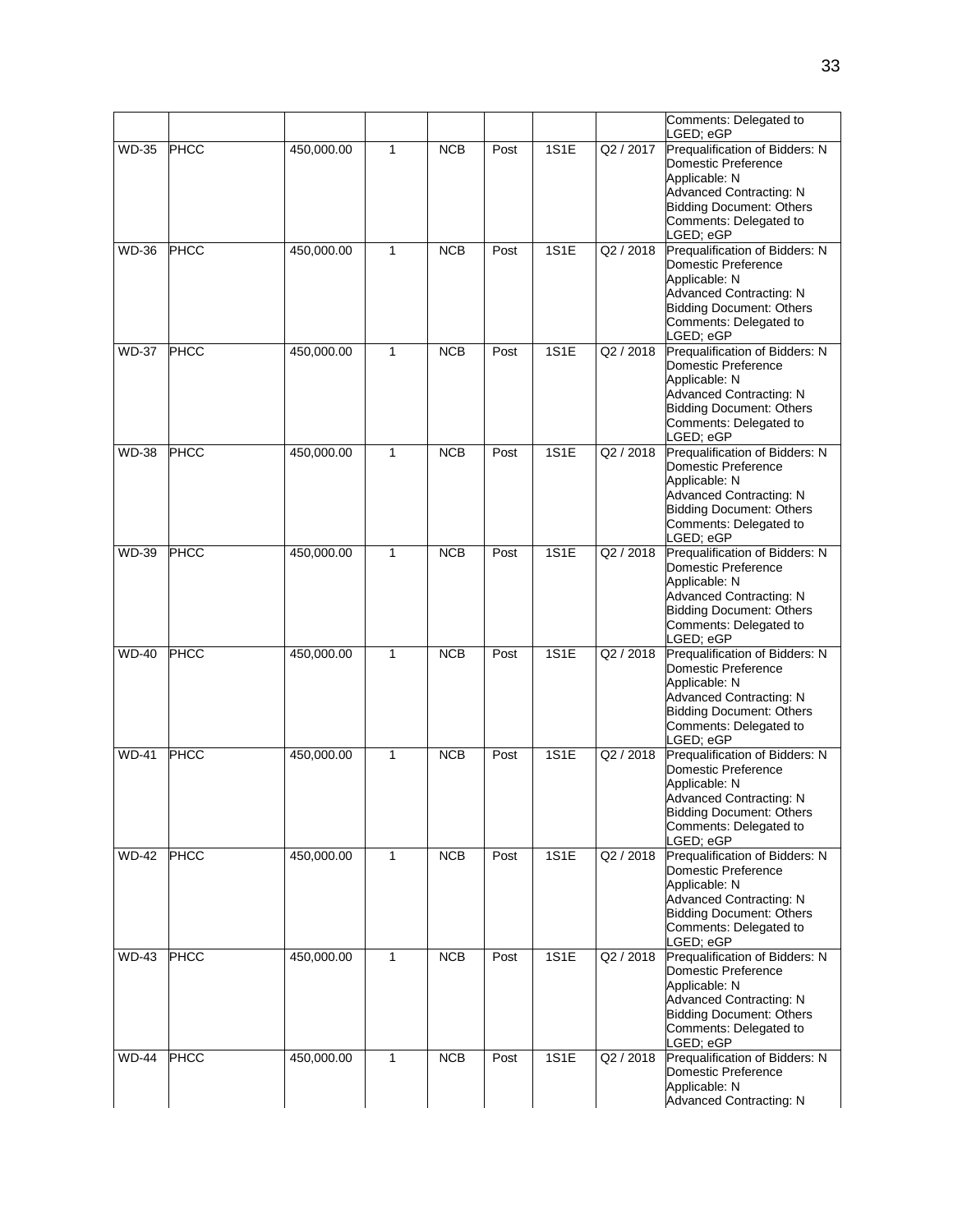|              |             |            |              |            |      |             |           | <b>Bidding Document: Others</b><br>Comments: Delegated to<br>LGED: eGP                                                                                                             |
|--------------|-------------|------------|--------------|------------|------|-------------|-----------|------------------------------------------------------------------------------------------------------------------------------------------------------------------------------------|
| <b>WD-45</b> | <b>PHCC</b> | 450,000.00 | $\mathbf{1}$ | NCB        | Post | 1S1E        | Q2 / 2018 | Prequalification of Bidders: N<br>Domestic Preference<br>Applicable: N<br><b>Advanced Contracting: N</b><br><b>Bidding Document: Others</b><br>Comments: Delegated to<br>LGED; eGP |
| <b>WD-46</b> | <b>PHCC</b> | 450,000.00 | 1            | NCB        | Post | 1S1E        | Q2 / 2018 | Prequalification of Bidders: N<br>Domestic Preference<br>Applicable: N<br>Advanced Contracting: N<br><b>Bidding Document: Others</b><br>Comments: Delegated to<br>LGED: eGP        |
| <b>WD-47</b> | <b>PHCC</b> | 450,000.00 | $\mathbf{1}$ | <b>NCB</b> | Post | <b>1S1E</b> | Q2 / 2018 | Prequalification of Bidders: N<br>Domestic Preference<br>Applicable: N<br>Advanced Contracting: N<br><b>Bidding Document: Others</b><br>Comments: Delegated to<br>LGED: eGP        |
| <b>WD-48</b> | <b>PHCC</b> | 450,000.00 | 1            | <b>NCB</b> | Post | 1S1E        | Q2 / 2018 | Prequalification of Bidders: N<br>Domestic Preference<br>Applicable: N<br><b>Advanced Contracting: N</b><br><b>Bidding Document: Others</b><br>Comments: Delegated to<br>LGED; eGP |
| <b>WD-49</b> | <b>PHCC</b> | 450,000.00 | 1            | <b>NCB</b> | Post | 1S1E        | Q2 / 2018 | Prequalification of Bidders: N<br>Domestic Preference<br>Applicable: N<br><b>Advanced Contracting: N</b><br><b>Bidding Document: Others</b><br>Comments: Delegated to<br>LGED: eGP |

|                   | <b>Consulting Services</b>            |                           |                               |                                  |                                   |                                                     |                     |                                                                                                                                  |  |  |  |  |
|-------------------|---------------------------------------|---------------------------|-------------------------------|----------------------------------|-----------------------------------|-----------------------------------------------------|---------------------|----------------------------------------------------------------------------------------------------------------------------------|--|--|--|--|
| Package<br>Number | General<br><b>Description</b>         | <b>Estimated</b><br>Value | Number of<br><b>Contracts</b> | Recruit<br>ment<br><b>Method</b> | <b>Review</b><br>(Prior/<br>Post) | <b>Advertise</b><br>ment Date<br>(quarter/<br>year) | Type of<br>Proposal | <b>Comments</b>                                                                                                                  |  |  |  |  |
| SD-15             | Gender<br>Specialist                  | 60,000.00                 |                               | <b>ICS</b>                       | Prior                             | Q2 / 2018                                           |                     | Assignment: National<br>Expertise: Gender<br>Advance Contracting: N<br>Comments: 12 pm                                           |  |  |  |  |
| SD-16             | Capacity<br>Development<br>Specialist | 60,000.00                 | 1                             | <b>ICS</b>                       | Prior                             | Q2 / 2018                                           |                     | Assignment: National<br><b>Expertise: Capacity Development</b><br>Advance Contracting: N<br>Comments: 12 pm                      |  |  |  |  |
| SD-17             | Environment<br>Specialist             | 60,000.00                 | 1                             | <b>ICS</b>                       | Prior                             | Q2 / 2018                                           |                     | Assignment: National<br><b>Expertise: Environment</b><br><b>Advance Contracting: N</b><br>Comments: 12 pm                        |  |  |  |  |
| SD-18             | Structural/<br>Civil Engineer         | 80,000.00                 | 1                             | <b>ICS</b>                       | Prior                             | Q4 / 2017                                           |                     | Assignment: National<br>Expertise: Engineering<br>Advance Contracting: Y<br>Comments: 12 pm; Funded from<br><b>UCCRTF</b>        |  |  |  |  |
| SD-19             | Electrical<br>Engineer                | 80,000.00                 | 1                             | <b>ICS</b>                       | Prior                             | Q4 / 2017                                           |                     | Assignment: National<br>Expertise: Engineering<br><b>Advance Contracting: Y</b><br>Comments: 12 pm; Funded from<br><b>UCCRTF</b> |  |  |  |  |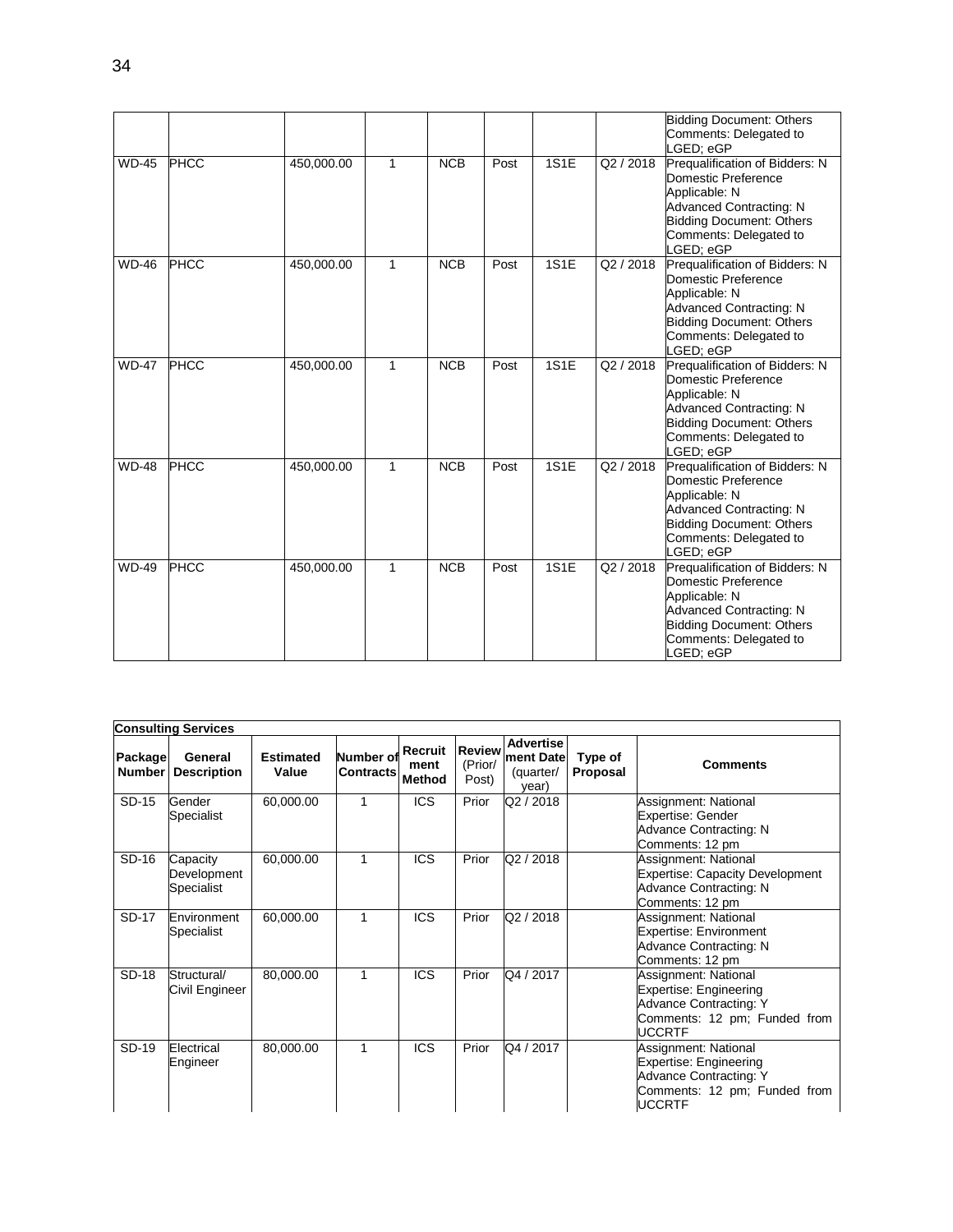| SD-20 | Mechanical<br>Engineer                   | 80,000.00 | ICS        | Prior | Q4 / 2017 | Assignment: National<br>Expertise: Engineering<br><b>Advance Contracting: Y</b><br>Comments: 12 pm; Funded from<br>UCCRTF           |
|-------|------------------------------------------|-----------|------------|-------|-----------|-------------------------------------------------------------------------------------------------------------------------------------|
| SD-21 | Medical<br>Waste<br>Management<br>Expert | 80.000.00 | <b>ICS</b> | Prior | Q4 / 2017 | Assignment: National<br>Expertise: Waste Management<br>Advance Contracting: Y<br>Comments: 12 pm; Funded from<br><b>UCCRTF</b>      |
| SD-22 | Climate<br>Change<br>Expert              | 80.000.00 | ICS        | Prior | Q4 / 2017 | Assignment: National<br>Expertise: Climate Change<br><b>Advance Contracting: Y</b><br>Comments: 12 pm; Funded from<br><b>UCCRTF</b> |

## **B. Indicative List of Packages Required Under the Project**

The following table provides an indicative list of goods, works and consulting services contracts over the life of the project, other than those mentioned in previous sections (i.e., those expected beyond the current period).

| <b>Goods and Works</b>   |                               |                                           |                                                           |                |                            |                                    |                 |  |
|--------------------------|-------------------------------|-------------------------------------------|-----------------------------------------------------------|----------------|----------------------------|------------------------------------|-----------------|--|
| Package<br><b>Number</b> | General<br><b>Description</b> | <b>Estimated</b><br>Value<br>(cumulative) | <b>Estimated Procure</b><br>Number of<br><b>Contracts</b> | ment<br>Method | Review<br>(Prior/<br>Post) | <b>Biddina</b><br><b>Procedure</b> | <b>Comments</b> |  |
| None                     |                               |                                           |                                                           |                |                            |                                    |                 |  |

| <b>Consulting Services</b> |                               |                                           |                                                   |                           |                                   |                     |                                                           |  |
|----------------------------|-------------------------------|-------------------------------------------|---------------------------------------------------|---------------------------|-----------------------------------|---------------------|-----------------------------------------------------------|--|
| Package<br><b>Number</b>   | General<br><b>Description</b> | <b>Estimated</b><br>Value<br>(cumulative) | <b>Estimated</b><br>Number of<br><b>Contracts</b> | Recruit<br>ment<br>Method | <b>Review</b><br>(Prior/<br>Post) | Type of<br>Proposal | <b>Comments</b>                                           |  |
| SD-23                      | <b>Midterm</b><br>Review      | 100.000.00                                |                                                   | ICS                       | Prior                             |                     | Assignment: International<br><b>Expertise: Evaluation</b> |  |
| SD-24                      | Completion<br>Review<br>(PCR) | 100.000.00                                |                                                   | <b>ICS</b>                | Prior                             |                     | Assignment: International<br><b>Expertise: Evaluation</b> |  |

## **C. National Competitive Bidding**

#### **A. Regulation and Reference Documents**

1. The procedures to be followed for national competitive bidding shall be those set forth for the National Open Tendering Method in *The Public Procurement Rules, 2008* (as updated and pursuant to *The Public Procurement Act, 2006* issued by the Government of Bangladesh) with the clarifications and modifications described in the following paragraphs required for compliance with the provisions of the Procurement Guidelines.

#### **B. Procurement Procedures**

#### **1. Eligibility**

2. The eligibility of bidders shall be as defined under section I of the Procurement Guidelines; accordingly, no bidder or potential bidder should be declared ineligible for reasons other than those provided in section I of the Guidelines, **as amended from time to time**.

## **2. Advertising**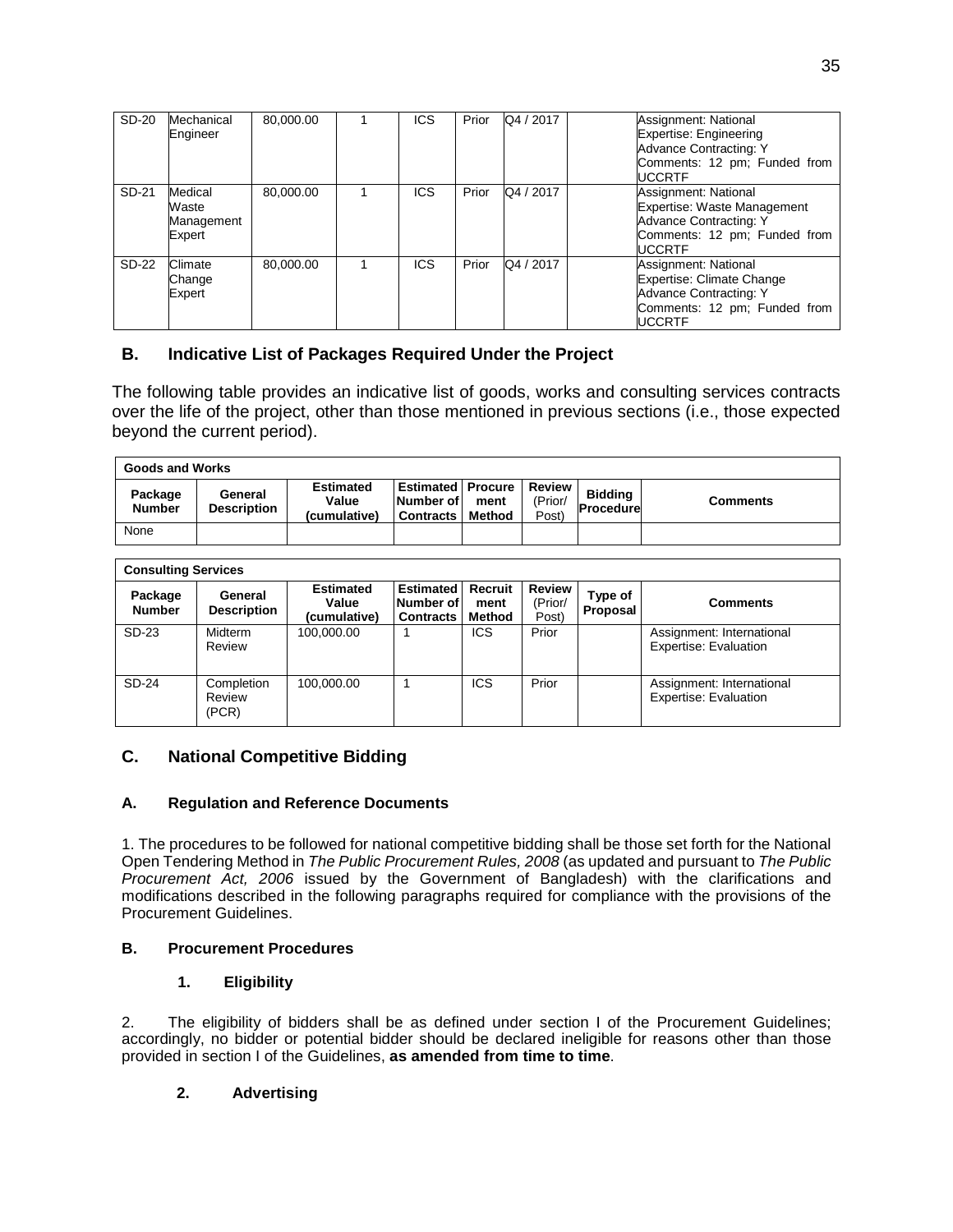3. The posting of NCB specific notices for contracts valued at less than \$1 million on ADB's website is not required but is highly recommended.

#### **3. Location of Bid Submission**

4. Submission of bids to 'primary' and 'secondary' locations, or 'multiple droppings' of bids, shall not be required or allowed. Advertisements and bidding documents shall specify only one location for delivery of bids.

#### **4. Bid Price as Percentage of Estimate**

5. Bids shall not be invited on the basis of percentage above or below the estimated cost, and contract award shall be based on the lowest evaluated bid price of responsive bid from eligible and qualified bidder.

#### **5. Lottery**

6. A lottery system shall not be used to determine a successful bidder, including for the purpose of resolving deadlocks.

#### **6. Rejection of All Bids and Rebidding**

7. Bids shall not be rejected and new bids solicited without ADB's prior concurrence.

#### **C. Bidding Documents**

#### **7. Anti-Corruption**

8. Definitions of corrupt, fraudulent, collusive and coercive practices shall reflect the latest ADB Board-approved Anti-Corruption Policy definitions of these terms and related additional provisions (such as conflict of interest, etc.).

#### **8. Qualification Requirements**

9. Qualification criteria and specific requirements must be explicitly stated in the bidding documents and applied consistently during bid evaluation.

#### **9. Rejection of Bids**

10. A bid shall not be rejected on the grounds that its bid price is not within a percentage range above or below the contract estimate.

#### **10. ADB Policy Clauses**

11. A provision shall be included in all NCB works and goods contracts financed by ADB requiring suppliers and contractors to permit ADB to inspect their accounts and records and other documents relating to the bid submission and the performance of the contract, and to have them audited by auditors appointed by ADB.

12. A provision shall be included in all bidding documents for NCB works and goods contracts financed by ADB stating that the Borrower shall reject a proposal for award if it determines that the bidder recommended for award has, directly or through an agent, engaged in corrupt, fraudulent, collusive, coercive or obstructive practices in competing for the contract in question.